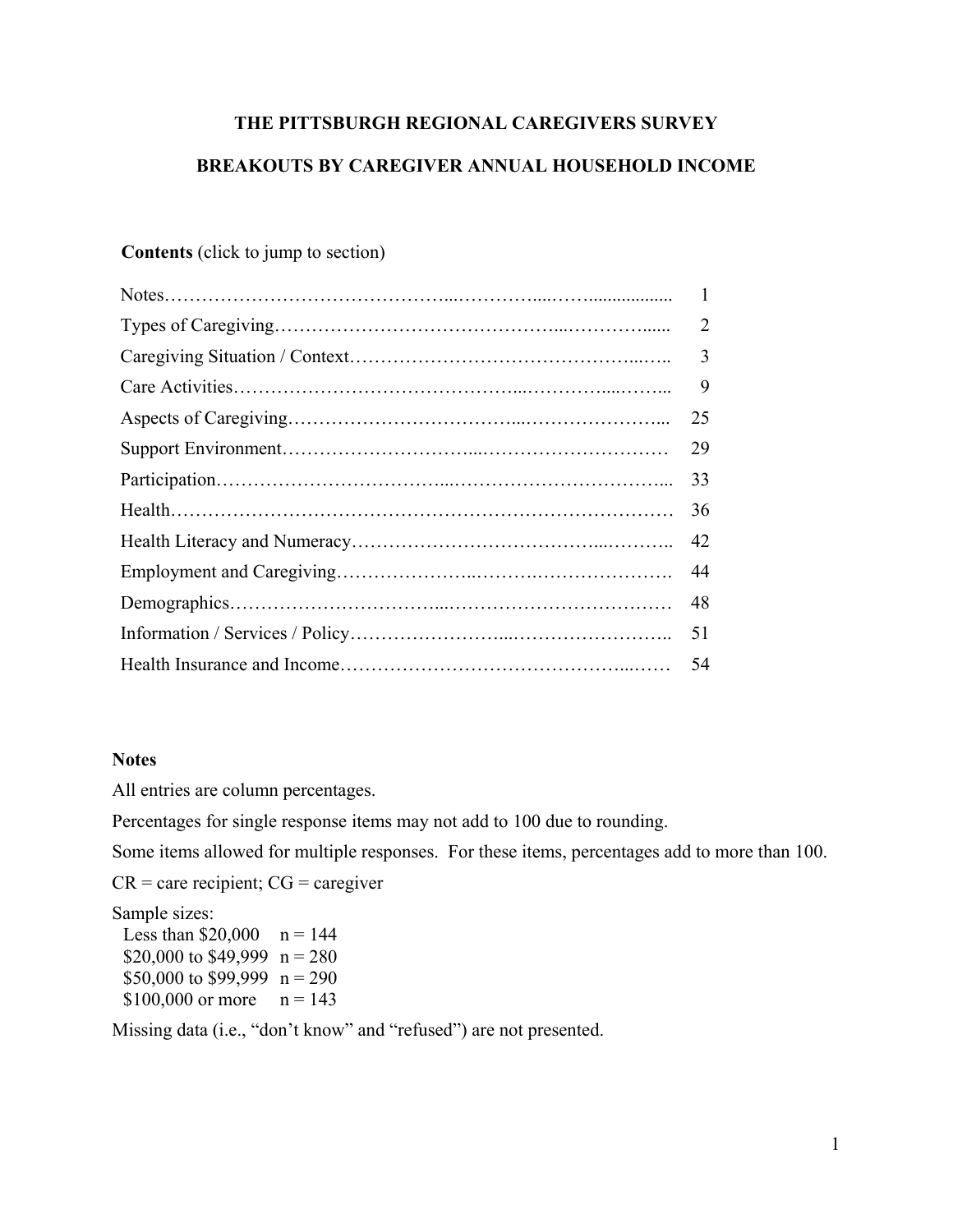# <span id="page-1-0"></span>**TYPES OF CAREGIVING**

SCRNPC. Do you currently help with PERSONAL CARE TASKS, such as bathing, dressing, grooming, eating, moving from bed to chair, or going to the toilet?

| --  | Less than<br>\$20,000 | $$20,000-$<br>\$49,999 | $$50,000 -$<br>\$99.999 | $$100,000$ or<br>More |  |
|-----|-----------------------|------------------------|-------------------------|-----------------------|--|
| Yes | 56                    | 58                     | 46                      | 4.                    |  |
| No  | 44                    | 42                     | 54                      | 59                    |  |

SCRNHT. Do you currently help with HOUSEHOLD TASKS, such as shopping, managing personal finances, arranging for outside services, or providing transportation?

|     | Less than | $$20,000-$ | $$50,000 -$ | $$100,000$ or |
|-----|-----------|------------|-------------|---------------|
|     | \$20,000  | \$49,999   | \$99.999    | More          |
| Yes | 94        | 98         | 99          | 97            |
| No  |           |            |             |               |

SCRNMNT. Do you currently help with MEDICAL OR NURSING TASKS, such as managing medications, changing dressing on wounds, or monitoring equipment like oxygen tanks?

|     | Less than | $$20,000-$ | $$50,000 -$ | $$100,000$ or |
|-----|-----------|------------|-------------|---------------|
|     | \$20,000  | \$49,999   | \$99,999    | More          |
| Yes | 66        | 69         | 63          |               |
| No  | 34        | 31         | 27          | 46            |

*Respondents were required to say YES to at least one of the three questions above to qualify. These tables present the responses of the 1,008 respondents who qualified.*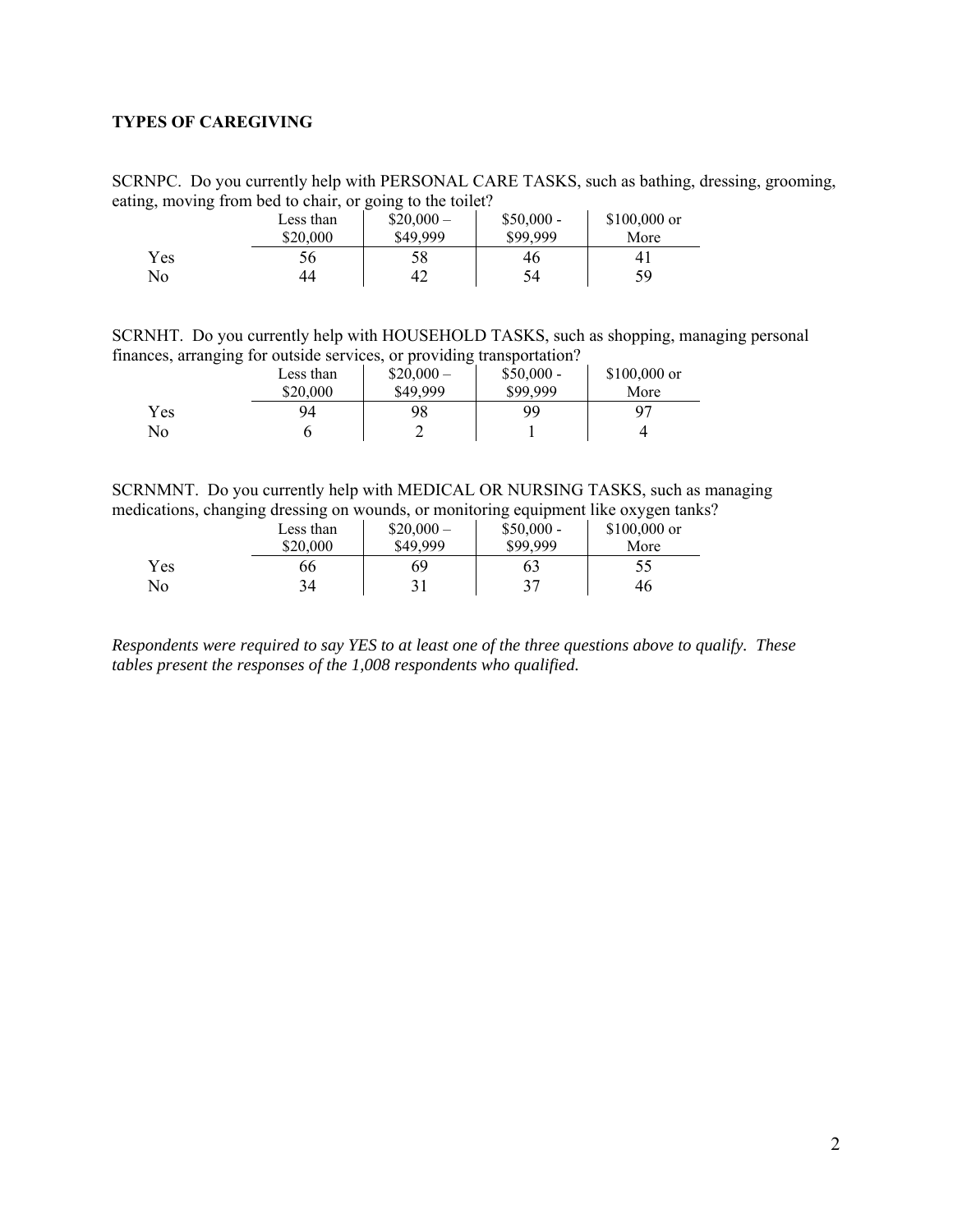# <span id="page-2-0"></span>**CAREGIVING SITUATION / CONTEXT**

QCS1. What is your relationship to the person you help with their personal care, routine household needs and/or medical/nursing tasks? Are you taking care of:

|                                  | Less than<br>\$20,000 | $$20,000-$<br>\$49,999 | $$50,000 -$<br>\$99,999 | $$100,000$ or<br>More |
|----------------------------------|-----------------------|------------------------|-------------------------|-----------------------|
| Your mother or mother-in-law     |                       | 35                     |                         | 58                    |
| Your father or father-in-law     |                       | 10                     |                         | 18                    |
| Your wife / partner              |                       |                        |                         |                       |
| Your husband / partner           |                       | 24                     |                         |                       |
| Your daughter or daughter-in-law |                       |                        |                         |                       |
| Your son or son-in-law           |                       |                        |                         |                       |
| Some other relative              | 19                    |                        |                         |                       |
| A non-relative                   | 16                    |                        |                         |                       |

QCS2. Is the person you care for:

|        | Less than | $$20,000-$ | $$50,000 -$ | $$100,000$ or |
|--------|-----------|------------|-------------|---------------|
|        | \$20,000  | \$49.999   | \$99.999    | More          |
| Male   |           | 45         | 35          | 25            |
| Female | 69        | 55         | 66          | クぐ            |

QCS4. How old is [he / she]? Your best estimate is fine. *(Results categorized for display.)*

|           | Less than | $$20,000-$ | $$50,000 -$ | $$100,000$ or |
|-----------|-----------|------------|-------------|---------------|
|           | \$20,000  | \$49,999   | \$99,999    | More          |
| $50 - 64$ | 23        | 19         | l b         |               |
| $65 - 74$ | 23        | 20         | 15          | 20            |
| $75 - 84$ | 18        | 25         | 30          | 26            |
| $85 +$    | 36        | 36         | 39          | 50            |

QCS5. Where does [he/she] live?

|                                      | Less than | $$20,000-$ | $$50,000 -$ | $$100,000$ or |
|--------------------------------------|-----------|------------|-------------|---------------|
|                                      | \$20,000  | \$49,999   | \$99,999    | More          |
| In your household $\rightarrow$ QCS9 | 50        | 57         | 40          | 23            |
| Within 20 minutes of your home       | 40        | 35         | 48          | 46            |
| Between 20 minutes and an hour from  |           | X          | 10          | 20            |
| your home                            |           |            |             |               |
| One to two hours from your home      |           |            |             |               |
| More than two hours away             |           |            |             |               |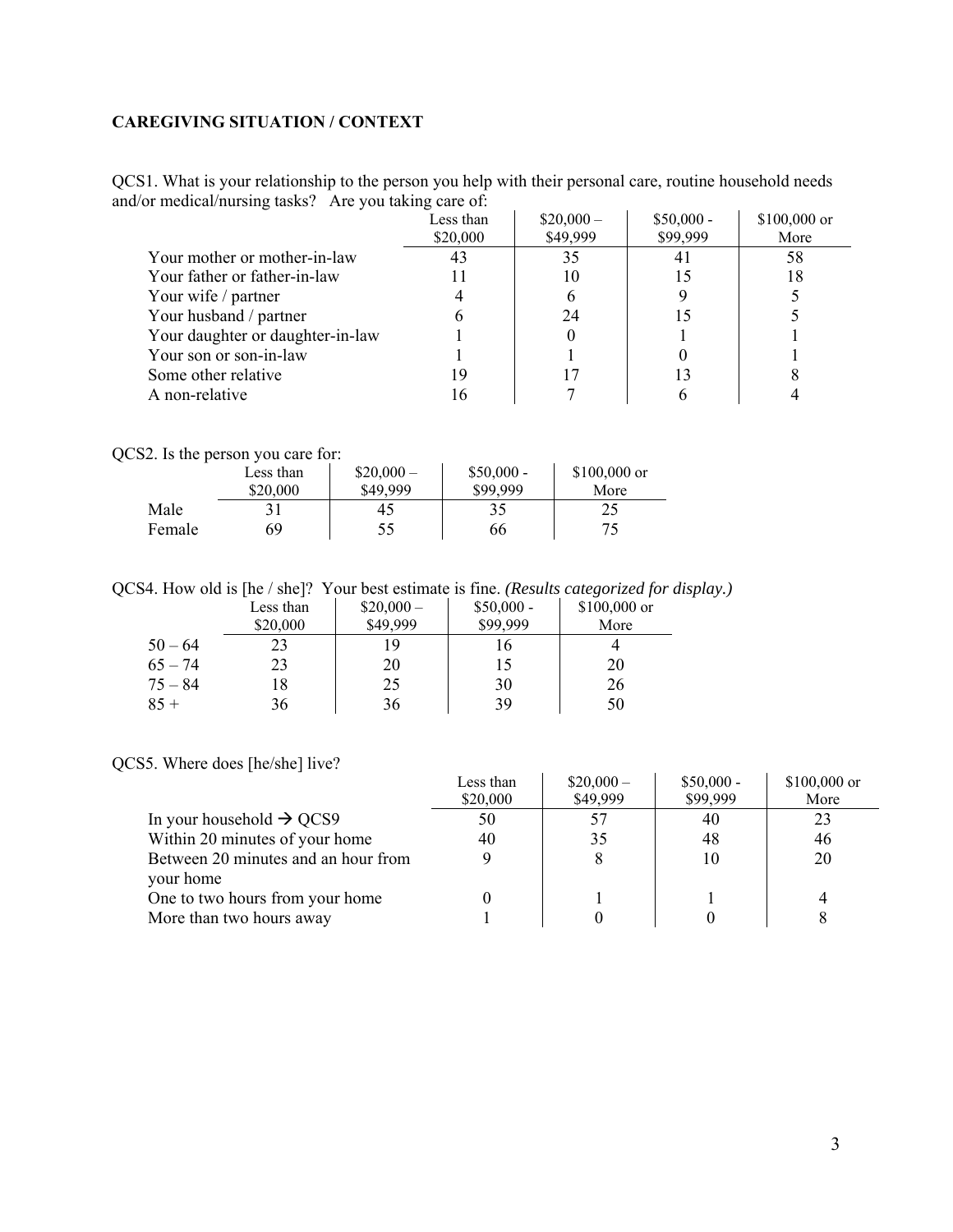|  | QCS6. Which of the following best describes where [he/she] lives? |  |  |  |  |
|--|-------------------------------------------------------------------|--|--|--|--|
|--|-------------------------------------------------------------------|--|--|--|--|

|                                                                                      | Less than<br>\$20,000 | $$20,000-$<br>\$49,999 | $$50,000 -$<br>\$99,999 | \$100,000 or<br>More |
|--------------------------------------------------------------------------------------|-----------------------|------------------------|-------------------------|----------------------|
| His or her own home                                                                  | 74                    | 71                     | 71                      | 69                   |
| Someone else's home $\rightarrow$ QCS9                                               |                       | 14                     | 10                      |                      |
| An independent living or retirement<br>community                                     | 13                    | 8                      | 10                      | 16                   |
| In an assisted living facility where<br>some care may be provided $\rightarrow$ QCS9 |                       | 6                      | 8                       |                      |
| Somewhere else                                                                       |                       |                        |                         |                      |

 *Note: Persons providing care to a CR in a nursing home were not eligible for the survey.* 

# QCS7. Does [he/she] live alone?

| ┚   | Less than<br>\$20,000 | $$20,000-$<br>\$49,999 | $$50,000 -$<br>\$99,999 | $$100,000$ or<br>More |
|-----|-----------------------|------------------------|-------------------------|-----------------------|
| Yes | 74                    | 69                     | 68                      | 66                    |
| No  | 26                    |                        | 32                      | 34                    |

|                | QCS9. Does [he/she] need care because of a (multiple responses allowed therefore percentages add to |  |  |  |  |
|----------------|-----------------------------------------------------------------------------------------------------|--|--|--|--|
| more than 100) |                                                                                                     |  |  |  |  |

|                                    | Less than | $$20,000-$ | $$50,000 -$ | $$100,000$ or |
|------------------------------------|-----------|------------|-------------|---------------|
|                                    | \$20,000  | \$49,999   | \$99,999    | More          |
| Short-term physical condition      | 13        |            |             | 14            |
| Long-term physical condition       | 82        | 80         | 77          | 73            |
| Emotional or mental health problem | 25        | 21         |             | 18            |
| Developmental or intellectual      |           |            |             | h             |
| disorder or mental retardation     |           |            |             |               |
| Behavioral issue                   |           | h          | 8           |               |
| Memory problem                     | 44        | 41         | 42          | 44            |
| None of the above                  |           |            |             |               |

QCS10. Does [he/she] suffer from Alzheimer's disease or other types of dementia?

|     | Less than | $$20,000-$ | $$50,000 -$ | $$100,000$ or |
|-----|-----------|------------|-------------|---------------|
|     | \$20,000  | \$49,999   | \$99.999    | More          |
| Yes | ر ب       | つく<br>ر بے |             | 29            |
| No  |           |            | 70          |               |

Has a doctor ever told [him / her] that [he / she] had…

|     | Less than | $$20,000-$ | $$50,000 -$ | $$100,000$ or |
|-----|-----------|------------|-------------|---------------|
|     | \$20,000  | \$49,999   | \$99,999    | More          |
| Yes | 29        | າາ<br>23   |             | ۱۹            |
| No  |           | 77         | 70          |               |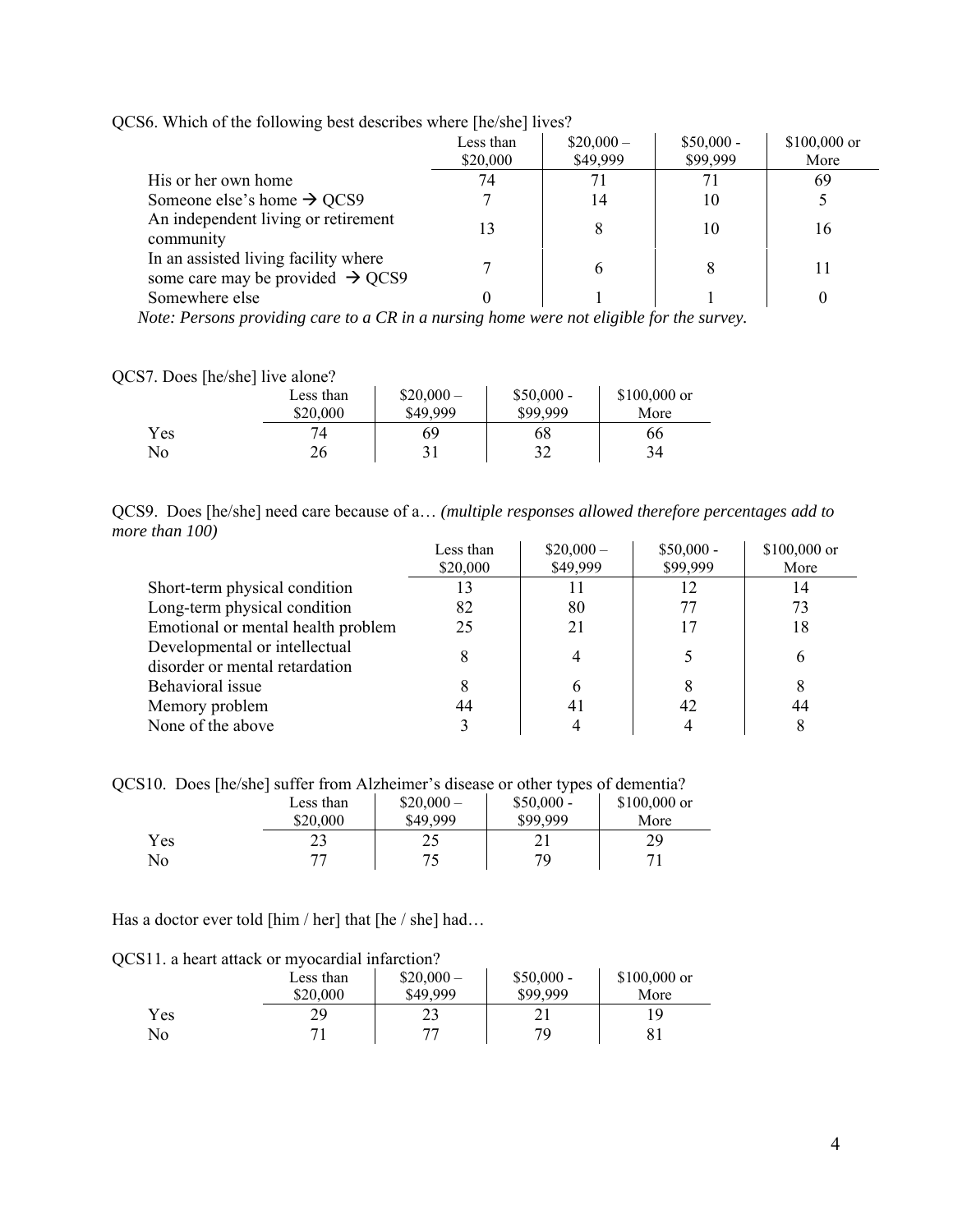| 12. any other heart disease including anglia or congestrye heart family. |           |            |             |               |  |
|--------------------------------------------------------------------------|-----------|------------|-------------|---------------|--|
|                                                                          | Less than | $$20,000-$ | $$50,000 -$ | $$100,000$ or |  |
|                                                                          | \$20,000  | \$49,999   | \$99.999    | More          |  |
| Yes                                                                      |           | 33         | 38          |               |  |
| No                                                                       |           |            | 62          | 68            |  |

QCS12. any other heart disease including angina or congestive heart failure?

## QCS13. high blood pressure or hypertension?

|     | Less than | $$20,000-$ | $$50,000 -$ | $$100,000$ or |
|-----|-----------|------------|-------------|---------------|
|     | \$20,000  | \$49,999   | \$99.999    | More          |
| Yes | 64        | 69         | 65          | 61            |
| No  | 36        | 20         | 35          | 39            |

### QCS14. arthritis?

|     | Less than<br>\$20,000 | $$20,000-$<br>\$49,999 | $$50,000 -$<br>\$99,999 | $$100,000$ or<br>More |
|-----|-----------------------|------------------------|-------------------------|-----------------------|
| Yes | 70                    | 69                     | 62                      | 60                    |
| No  | 30                    |                        | 38                      | 40                    |

# QCS15. osteoporosis or thinning of the bones?

|     | Less than<br>\$20,000 | $$20,000-$<br>\$49,999 | $$50,000 -$<br>\$99,999 | \$100,000 or<br>More |
|-----|-----------------------|------------------------|-------------------------|----------------------|
| Yes | 40                    |                        | 34                      | 43                   |
| No  | 60                    | 69                     | 66                      |                      |

#### QCS16. diabetes?

|     | Less than | $$20,000-$ | $$50,000 -$ | $$100,000$ or |
|-----|-----------|------------|-------------|---------------|
|     | \$20,000  | \$49,999   | \$99,999    | More          |
| Yes |           |            | רר<br>∼     | 23            |
| No  | 69        |            | 72          | 78            |

QCS17. lung disease, such as emphysema, asthma, or chronic bronchitis?

|     | Less than<br>\$20,000 | $$20,000-$<br>\$49,999 | $$50,000 -$<br>\$99,999 | \$100,000 or<br>More |
|-----|-----------------------|------------------------|-------------------------|----------------------|
| Yes | דר                    | ኅ ሩ<br>ر بے            | ر ے                     |                      |
| No  | רי                    | 75                     | 77                      | 79                   |

### QCS18. cancer?

|     | Less than | $$20,000-$ | $$50,000 -$ | $$100,000$ or |
|-----|-----------|------------|-------------|---------------|
|     | \$20,000  | \$49,999   | \$99,999    | More          |
| Yes | 24        | 28         | 26          |               |
| No  | 76        | 70         | 74          | 69            |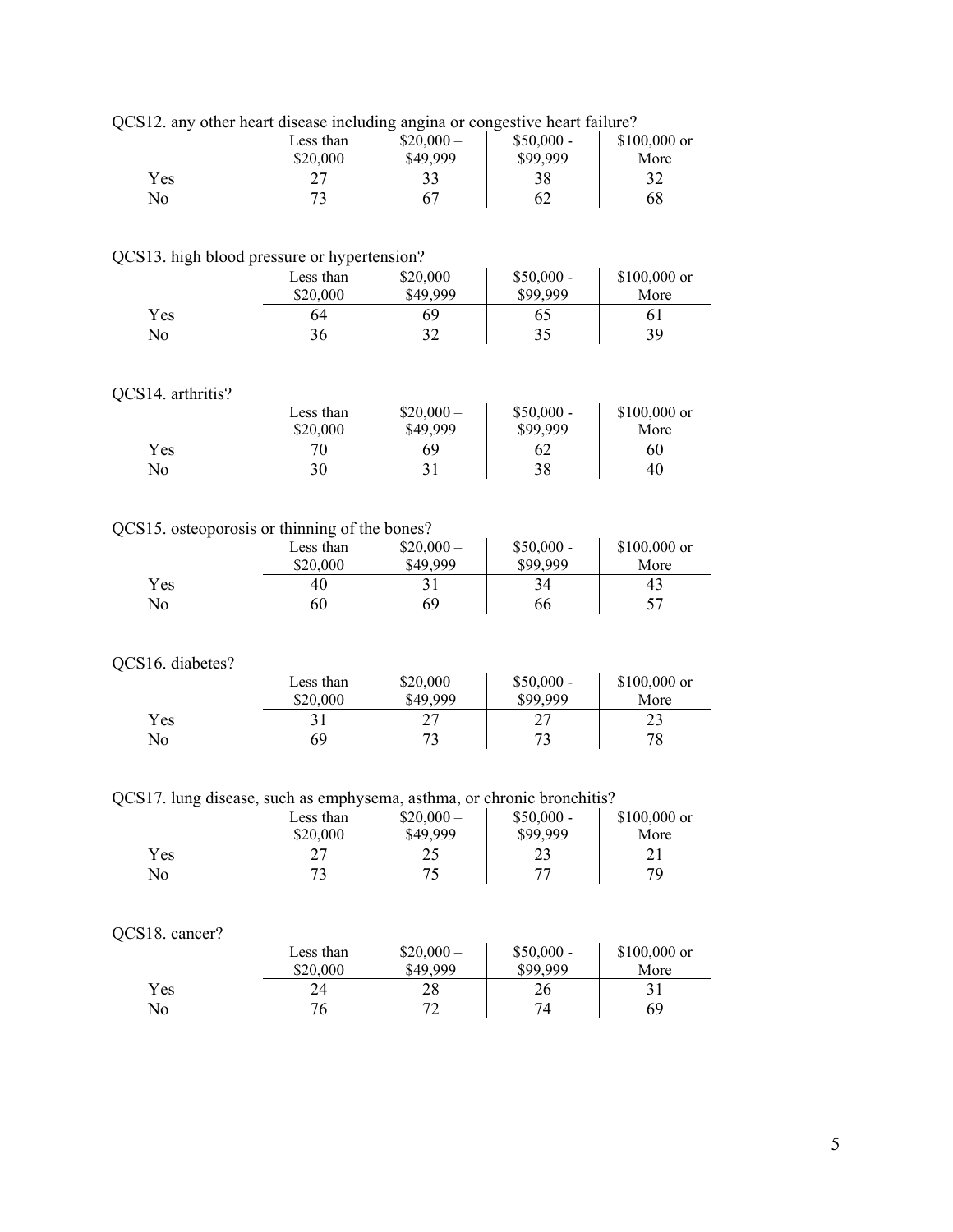|     | Less than<br>\$20,000 | $$20,000-$<br>\$49,999 | $$50,000 -$<br>\$99,999 | $$100,000$ or<br>More |  |  |
|-----|-----------------------|------------------------|-------------------------|-----------------------|--|--|
| Yes | 24                    | 24                     | 24                      | 16                    |  |  |
| No  | 76                    | 76                     | חח                      | 84                    |  |  |

QCS19. serious difficulty seeing?

| 519. SUIDUS GIILICUITY SUUME! |           |            |             |               |
|-------------------------------|-----------|------------|-------------|---------------|
|                               | Less than | $$20,000-$ | $$50,000 -$ | $$100,000$ or |
|                               | \$20,000  | \$49,999   | \$99,999    | More          |
| Yes                           |           | つフ         | 28          | 20            |
| N <sub>o</sub>                |           | 73         | 70          | 80            |

# QCS20. serious difficulty hearing?

|     | Less than      | $$20,000-$ | $$50,000 -$ | $$100,000$ or |
|-----|----------------|------------|-------------|---------------|
|     | \$20,000       | \$49,999   | \$99.999    | More          |
| Yes | 4 <sub>1</sub> |            | ን 5         |               |
| No  | 59             | 63         | 65          | 69            |

# In the last month has [he / she] used…

QCS22A. glasses or other vision aids such as a magnifying glass?

|     | Less than | $$20,000-$ | $$50,000 -$ | $$100,000$ or |
|-----|-----------|------------|-------------|---------------|
|     | \$20,000  | \$49,999   | \$99,999    | More          |
| Yes |           |            | 86          | -87           |
| No  |           |            |             |               |

# QCS22B. a hearing aid?

|     | Less than | $$20,000-$ | $$50,000 -$ | $$100,000$ or |
|-----|-----------|------------|-------------|---------------|
|     | \$20,000  | \$49,999   | \$99,999    | More          |
| Yes |           |            | 20          |               |
| No  | 88        | 83         | 80          | 79            |

# QCS22C. a cane?

|     | Less than | $$20,000-$ | $$50,000 -$ | $$100,000$ or |
|-----|-----------|------------|-------------|---------------|
|     | \$20,000  | \$49,999   | \$99,999    | More          |
| Yes | 44        | 43         | 43          | 38            |
| No  | 56        |            | .57         | 62            |

### QCS22D. a walker?

|     | Less than<br>\$20,000 | $$20,000-$<br>\$49,999 | $$50,000 -$<br>\$99.999 | $$100,000$ or<br>More |
|-----|-----------------------|------------------------|-------------------------|-----------------------|
| Yes | 4 <sub>1</sub>        | 43                     | 4 <sub>1</sub>          | 48                    |
| No  | 59                    | 57                     | 59                      |                       |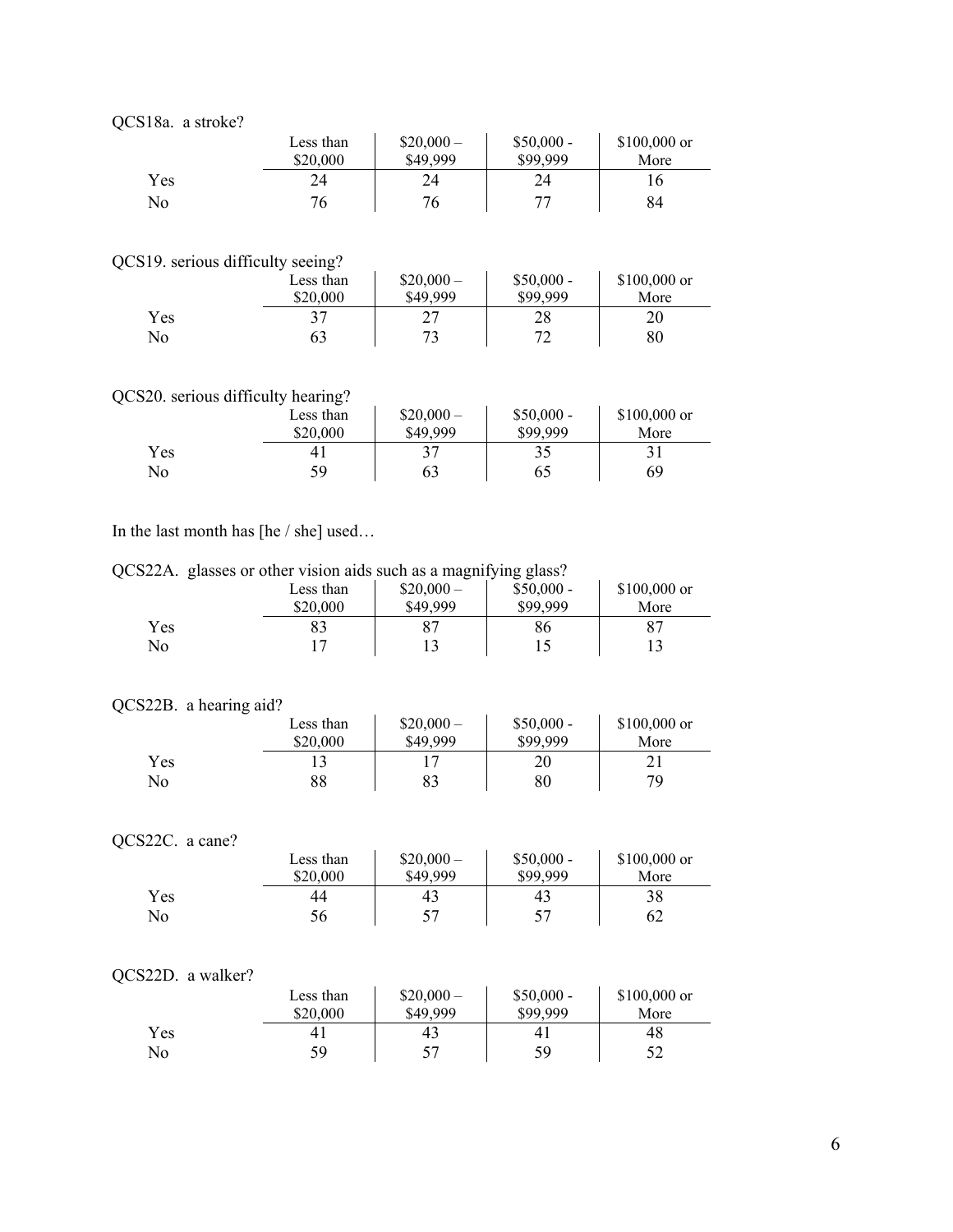| QCS22E. a wheelchair? |           |            |             |               |
|-----------------------|-----------|------------|-------------|---------------|
|                       | Less than | $$20,000-$ | $$50,000 -$ | $$100,000$ or |
|                       | \$20,000  | \$49,999   | \$99.999    | More          |
| Yes                   | 35        | 30         | 36          | 34            |
| No                    | 65        | 70         | 64          | 66            |

### QCS22F. a scooter?

| $2221$ . a SCOOLEL |           |                           |          |               |
|--------------------|-----------|---------------------------|----------|---------------|
|                    | Less than | $$50,000 -$<br>$$20,000-$ |          | $$100,000$ or |
|                    | \$20,000  | \$49,999                  | \$99,999 | More          |
| <b>Yes</b>         |           |                           |          |               |
| No                 | 94        | 91                        | 9        | 94            |

QCS22G. a reacher or grabber to pick things up more easily?

|           | -<br>Less than<br>\$20,000 | $$20,000-$<br>\$49.999 | $$50,000 -$<br>\$99.999 | $$100,000$ or<br>More |
|-----------|----------------------------|------------------------|-------------------------|-----------------------|
| Yes<br>No | 35<br>65                   | 20<br>ЭŹ<br>68         | 35<br>65                | 33                    |

| QCS22H. special items to help with dressing, such as button hooks or clothes that are designed to get on |  |  |  |  |  |  |  |  |
|----------------------------------------------------------------------------------------------------------|--|--|--|--|--|--|--|--|
| and off easily?                                                                                          |  |  |  |  |  |  |  |  |

|     | Less than | $$20,000-$ | $$50,000 -$ | $$100,000$ or |
|-----|-----------|------------|-------------|---------------|
|     | \$20,000  | \$49,999   | \$99.999    | More          |
| Yes | 30        |            |             |               |
| No  | 70        | 83         | 79          | 78            |

|  |  |                                                                        | QCS22I. adaptive utensils to help to eat or cut food? IF NEEDED: Adapted utensils include things like |  |
|--|--|------------------------------------------------------------------------|-------------------------------------------------------------------------------------------------------|--|
|  |  | easy-to-grip silverware, knives that rock, and plates with high sides. |                                                                                                       |  |

|     | Less than | $$20,000-$ | $$50,000 -$ | $$100,000$ or |
|-----|-----------|------------|-------------|---------------|
|     | \$20,000  | \$49,999   | \$99,999    | More          |
| Yes |           |            |             |               |
| No  | 95        | 94         | 95          | 96            |

QCS23. Does the CR's residence have features to make it easier for older adults such as a railing or a ramp, grab bars in the bathroom, a seat for the shower or tub, or an emergency call system?

|                               | Less than | $$20,000-$ | $$50,000 -$ | $$100,000$ or |
|-------------------------------|-----------|------------|-------------|---------------|
|                               | \$20,000  | \$49.999   | \$99.999    | More          |
| Yes                           | 76        | $80\,$     | $80\,$      | 85            |
| No $\rightarrow$ next section | 24        | 20         | 20          |               |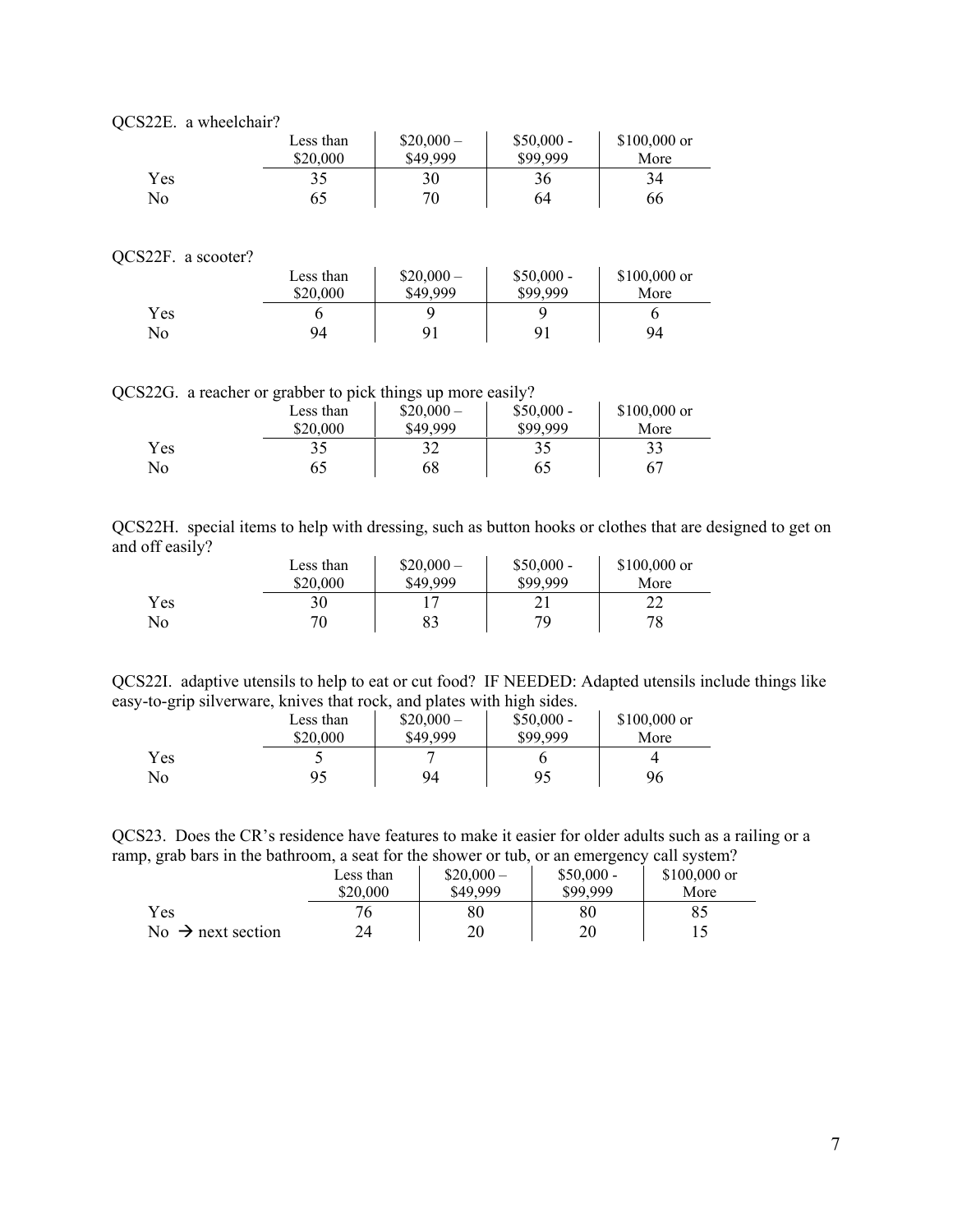| $\sim$ 1. Then of these features does the CR s festivally have. (manple responses accepted) |           |            |             |               |  |  |  |
|---------------------------------------------------------------------------------------------|-----------|------------|-------------|---------------|--|--|--|
|                                                                                             | Less than | $$20,000-$ | $$50,000 -$ | $$100,000$ or |  |  |  |
|                                                                                             | \$20,000  | \$49,999   | \$99,999    | More          |  |  |  |
| A railing or ramp                                                                           |           | 6 I        | 65          | 01            |  |  |  |
| Grab bars in the bathroom                                                                   |           | 74         | 76          | 81            |  |  |  |
| A seat for the shower or tub                                                                |           | 70         | 70          | 71            |  |  |  |
| An emergency call system                                                                    | 42        | 38         | 43          | 52            |  |  |  |
| Other                                                                                       |           | 30         | 36          | 37            |  |  |  |

QCS24. Which of these features does the CR's residence have? *(multiple responses accepted)*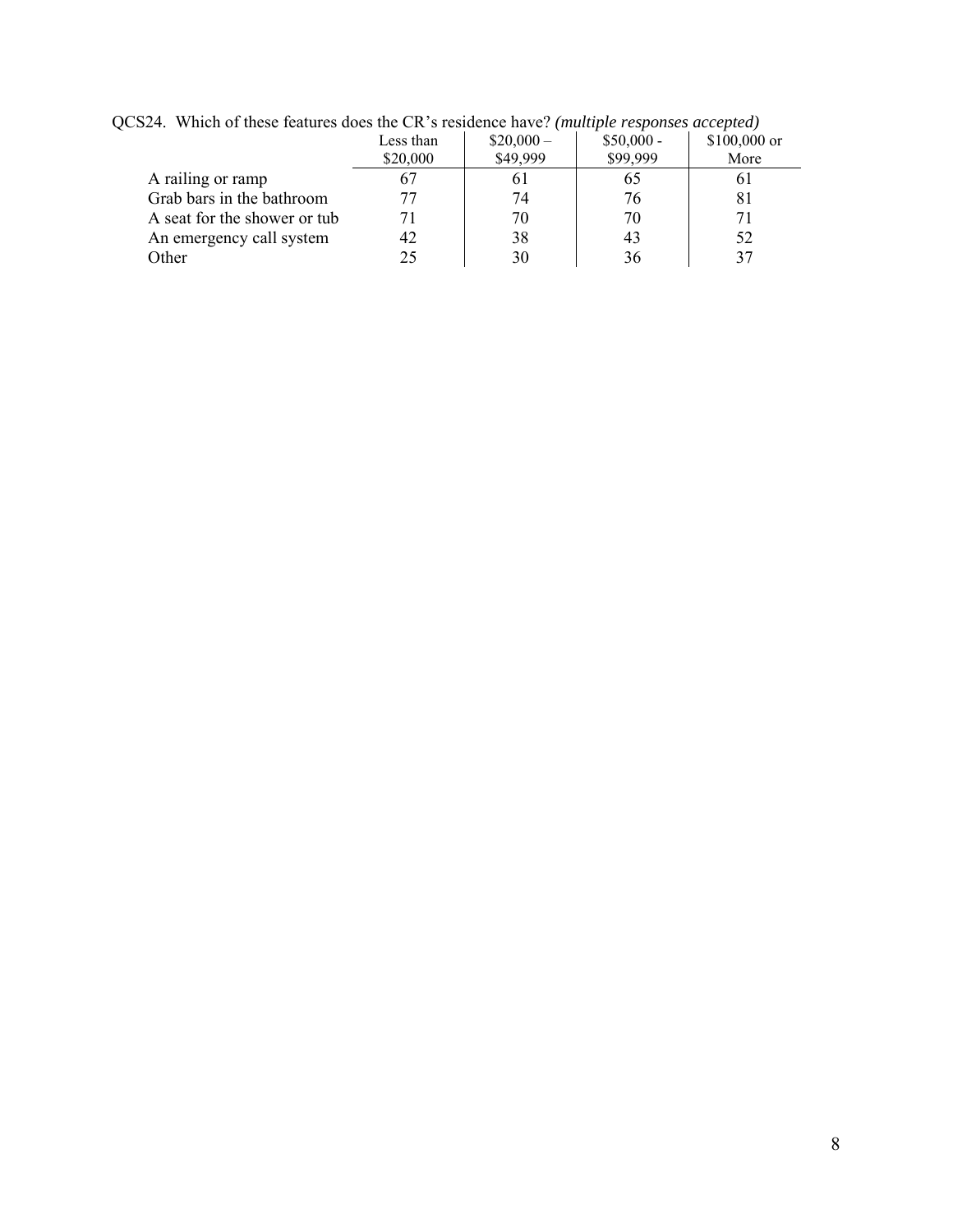### <span id="page-8-0"></span>**CARE ACTIVITIES**

*Caregivers of persons living in assisted living were not asked QCA1 through QCA4B if they indicated they did not help the care recipient with household tasks (household tasks screener question SCRNHT).* 

QCA1PRE. Next we have a few questions about CR's needs for assistance and ways you may have helped CR in the last month because of [his/her] health and functioning. Let's start with chores you may do around CR's home. This includes laundry, cleaning, or making hot meals.

QCA1. In the last month, how often did [he/she] need help with laundry, cleaning, or making hot meals due to poor health and functioning?

|                                                                                   | Less than | $$20,000-$ | $$50,000 -$ | \$100,000 or |
|-----------------------------------------------------------------------------------|-----------|------------|-------------|--------------|
|                                                                                   | \$20,000  | \$49,999   | \$99,999    | More         |
| Every day                                                                         | 53        | 55         | 48          | 41           |
| Most days                                                                         | 16        | 18         | 15          | 13           |
| Some days                                                                         | 19        |            | 21          | 22           |
| Rarely                                                                            |           |            | h           |              |
| Never $\rightarrow$ QCA2                                                          |           |            |             |              |
| Does not do, but not because of poor<br>health and functioning $\rightarrow$ QCA2 |           |            |             |              |

QCA1A. In the last month, how often did you help CR with laundry, cleaning, or making hot meals or do these chores for [him/her]?

|           | Less than | $$20,000-$ | $$50,000 -$ | \$100,000 or |
|-----------|-----------|------------|-------------|--------------|
|           | \$20,000  | \$49,999   | \$99,999    | More         |
| Every day | 49        | 53         | 32          |              |
| Most days | 19        |            | 20          |              |
| Some days | 25        | 26         | 32          | 41           |
| Rarely    |           |            | 10          |              |
| Never     |           |            |             |              |

QCA1B. Does anyone else help CR with laundry, cleaning, or making hot meals or do these chores for [him/her]? *(Unpaid and paid could be both be selected therefore percentages may add to more than 100)* 

|                                               | Less than<br>\$20,000 | $$20,000-$<br>\$49,999 | $\cdot$ $\cdot$<br>$$50,000 -$<br>\$99,999 | $$100,000$ or<br>More |
|-----------------------------------------------|-----------------------|------------------------|--------------------------------------------|-----------------------|
| Yes, another unpaid family<br>member / friend | 52                    | 44                     | 52                                         | 67                    |
| Yes, a paid helper                            | 18                    |                        | 26                                         | 39                    |
| No                                            | 37                    | 46                     | 32                                         | 16                    |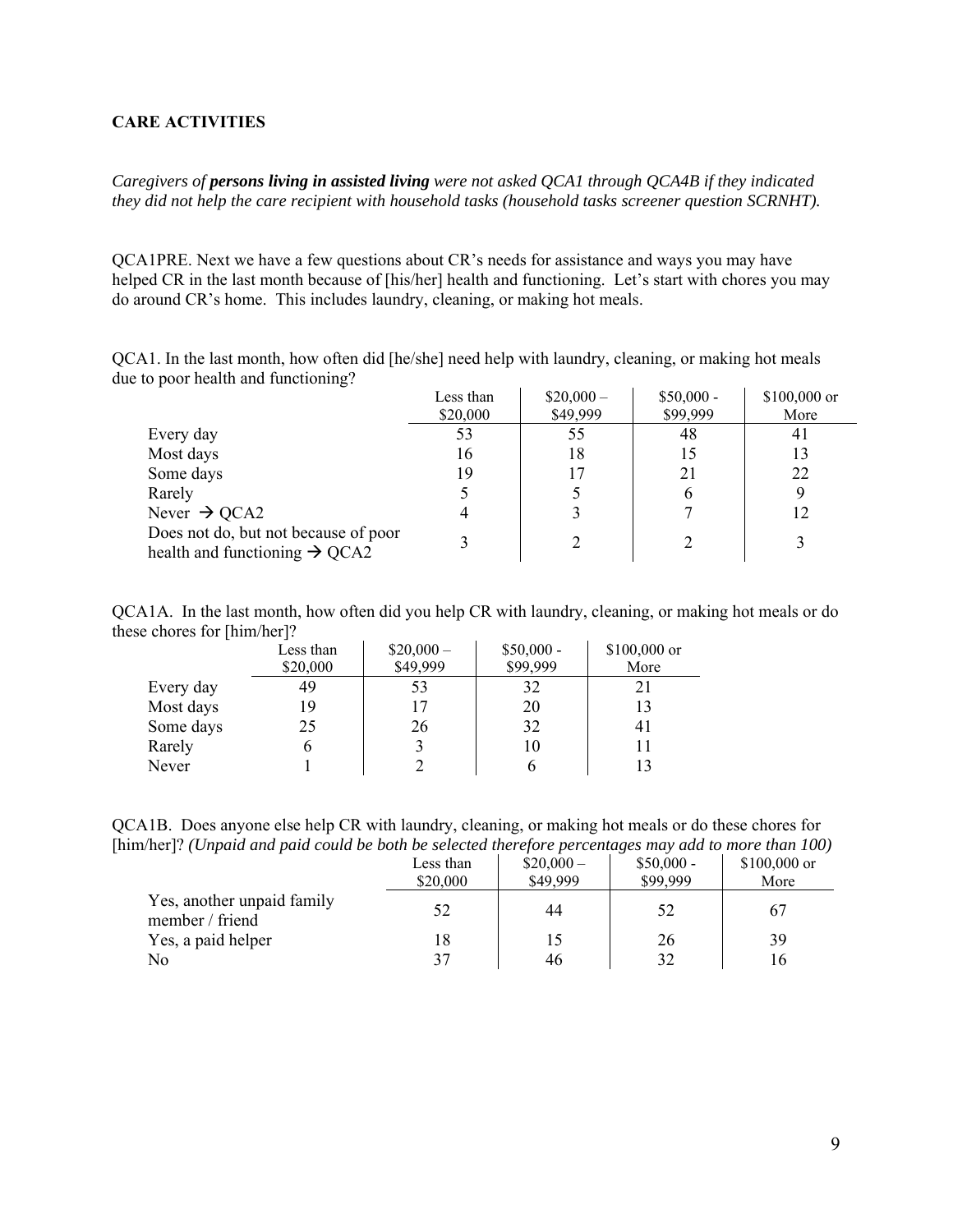| ັ                                                                                 | Less than<br>\$20,000 | $$20,000-$<br>\$49,999 | $$50,000 -$<br>\$99,999 | $$100,000$ or<br>More |
|-----------------------------------------------------------------------------------|-----------------------|------------------------|-------------------------|-----------------------|
| Every day                                                                         | 43                    | 44                     | 42                      | 34                    |
| Most days                                                                         | 21                    | 21                     | 23                      | 18                    |
| Some days                                                                         | 23                    | 22                     | 22                      | 28                    |
| Rarely                                                                            | 8                     | 8                      |                         | 10                    |
| Never $\rightarrow$ QCA3                                                          |                       |                        |                         |                       |
| Does not do, but not because of poor<br>health and functioning $\rightarrow$ QCA3 |                       |                        |                         |                       |

QCA2. In the last month, how often did [he/she] need help with shopping for groceries or personal items due to poor health and functioning?

QCA2A. In the last month, how often did you shop with CR for groceries or personal items or do [his/her] shopping for [him/her]?

|           | Less than | $$20,000-$ | $$50,000 -$ | \$100,000 or |
|-----------|-----------|------------|-------------|--------------|
|           | \$20,000  | \$49,999   | \$99,999    | More         |
| Every day | 28        | 29         | 25          | 13           |
| Most days | 23        | 25         | 25          | 15           |
| Some days | 31        | 34         | 32          | 46           |
| Rarely    |           |            | 11          | 15           |
| Never     |           |            |             |              |

QCA2B. Does anyone else help CR with shopping for groceries or personal items? *(Unpaid and paid could be both be selected)* 

|                                               | Less than<br>\$20,000 | $$20,000-$<br>\$49,999 | $$50,000 -$<br>\$99,999 | $$100,000$ or<br>More |
|-----------------------------------------------|-----------------------|------------------------|-------------------------|-----------------------|
| Yes, another unpaid family<br>member / friend | 56                    | 44                     | 55                      | 66                    |
| Yes, a paid helper                            |                       |                        |                         | 14                    |
| No                                            | 42                    | 53                     |                         | 30                    |

QCA3. In the last month, did CR need help with ordering medicines due to poor health and functioning?

|                                                                                   | Less than | $$20,000-$ | $$50,000 -$ | $$100,000$ or |
|-----------------------------------------------------------------------------------|-----------|------------|-------------|---------------|
|                                                                                   | \$20,000  | \$49,999   | \$99,999    | More          |
| Yes                                                                               | 53        | 58         |             | 60            |
| $No \rightarrow QCA4$                                                             | 44        | 41         | 41          | 37            |
| Does not do, but not because of poor<br>health and functioning $\rightarrow$ QCA4 | 4         |            |             | 4             |

QCA3A. In the last month, did you ever help CR order [his/her] prescribed medicines or order these for [him/her]?

|     | Less than<br>\$20,000 | $$20,000-$<br>\$49,999 | $$50,000 -$<br>\$99,999 | $$100,000$ or<br>More |  |
|-----|-----------------------|------------------------|-------------------------|-----------------------|--|
| Yes | 68                    | 89                     | 76                      |                       |  |
| No  | າາ<br>ے ر             |                        | 24                      | 43                    |  |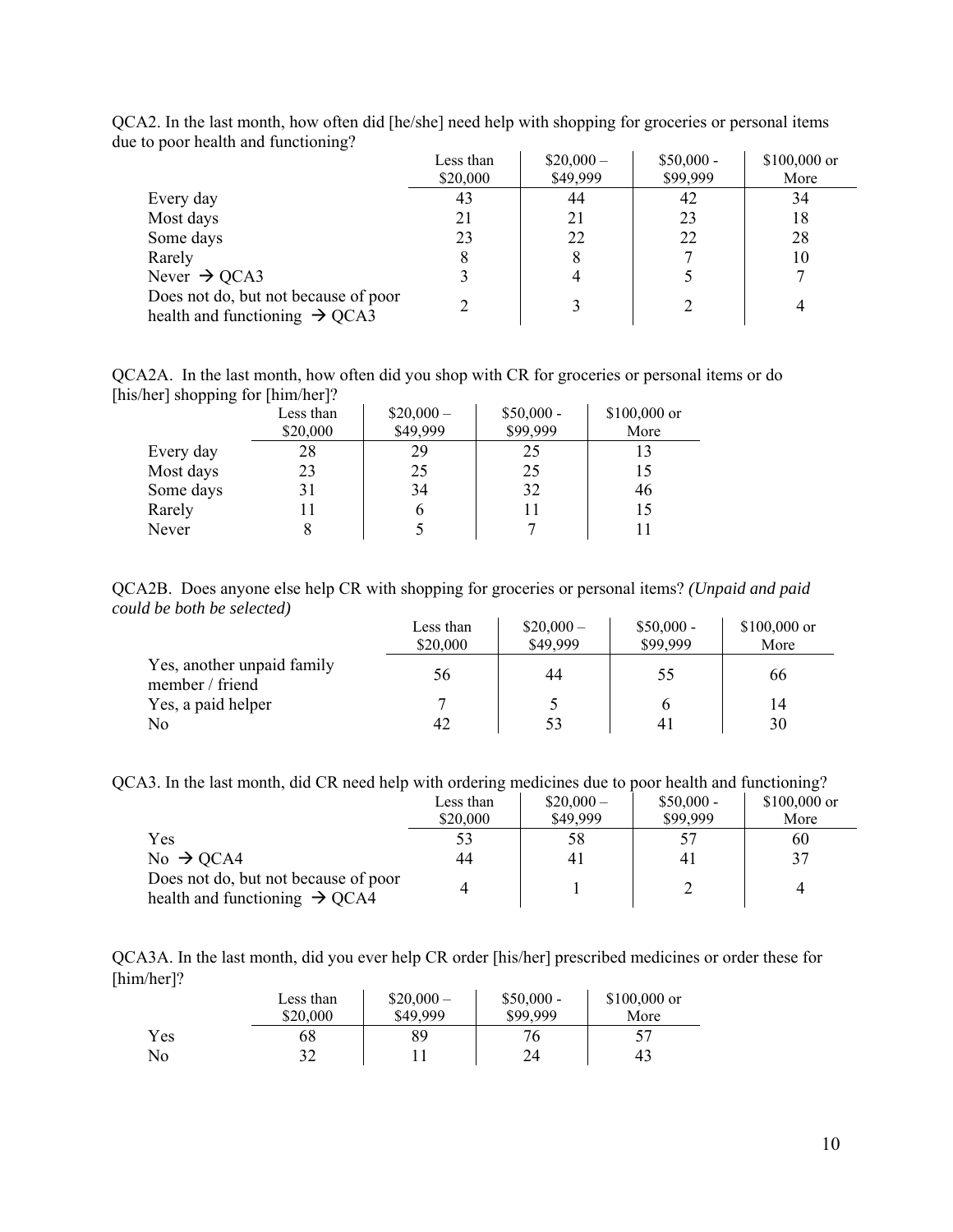|                                               | Less than<br>\$20,000 | $$20,000-$<br>\$49,999 | $$50,000 -$<br>\$99,999 | $$100,000$ or<br>More |
|-----------------------------------------------|-----------------------|------------------------|-------------------------|-----------------------|
| Yes, another unpaid family<br>member / friend | 40                    | 24                     | 34                      | 51                    |
| Yes, a paid helper                            |                       |                        | 10                      | 21                    |
| N <sub>0</sub>                                |                       | 70                     | 57                      | 32                    |

QCA3B. Does anyone else help CR with ordering medicines? *(Unpaid and paid could be both be selected)*

QCA4. In the last month, did CR need help with handling bills or banking due to poor health and functioning?

|                                                                                   | Less than | $$20,000-$ | $$50,000 -$ | $$100,000$ or |
|-----------------------------------------------------------------------------------|-----------|------------|-------------|---------------|
|                                                                                   | \$20,000  | \$49,999   | \$99,999    | More          |
| Yes                                                                               |           | 64         | 66          | 74            |
| $No \rightarrow QCA5$                                                             | 30        | 33         | 29          | 22            |
| Does not do, but not because of poor<br>health and functioning $\rightarrow$ QCA5 |           |            |             |               |

| OCA4A. In the last month, did you ever help CR with handling bills or banking or do this for [him/her]? |  |  |  |  |  |  |  |  |  |  |  |
|---------------------------------------------------------------------------------------------------------|--|--|--|--|--|--|--|--|--|--|--|
|                                                                                                         |  |  |  |  |  |  |  |  |  |  |  |

|     | Less than | $$20,000-$ | $$50,000 -$ | $$100,000$ or |
|-----|-----------|------------|-------------|---------------|
|     | \$20,000  | \$49,999   | \$99.999    | More          |
| Yes |           | 85         |             | 68            |
| No  | 28        |            | 1 Q         | 32            |

QCA4B. Does anyone else help CR with handling bills or banking? *(Unpaid and paid could be both be selected)*  $\mathbf{u}$  $\mathcal{L}_{\mathrm{in}}$  $\bar{a}$ 

|                                               | Less than<br>\$20,000 | $$20,000-$<br>\$49,999 | $$50,000 -$<br>\$99,999 | $$100,000$ or<br>More |
|-----------------------------------------------|-----------------------|------------------------|-------------------------|-----------------------|
| Yes, another unpaid family<br>member / friend |                       | 28                     | 4 I                     | 58                    |
| Yes, a paid helper                            |                       |                        |                         |                       |
| No                                            | 55                    |                        | 58                      | 43                    |

*Caregivers of persons living in assisted living were not asked QCA5 through QCA12C if they indicated they did not help the care recipient with personal care (personal care screener question SCRNPC).* 

QCA5PRE. Now, a few questions about personal care.

| QCA5. In the last month, how often did CR need help with eating due to poor health and functioning? |   |  |
|-----------------------------------------------------------------------------------------------------|---|--|
|                                                                                                     | . |  |

|                          | Less than | $$20,000-$ | $$50,000 -$ | $$100,000$ or |
|--------------------------|-----------|------------|-------------|---------------|
|                          | \$20,000  | \$49,999   | \$99,999    | More          |
| Every day                |           | 10         |             |               |
| Most days                |           |            |             |               |
| Some days                |           |            |             |               |
| Rarely                   |           |            | 13          |               |
| Never $\rightarrow$ QCA6 | 65        | 69         | 72          |               |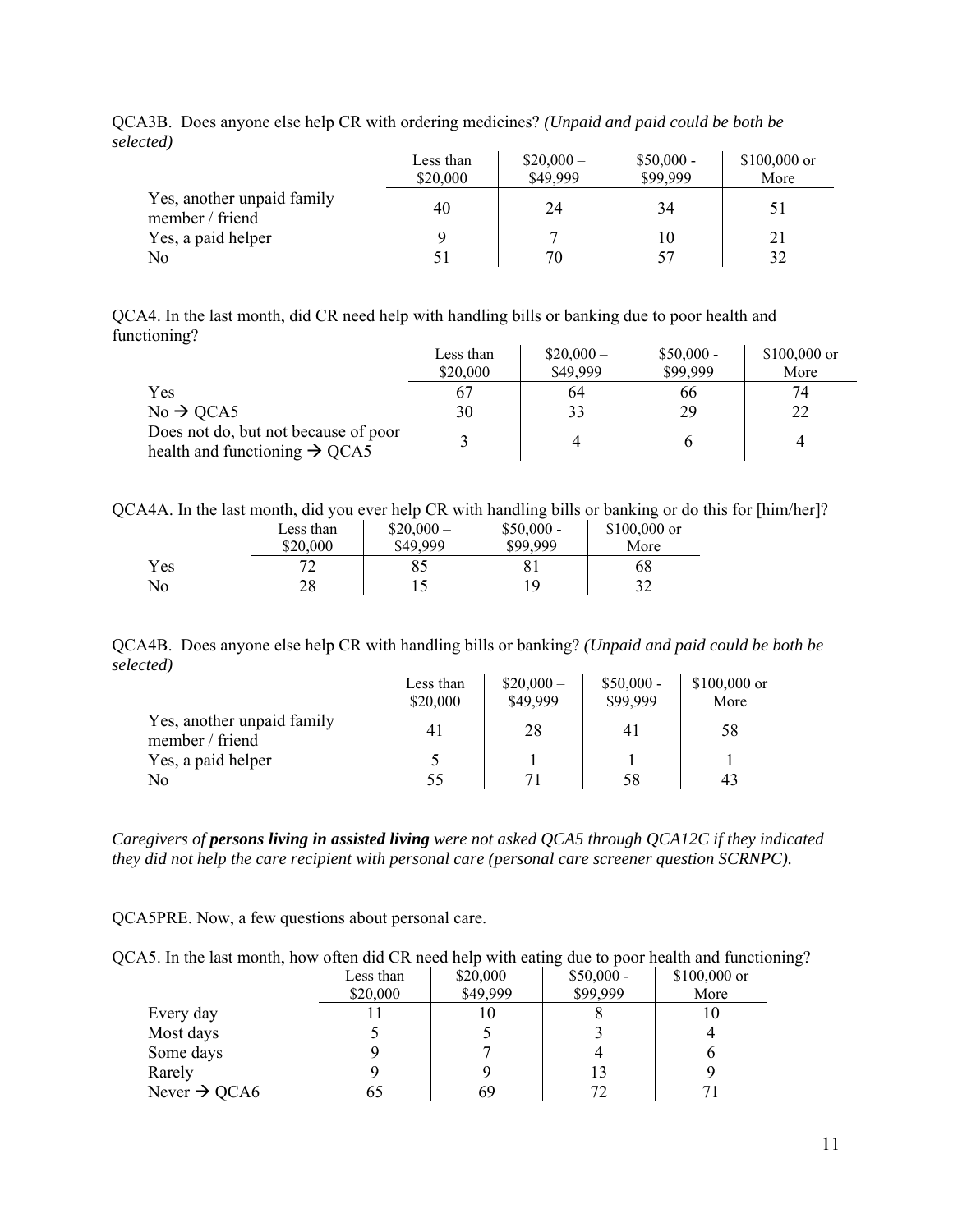|           | $\mathcal{L}$ . In the last month, now onen and you neip finite net with earing. |            |             |              |
|-----------|----------------------------------------------------------------------------------|------------|-------------|--------------|
|           | Less than                                                                        | $$20,000-$ | $$50,000 -$ | \$100,000 or |
|           | \$20,000                                                                         | \$49,999   | \$99,999    | More         |
| Every day | 31                                                                               | 26         | 19          |              |
| Most days | 18                                                                               | 16         | 12          |              |
| Some days | 29                                                                               | 28         | 19          | 33           |
| Rarely    | 14                                                                               |            | 39          | 23           |
| Never     |                                                                                  |            | 12          | 18           |
|           |                                                                                  |            |             |              |

QCA5A. In the last month, how often did you help [him/her] with eating?

QCA5B. Does anyone else help [him/her] with eating? *(Unpaid and paid could be both be selected)*

|                                               | Less than<br>\$20,000 | $$20,000-$<br>\$49,999 | $$50,000 -$<br>\$99,999 | $$100,000$ or<br>More |
|-----------------------------------------------|-----------------------|------------------------|-------------------------|-----------------------|
| Yes, another unpaid family<br>member / friend | 39                    | 34                     | 45                      | 59                    |
| Yes, a paid helper                            |                       | 14                     |                         | 28                    |
| N <sub>0</sub>                                | 53                    | 61                     | 50                      | 23                    |

| QCA6. In the last month, how often did CR need help with showering or bathing due to poor health and |  |  |  |
|------------------------------------------------------------------------------------------------------|--|--|--|
| functioning?                                                                                         |  |  |  |

|                          | Less than<br>\$20,000 | $$20,000-$<br>\$49,999 | $$50,000 -$<br>\$99,999 | $$100,000$ or<br>More |
|--------------------------|-----------------------|------------------------|-------------------------|-----------------------|
| Every day                | 24                    | 26                     | 21                      | 21                    |
| Most days                | 12                    |                        | 11                      |                       |
| Some days                | 15                    | 13                     |                         | 13                    |
| Rarely                   |                       |                        | 10                      |                       |
| Never $\rightarrow$ QCA7 | 40                    | 44                     | 50                      | 44                    |

QCA6A. In the last month, how often did you help [him/her] with showering or bathing?

|           | Less than | $$20,000-$ | $$50,000 -$ | \$100,000 or |
|-----------|-----------|------------|-------------|--------------|
|           | \$20,000  | \$49,999   | \$99,999    | More         |
| Every day | 24        | 30         | 15          |              |
| Most days |           | 12         | 15          |              |
| Some days | 24        | 25         | 20          | 23           |
| Rarely    | 19        | 15         | 20          |              |
| Never     | 20        | 18         | 30          | 43           |

QCA6B. Does anyone else help [him/her] with showering or bathing? *(Unpaid and paid could be both be selected)*

|                                               | Less than<br>\$20,000 | $$20,000-$<br>\$49,999 | $$50,000 -$<br>\$99,999 | $$100,000$ or<br>More |
|-----------------------------------------------|-----------------------|------------------------|-------------------------|-----------------------|
| Yes, another unpaid family<br>member / friend | 38                    | 27                     | 39                      | 47                    |
| Yes, a paid helper                            | 25                    | 21                     | 33                      | 4ì                    |
| No                                            | 42                    | 57                     | 38                      | 23                    |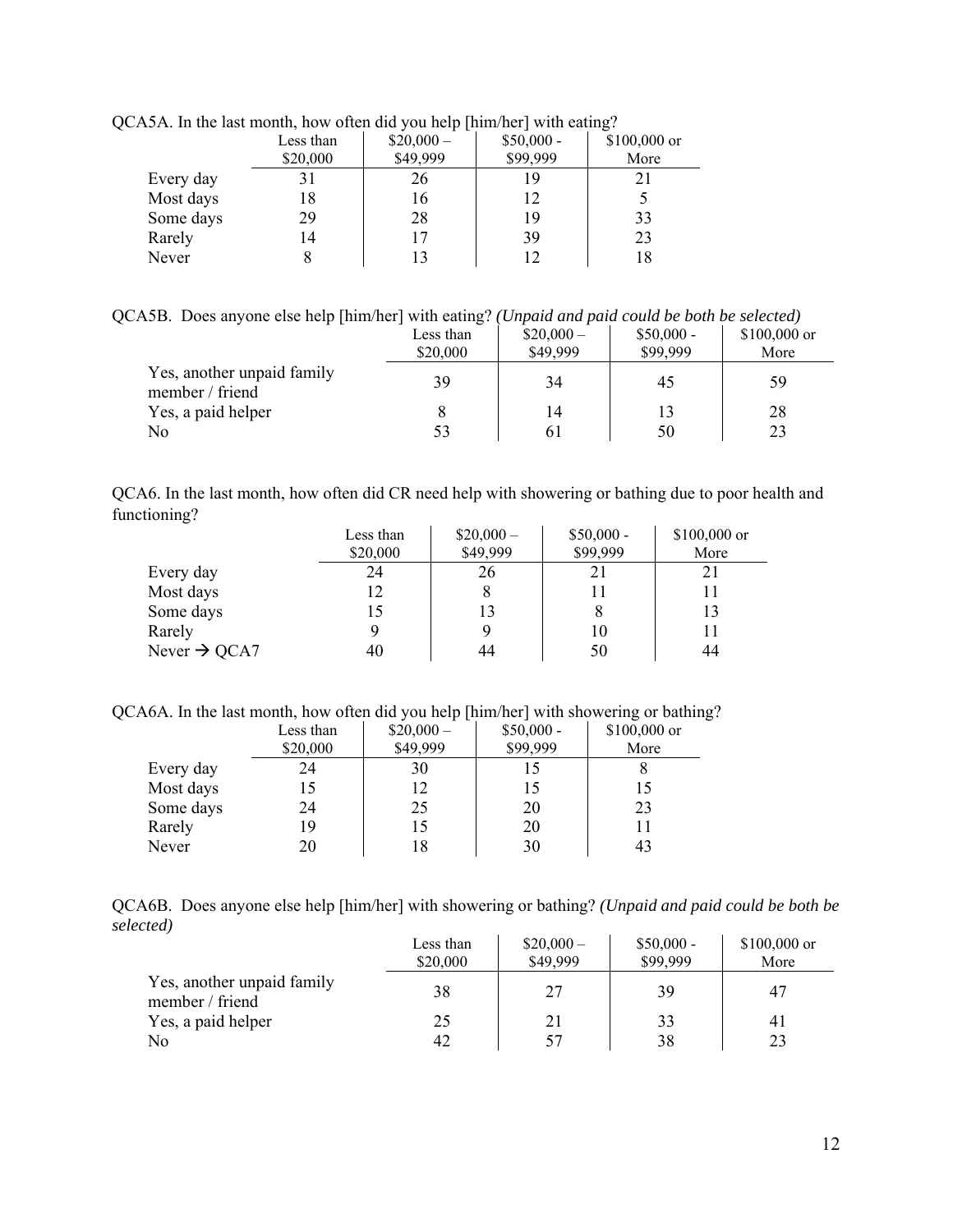| $\circ$                  | Less than<br>\$20,000 | $$20,000-$<br>\$49,999 | $$50,000 -$<br>\$99,999 | \$100,000 or<br>More |
|--------------------------|-----------------------|------------------------|-------------------------|----------------------|
| Every day                | 23                    | 22                     | 21                      | 26                   |
| Most days                | 11                    |                        | 8                       |                      |
| Some days                | 14                    | 15                     | 16                      | 15                   |
| Rarely                   | 13                    | 13                     | 13                      |                      |
| Never $\rightarrow$ QCA8 | 38                    | 40                     | 42                      | 42                   |

QCA7. In the last month, how often did CR need help with dressing or grooming due to poor health and functioning?

QCA7A. In the last month, how often did you help CR with dressing or grooming?

|           | Less than | $$20,000-$ | $$50,000 -$ | \$100,000 or |
|-----------|-----------|------------|-------------|--------------|
|           | \$20,000  | \$49,999   | \$99,999    | More         |
| Every day | 27        | 26         | 19          | 14           |
| Most days | 19        | 18         | 14          | 10           |
| Some days | 28        | 29         | 31          | 35           |
| Rarely    |           | 21         | 25          | 22           |
| Never     |           |            |             | 18           |

QCA7B. Does anyone else help [him/her] with dressing or grooming? *(Unpaid and paid could be both be selected)*

|                                               | Less than<br>\$20,000 | $$20,000-$<br>\$49,999 | $$50,000 -$<br>\$99,999 | $$100,000$ or<br>More |
|-----------------------------------------------|-----------------------|------------------------|-------------------------|-----------------------|
| Yes, another unpaid family<br>member / friend | 43                    | 27                     | 46                      | 56                    |
| Yes, a paid helper                            | 21                    | 19                     | 26                      | 35                    |
| N <sub>0</sub>                                | 44                    | 60                     | 40                      | 26                    |

QCA8. In the last month, how often CR need help with using the toilet due to poor health and functioning?

|                          | Less than | $$20,000-$ | $$50,000 -$ | $$100,000$ or |
|--------------------------|-----------|------------|-------------|---------------|
|                          | \$20,000  | \$49,999   | \$99,999    | More          |
| Every day                | 17        |            | 16          |               |
| Most days                |           |            |             |               |
| Some days                |           |            |             |               |
| Rarely                   |           | 10         | 12          | 10            |
| Never $\rightarrow$ QCA9 |           | 63         | 64          | 65            |

QCA8A. In the last month, how often did you help CR with using the toilet?

|           | Less than | $$20,000-$ | ັ<br>$$50,000 -$<br>\$99,999 | \$100,000 or |
|-----------|-----------|------------|------------------------------|--------------|
|           | \$20,000  | \$49,999   |                              | More         |
| Every day | 32        | 33         | 26                           | 22           |
| Most days | 20        | 13         |                              |              |
| Some days | 19        | 26         | 20                           | 24           |
| Rarely    | 19        | 21         | 25                           | 13           |
| Never     |           |            | 22                           | 31           |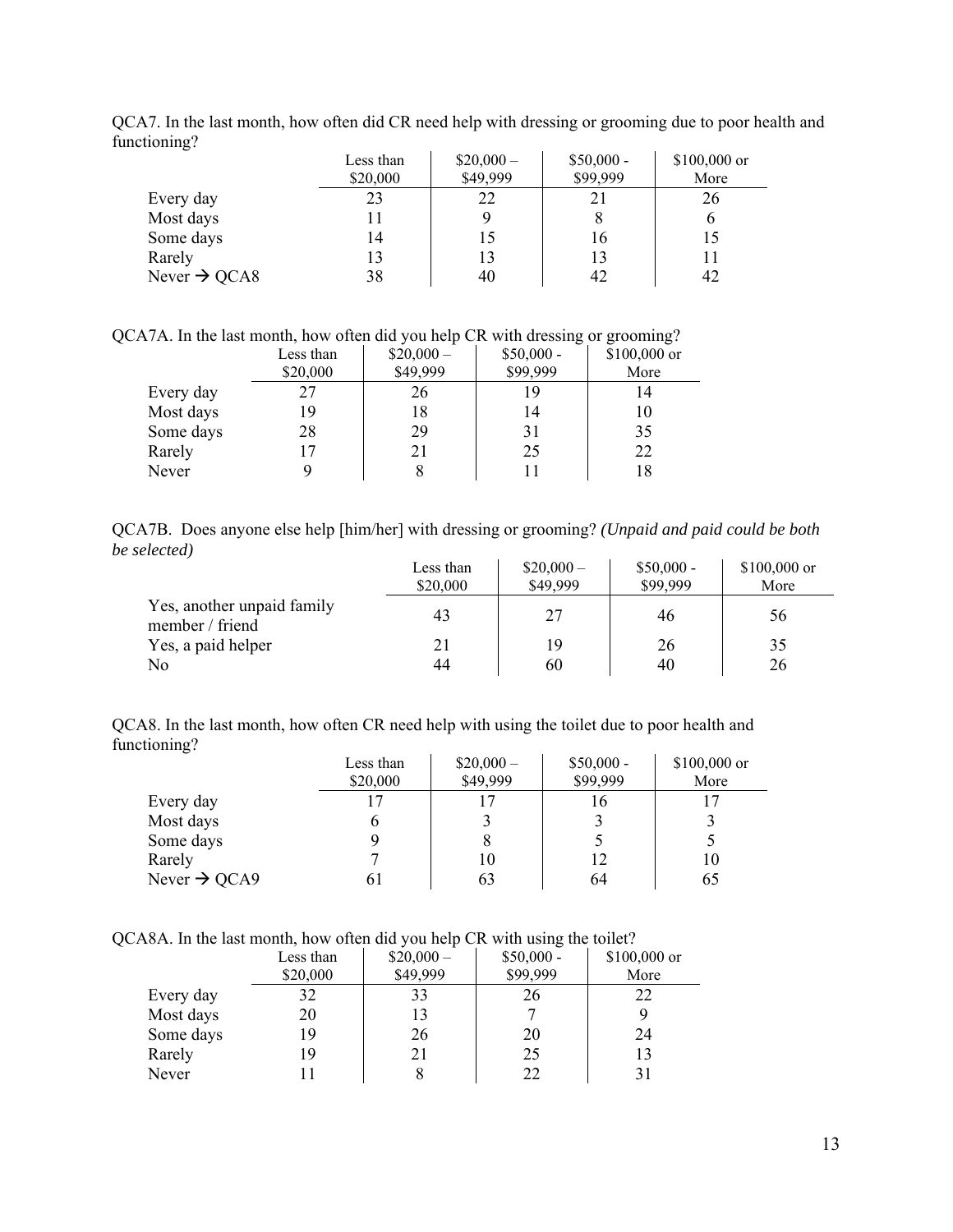|                                               | Less than<br>\$20,000 | $$20,000-$<br>\$49,999 | $$50,000 -$<br>\$99,999 | $$100,000$ or<br>More |
|-----------------------------------------------|-----------------------|------------------------|-------------------------|-----------------------|
| Yes, another unpaid family<br>member / friend | 48                    | 33                     | 54                      | 64                    |
| Yes, a paid helper                            | 30                    | 23                     | 30                      | 44                    |
| No                                            | 37                    | 53                     | 31                      |                       |

QCA8B. Does anyone else help [him/her] with using the toilet? *(Unpaid and paid could be both be selected)*

QCA9. In the last month, how often did CR need help getting in and out of bed due to poor health and functioning?

|                           | Less than<br>\$20,000 | $$20,000-$<br>\$49,999 | $$50,000 -$<br>\$99,999 | \$100,000 or<br>More |
|---------------------------|-----------------------|------------------------|-------------------------|----------------------|
| Every day                 | 14                    | 13                     | 16                      | 21                   |
| Most days                 |                       |                        |                         |                      |
| Some days                 |                       | 12                     |                         |                      |
| Rarely                    |                       | 14                     |                         |                      |
| Never $\rightarrow$ QCA10 | 56                    | 57                     | 58                      | 65                   |

QCA9A. In the last month, how often did you help CR get in and out of bed?

|           | Less than<br>\$20,000 | . .<br>$$20,000-$<br>\$49,999 | $$50,000 -$<br>\$99,999 | \$100,000 or<br>More |
|-----------|-----------------------|-------------------------------|-------------------------|----------------------|
|           |                       |                               |                         |                      |
| Every day | 19                    | 18                            | 22                      | 22                   |
| Most days | 16                    | 13                            |                         |                      |
| Some days | 24                    | 26                            | 18                      | 35                   |
| Rarely    | 29                    | 33                            | 32                      | 22                   |
| Never     |                       | 10                            | 20                      | 22                   |

QCA9B. Does anyone else help [him/her] get in and out of bed? *(Unpaid and paid could be both be selected)*

|                                               | Less than<br>\$20,000 | $$20,000-$<br>\$49,999 | $$50,000 -$<br>\$99,999 | $$100,000$ or<br>More |
|-----------------------------------------------|-----------------------|------------------------|-------------------------|-----------------------|
| Yes, another unpaid family<br>member / friend | 55                    | 36                     | 49                      | 54                    |
| Yes, a paid helper                            | 21                    | 16                     | 25                      | 35                    |
| No                                            | 34                    | 56                     | 37                      | 30                    |

QCA10. In the last month, how often did CR need help getting around [his/her] home due to poor health and functioning?

|                           | Less than | $$20,000-$ | $$50,000 -$ | \$100,000 or |
|---------------------------|-----------|------------|-------------|--------------|
|                           | \$20,000  | \$49,999   | \$99,999    | More         |
| Every day                 | 19        |            | 16          |              |
| Most days                 |           |            |             |              |
| Some days                 |           | 14         |             |              |
| Rarely                    | 16        | 20         | 18          |              |
| Never $\rightarrow$ QCA11 |           | 46         | 53          | 53           |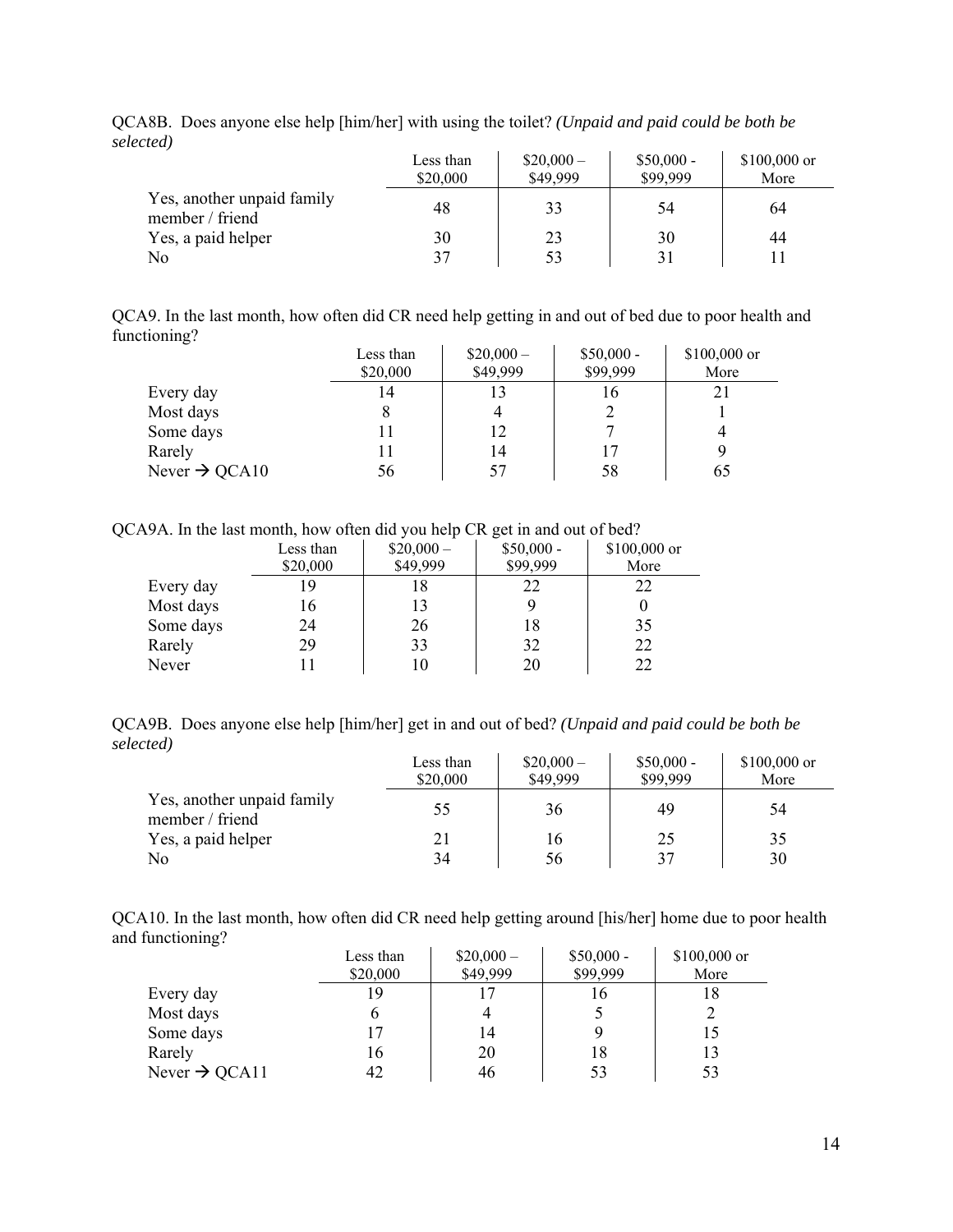| $\sim$ and $\sim$ 10 means though, how onen and you help can get around fins near home. |            |                             |      |  |  |
|-----------------------------------------------------------------------------------------|------------|-----------------------------|------|--|--|
| Less than                                                                               | $$20,000-$ | $$50,000 -$<br>\$100,000 or |      |  |  |
| \$20,000                                                                                | \$49,999   | \$99,999                    | More |  |  |
| 24                                                                                      | 20         |                             | 20   |  |  |
| 10                                                                                      | 12         |                             |      |  |  |
| 34                                                                                      | 34         | 32                          | 36   |  |  |
| 24                                                                                      | 31         | 29                          | 25   |  |  |
|                                                                                         |            |                             |      |  |  |
|                                                                                         |            |                             |      |  |  |

QCA10A. In the last month, how often did you help CR get around [his/her] home?

QCA10B. Does anyone else help [him/her] get around [his/her] home? *(Unpaid and paid could be both be selected)*

|                                               | Less than<br>\$20,000 | $$20,000-$<br>\$49,999 | $$50,000 -$<br>\$99,999 | $$100,000$ or<br>More |
|-----------------------------------------------|-----------------------|------------------------|-------------------------|-----------------------|
| Yes, another unpaid family<br>member / friend | 52                    | 44                     | 60                      | 72                    |
| Yes, a paid helper                            | 16                    | 15                     | 20                      | 33                    |
| No                                            | 39                    | 49                     | 33                      |                       |

QCA11. In the last month, how often did CR need help leaving [his/her] home to go outside due to poor health and functioning?

|                                                   | Less than<br>\$20,000 | $$20,000-$<br>\$49,999 | $$50,000 -$<br>\$99,999 | $$100,000$ or<br>More |
|---------------------------------------------------|-----------------------|------------------------|-------------------------|-----------------------|
| Every day                                         | 22                    | 25                     | 23                      | 23                    |
| Most days                                         | 16                    | 13                     | 10                      | 11                    |
| Some days                                         | 18                    | 18                     | 19                      | 26                    |
| Rarely                                            | 16                    | 11                     | 13                      |                       |
| Never $\rightarrow$ skip logic prior to<br>QCA12A | 28                    | 34                     | 35                      | 29                    |

QCA11A. In the last month, how often did you help CR leave [his/her] home to go outside?

|           | Less than | $$20,000-$ | $$50,000 -$ | \$100,000 or |
|-----------|-----------|------------|-------------|--------------|
|           | \$20,000  | \$49,999   | \$99,999    | More         |
| Every day | 20        | 26         | 21          | 10           |
| Most days | 28        | 16         | 14          | 15           |
| Some days | 28        | 35         | 35          | 53           |
| Rarely    | 19        | 15         | 23          | 15           |
| Never     |           |            |             |              |

|                      | QCA11B. Does anyone else help [him/her] leave [his/her] home to go outside? (Unpaid and paid could |  |  |  |
|----------------------|----------------------------------------------------------------------------------------------------|--|--|--|
| be both be selected) |                                                                                                    |  |  |  |

|                                               | Less than<br>\$20,000 | $$20,000-$<br>\$49,999 | $$50,000 -$<br>\$99,999 | $$100,000$ or<br>More |
|-----------------------------------------------|-----------------------|------------------------|-------------------------|-----------------------|
| Yes, another unpaid family<br>member / friend | 57                    | 51                     | 59                      |                       |
| Yes, a paid helper                            |                       | 12                     |                         | 23                    |
| No                                            | 38                    | 42                     | 32                      | 16                    |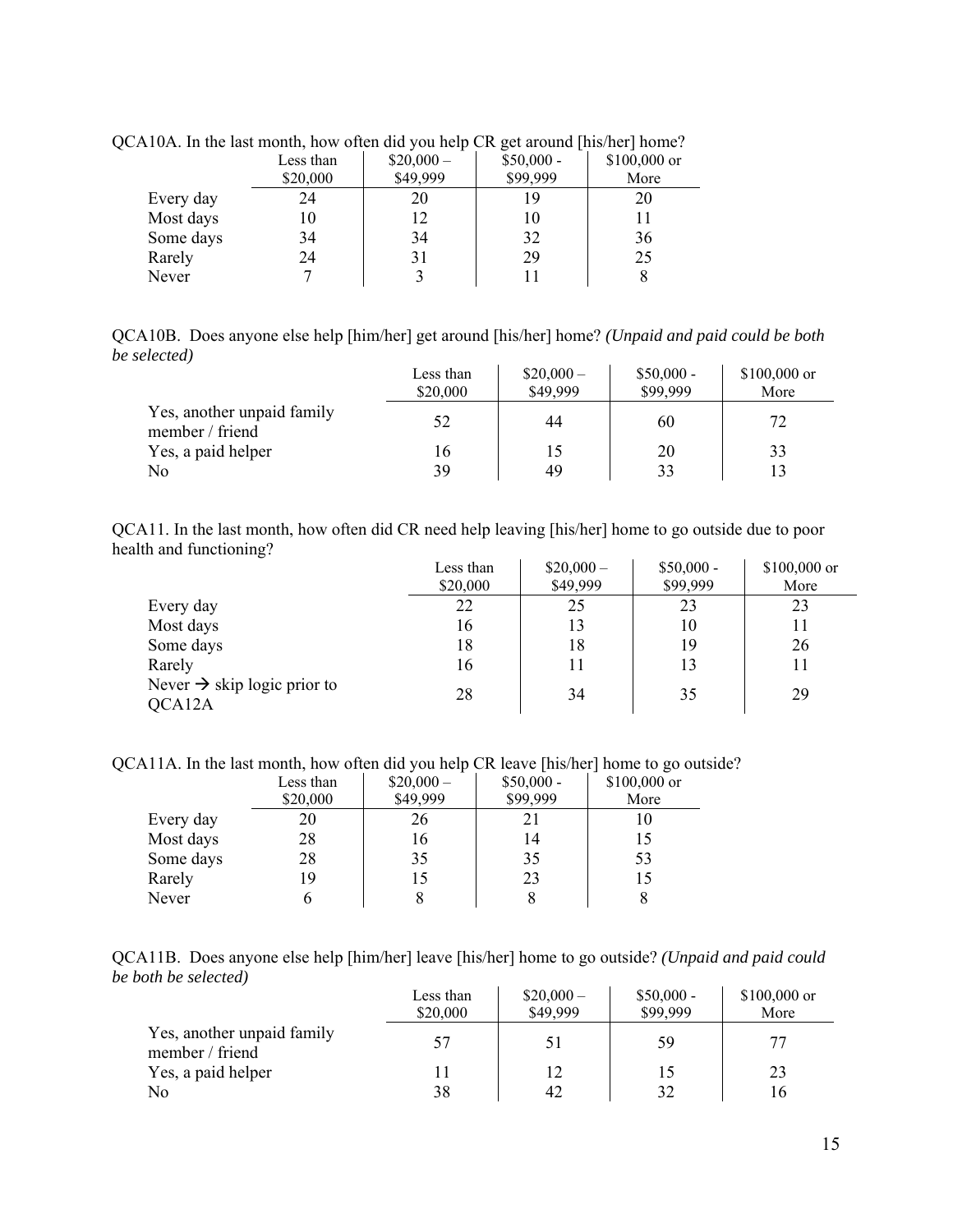*Skip logic: QCA12A, QCA12B, and QCA12C were asked if CG responded he / she ever provided care on QCA5A, QCA6A, QCA7A, QCA8A, QCA9A, QCA10A, or QCA11A (i.e., response of every day, most days, some days, or rarely on one or more of these items)* 

QCA12A. In the last month when you helped CR with personal care, did you ever lift [him/her] from a seated or lying position?  $\sim 10^{-1}$  $\mathcal{L}_{\rm{max}}$  $\mathcal{L}_{\mathcal{A}}$ 

|            | Less than | $$20,000-$ | $$50,000 -$ | $$100,000$ or |
|------------|-----------|------------|-------------|---------------|
|            | \$20,000  | \$49,999   | \$99,999    | More          |
| <b>Yes</b> | 39        | 4          | 36          |               |
| No         |           | 59         | 64          | 67            |

QCA12B. [In the last month when you helped CR with personal care,] did you ever let [him/her] lean on you or support [his/her] weight?

|     | Less than | $$20,000-$ | $$50,000 -$ | $$100,000$ or |
|-----|-----------|------------|-------------|---------------|
|     | \$20,000  | \$49,999   | \$99.999    | More          |
| Yes |           |            |             |               |
| No  |           | 28         | 29          | 28            |

QCA12C. [In the last month when you helped CR with personal care,] did you ever hold [him/her] steady while [he/she] walked or stood? \$20,000 –

|     | Less than | $$20,000-$ | $$50,000 -$ | $$100,000$ or |
|-----|-----------|------------|-------------|---------------|
|     | \$20,000  | \$49,999   | \$99.999    | More          |
| Yes | 66        |            | 69          | 84            |
| No  | 34        | 30         | 31          | 16            |

#### QCA13. In the last month, how often did you drive CR places?

|           | Less than | $$20,000-$ | $$50,000 -$ | \$100,000 or |
|-----------|-----------|------------|-------------|--------------|
|           | \$20,000  | \$49,999   | \$99,999    | More         |
| Every day | 10        | 14         | 13          |              |
| Most days | 20        | 21         | 13          |              |
| Some days | 19        | 35         | 39          | 49           |
| Rarely    | 19        | 12         | 20          | 16           |
| Never     | 32        | 18         | 15          |              |

QCA14. In the last month, how often did you go with CR in a van, shuttle or cab, or take public transportation -- the bus, subway, train, or light rail – with [him/her]?

|            | Less than | $$20,000-$ | $$50,000 -$ | \$100,000 or |
|------------|-----------|------------|-------------|--------------|
|            | \$20,000  | \$49,999   | \$99,999    | More         |
| Every day  |           |            |             |              |
| Most days  |           |            |             |              |
| Some days  |           |            |             |              |
| Rarely     | 10        |            |             |              |
| Never      | 49        | 60         | 6 I         | 64           |
| Do not use | 25        | 26         | 32          | 29           |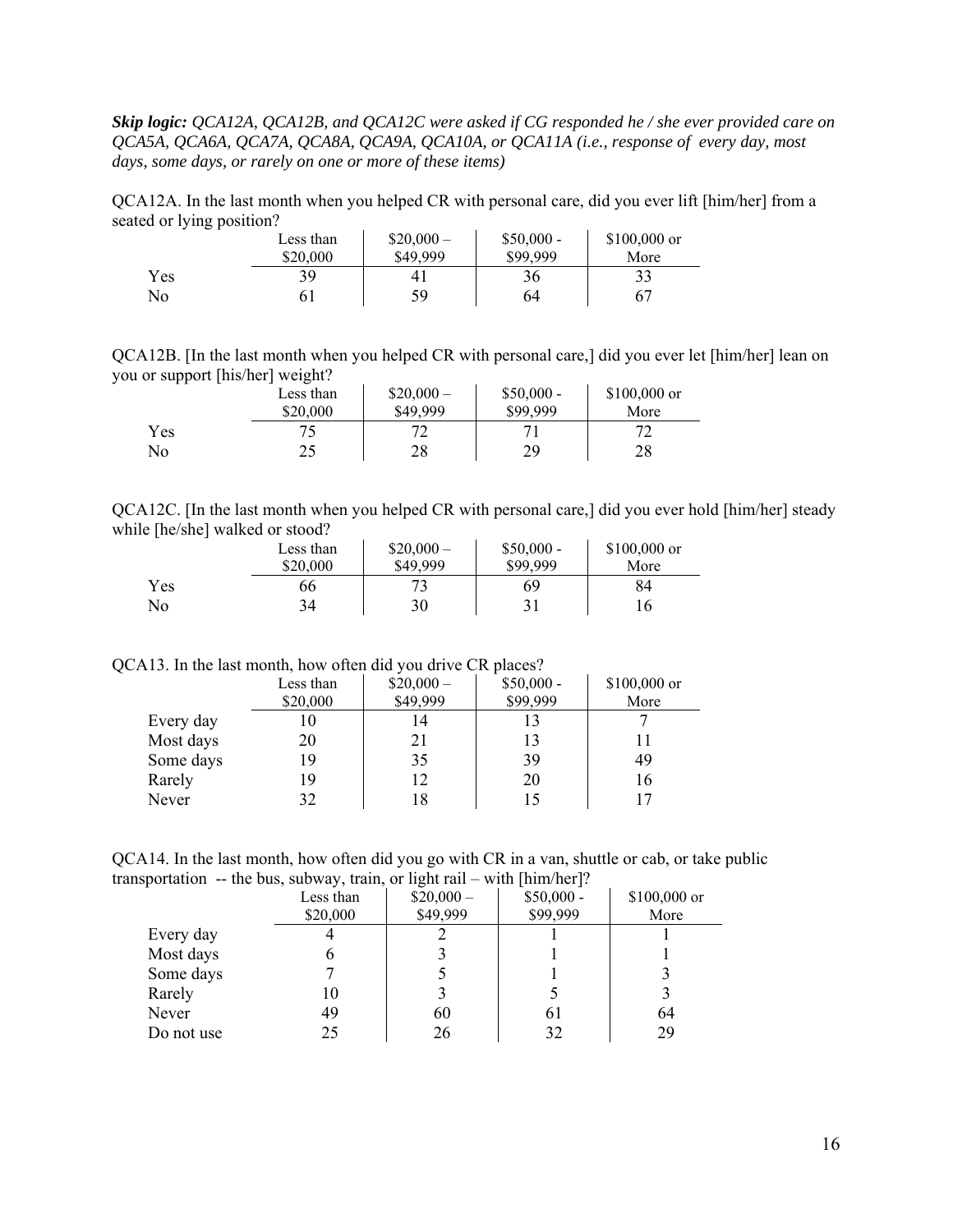*Caregivers of persons living in assisted living were not asked QCA15A through QCA19 if they indicated they did not help the care recipient with medical / nursing task care (medical / nursing tasks screener question SCRNMNT).* 

QCA15PRE. The next few questions are about help related to CR's health care.

|                |           |            |             | $\Lambda$ 15A. In the fast month, did you ever help CR keep track of $\Lambda$ ins/here medications |
|----------------|-----------|------------|-------------|-----------------------------------------------------------------------------------------------------|
|                | Less than | $$20,000-$ | $$50,000 -$ | $$100,000$ or                                                                                       |
|                | \$20,000  | \$49,999   | \$99,999    | More                                                                                                |
| Yes            | 55        | 66         | 62          | 54                                                                                                  |
| N <sub>0</sub> |           | 34         | 38          | 46                                                                                                  |

QCA15A. In the last month, did you ever help CR keep track of [his/her] medications?

QCA15A1. In the last month, did you ever actually give CR [his/her] medications?

|     | Less than<br>\$20,000 | ຼ<br>$$20,000-$<br>\$49,999 | $$50,000 -$<br>\$99,999 | $$100,000$ or<br>More |
|-----|-----------------------|-----------------------------|-------------------------|-----------------------|
| Yes | 44                    | СC                          | 44                      | 34                    |
| No  | 56                    | 46                          | 56                      | 66                    |

QCA15A2. How are these drugs administered? *(multiple responses could be selected)* 

| Less than<br>\$20,000 | $$20,000-$<br>\$49,999 | $$50,000 -$<br>\$99,999 | \$100,000 or<br>More |
|-----------------------|------------------------|-------------------------|----------------------|
| 98                    | 98                     | 100                     | 96                   |
| 16                    | 14                     | Q                       | 4                    |
|                       |                        | 8                       |                      |
| 0                     |                        |                         |                      |
| 10                    | 22                     |                         |                      |
|                       |                        |                         |                      |
|                       |                        |                         |                      |
|                       |                        |                         |                      |
| 16                    | 18                     | 11                      | 18                   |
| 5                     | 11                     | 3                       | 18                   |
|                       |                        |                         |                      |

QCA15B. [In the last month, did you ever help CR] take shots or injections?

|     | Less than | $$20,000-$ | $$50,000 -$ | $$100,000$ or |
|-----|-----------|------------|-------------|---------------|
|     | \$20,000  | \$49,999   | \$99,999    | More          |
| Yes |           |            |             |               |
| No  | 92        | 92         | 94          | 99            |

QCA15C. [In the last month, did you ever help CR] manage medical tasks like ostomy care, IVs, or testing blood?

|     | Less than<br>\$20,000 | $$20,000-$<br>\$49,999 | $$50,000 -$<br>\$99,999 | $$100,000$ or<br>More |
|-----|-----------------------|------------------------|-------------------------|-----------------------|
| Yes |                       |                        |                         |                       |
| No  | 89                    | 91                     | 92                      | 92                    |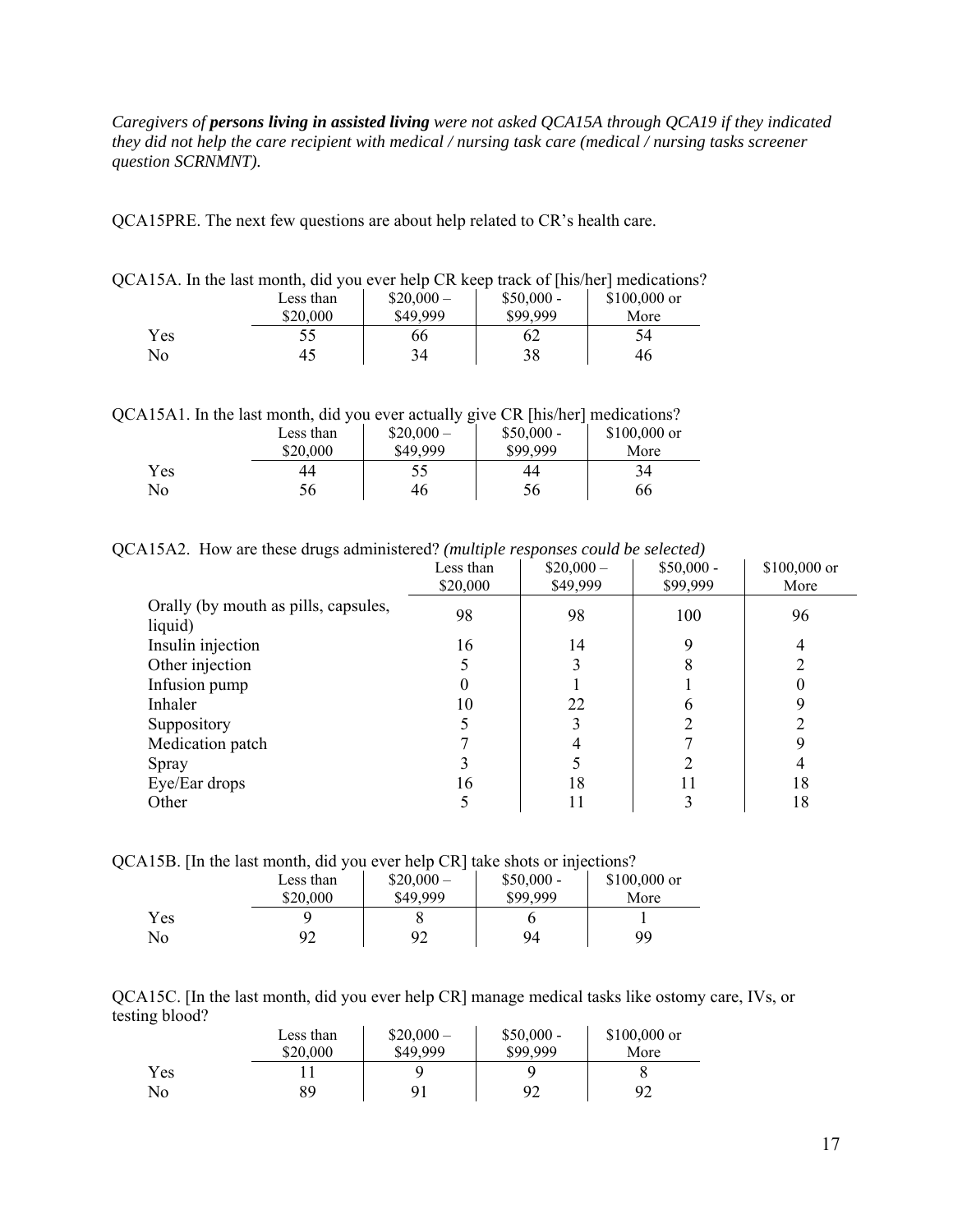|     | Less than | $$20,000-$ | $$50,000 -$ | $$100,000$ or |
|-----|-----------|------------|-------------|---------------|
|     | \$20,000  | \$49,999   | \$99.999    | More          |
| Yes |           | 36         | 24          |               |
| No  |           | 64         |             |               |

QCA15D. [In the last month, did you ever help CR] with exercises [he/she] was supposed to do?

QCA15E. [In the last month, did you ever help CR] with a special diet?

|     | Less than<br>\$20,000 | л.<br>$$20,000-$<br>\$49,999 | $$50,000 -$<br>\$99.999 | $$100,000$ or<br>More |
|-----|-----------------------|------------------------------|-------------------------|-----------------------|
| Yes |                       | 30                           | 26                      |                       |
| No  |                       | 70                           | 74                      |                       |

QCA15F. [In the last month, did you ever help CR] care for [his/her] teeth or dentures?

|            | Less than<br>\$20,000 | $$20,000-$<br>\$49,999 | $$50,000 -$<br>\$99.999 | $$100,000$ or<br>More |
|------------|-----------------------|------------------------|-------------------------|-----------------------|
| <b>Yes</b> | ∩∩                    | 24                     |                         |                       |
| No         | 78                    | 76                     | 83                      | 86                    |

QCA15G. [In the last month, did you ever help CR] care for [his/her] feet, like clipping nails?

|     | Less than<br>\$20,000 | $$20,000-$<br>\$49,999 | $$50,000 -$<br>\$99.999 | \$100,000 or<br>More |
|-----|-----------------------|------------------------|-------------------------|----------------------|
| Yes | 36                    |                        | 26                      |                      |
| No  | 65                    | 68                     | 74.                     | 79                   |

QCA15H. [In the last month, did you ever help CR] with skin care related to wounds or sores?

|     | Less than | $$20,000-$ | $$50,000 -$ | $$100,000$ or |
|-----|-----------|------------|-------------|---------------|
|     | \$20,000  | \$49,999   | \$99.999    | More          |
| Yes | 30        |            | 26          | າາ<br>ر ے     |
| No  |           | 69         | 74          | 77            |

QCA15I. [In the last month, did you ever help CR] with assistive devices for mobility like canes or walkers?  $\hat{\mathbf{r}}$  $\mathbf{r}$  $\bar{1}$ 

|     | Less than | $$20,000-$ | $$50,000 -$ | $$100,000$ or |
|-----|-----------|------------|-------------|---------------|
|     | \$20,000  | \$49,999   | \$99,999    | More          |
| Yes | 48        | 47         | 47          | 47            |
| No  | ے ر       | 53         | 53          | 53            |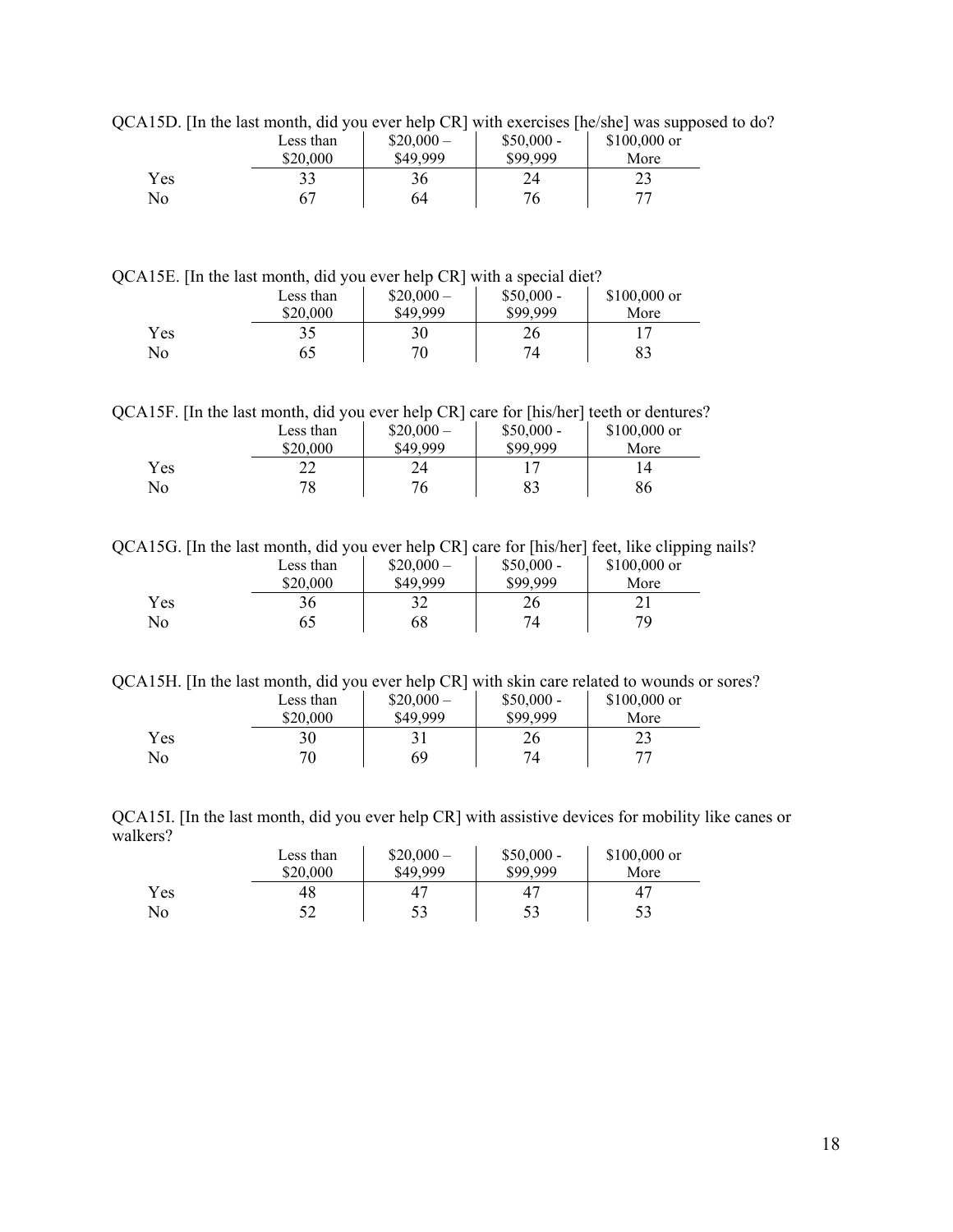### *Caregivers were only asked QCA15J through QCA19 if they indicated they did help the care recipient with medical / nursing task care (medical / nursing task screener question SCRNMNT).*

You indicated at the beginning of the survey that you perform some medical/nursing tasks. Many different tasks are considered medical/nursing tasks even though they are done at home. Some require equipment; others do not. Which of the following additional medical tasks do you perform?

QCA15J. [In the last month, did you ever] use incontinence equipment like catheters, supplies like adult diapers, or administer enemas?

|     | Less than<br>\$20,000 | $$20,000-$<br>\$49,999 | $$50,000 -$<br>\$99,999 | $$100,000$ or<br>More |
|-----|-----------------------|------------------------|-------------------------|-----------------------|
| Yes | 43                    | 40                     | 40                      | 37                    |
| No  | 57                    | 60                     | 60                      | 63                    |

QCA15K. [In the last month, did you ever] use meters/monitors (e.g., thermometer, glucometer, stethoscope, weight scales, blood pressure monitors, oxygen saturation monitors)?

| __  | Less than<br>\$20,000 | $$20,000-$<br>\$49.999 | $$50,000 -$<br>\$99.999 | $$100,000$ or<br>More |
|-----|-----------------------|------------------------|-------------------------|-----------------------|
| Yes | 54                    |                        | 42                      |                       |
| No  | 46                    | 43                     | 58                      | 49                    |

QCA15L. [In the last month, did you ever] administer test kits (bladder infection test, for example)?

|     | Less than | $$20,000-$ | $$50,000 -$ | $$100,000$ or  |
|-----|-----------|------------|-------------|----------------|
|     | \$20,000  | \$49,999   | \$99,999    | More           |
| Yes |           | ت          |             |                |
| No  | 07        | 95         | 96          | Q <sub>7</sub> |

QCA15M. [In the last month, did you ever] operate durable medical equipment (hospital beds, lifts, wheelchairs, scooters, toilet or bath chairs, geri-chairs, for example)?

|     | Less than<br>\$20,000 | $$20,000-$<br>\$49,999 | $$50,000 -$<br>\$99.999 | $$100,000$ or<br>More |
|-----|-----------------------|------------------------|-------------------------|-----------------------|
| Yes | 54                    | 46                     | 48                      | 49                    |
| No  | 46                    | 54                     |                         |                       |

QCA15N. [In the last month, did you ever] operate mechanical ventilators, oxygen, tube feeding equipment, or home dialysis equipment?

|     | Less than | $$20,000-$ | $$50,000 -$ | $$100,000$ or |
|-----|-----------|------------|-------------|---------------|
|     | \$20,000  | \$49,999   | \$99,999    | More          |
| Yes |           | ١q         | ١q          |               |
| No  | 85        | O.<br>ΟI   | 82          | 89            |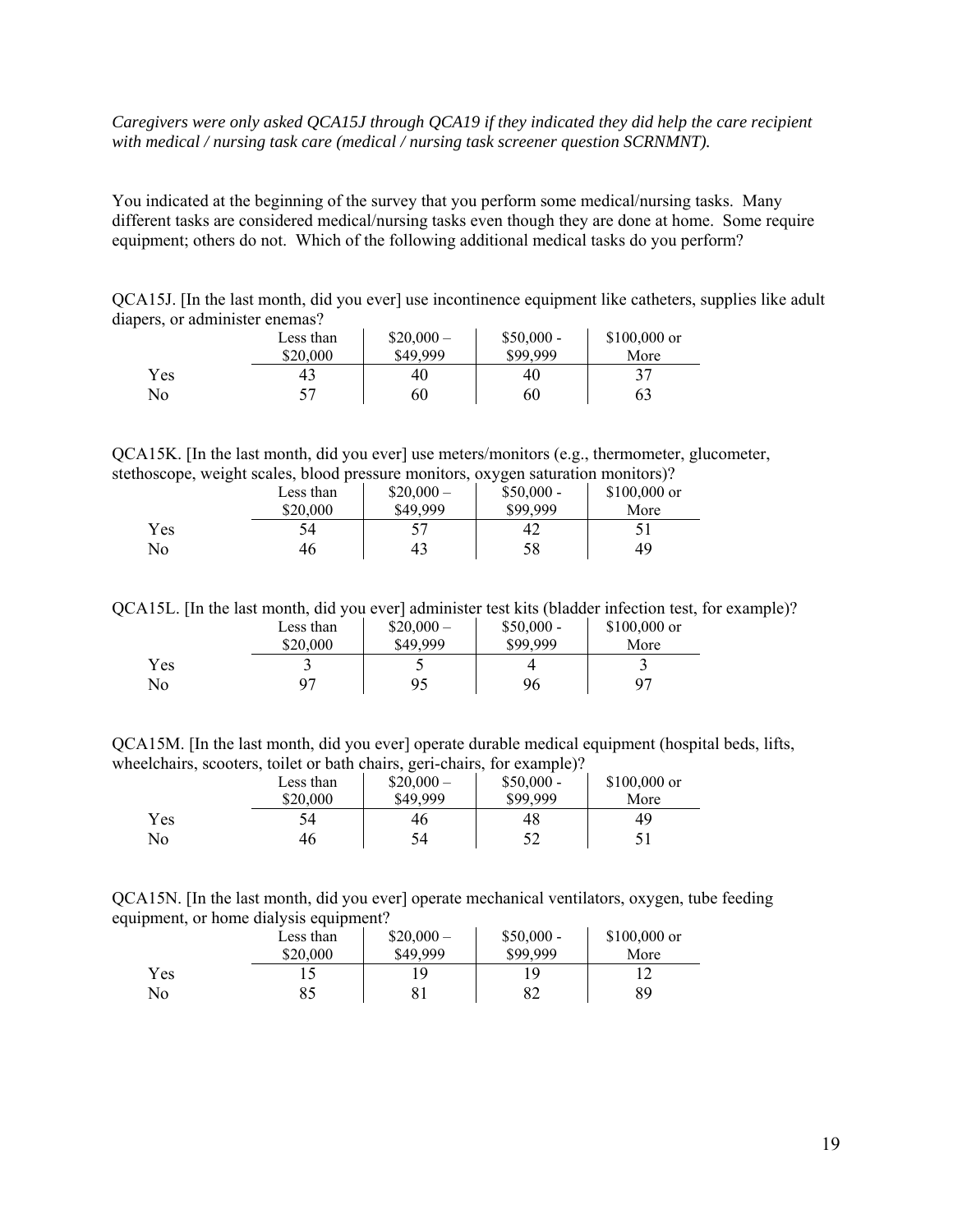QCA15O. [In the last month, did you ever] use telehealth equipment (cameras, sensors, phone lines to collect medical data in the home and transmit it to doctor or nurse)?

|     | Less than | $$20,000-$ | $$50,000 -$ | $$100,000$ or |
|-----|-----------|------------|-------------|---------------|
|     | \$20,000  | \$49,999   | \$99,999    | More          |
| Yes |           |            | 10          |               |
| No  | 96        | 93         | 90          | 89            |

*(If YES to any of QCA15A – QCA15O, ask QCA16 – QCA19; otherwise skip to QCA21)* 

QCA16. How difficult is it for you to do the medical and nursing tasks that are required to help CR? Please answer by choosing a number between 1 and 5, where 1 means not at all difficult and 5 means very difficult.

|                         | Less than | $$20,000-$ | $$50,000 -$ | $$100,000$ or |
|-------------------------|-----------|------------|-------------|---------------|
|                         | \$20,000  | \$49,999   | \$99,999    | More          |
| 1. Not at all difficult | 52        | 54         | 57          | 60            |
|                         |           | 22         | 20          |               |
|                         |           | 15         | 14          | 12            |
| -4.                     |           |            | O           |               |
| 5. Very difficult       |           |            |             |               |

QCA17. Did anyone prepare you to do these tasks?

|                        | Less than<br>\$20,000 | $$20,000-$<br>\$49,999 | $$50,000 -$<br>\$99,999 | $$100,000$ or<br>More |
|------------------------|-----------------------|------------------------|-------------------------|-----------------------|
| <b>Yes</b>             | ∠∠                    | 26                     | 29                      | າາ<br>∠∠              |
| $No \rightarrow QCA21$ | 78                    | 75                     | 71                      | 78                    |

QCA18. Who prepared you to do the medical and nursing tasks needed to help CR? *(multiple responses could be selected)*   $\mathbf{r}$ ц.

|                                                   | Less than | $$20,000-$ | $$50,000 -$ | \$100,000 or |
|---------------------------------------------------|-----------|------------|-------------|--------------|
|                                                   | \$20,000  | \$49,999   | \$99,999    | More         |
| Hospital nurse                                    | 21        | 23         | 27          | 20           |
| Hospital doctor                                   |           | 8          | 8           |              |
| Primary care doctor                               |           | 13         | 21          |              |
| Nurse in doctor's office or<br>outpatient setting | 14        | 11         | 15          | 8            |
| Home care nurse                                   | 21        | 26         | 22          | 24           |
| Social worker/geriatric care<br>manager           | 0         | 3          | 4           |              |
| Physical or occupational therapist                | 11        | 21         | 18          | 16           |
| Pharmacist                                        |           |            | 8           |              |
| Medical supply technician                         |           |            |             |              |
| Friend or neighbor                                |           |            |             |              |
| You learned on your own                           | 11        | 31         | 33          | 16           |
| Other                                             | 68        | 44         | 33          | 44           |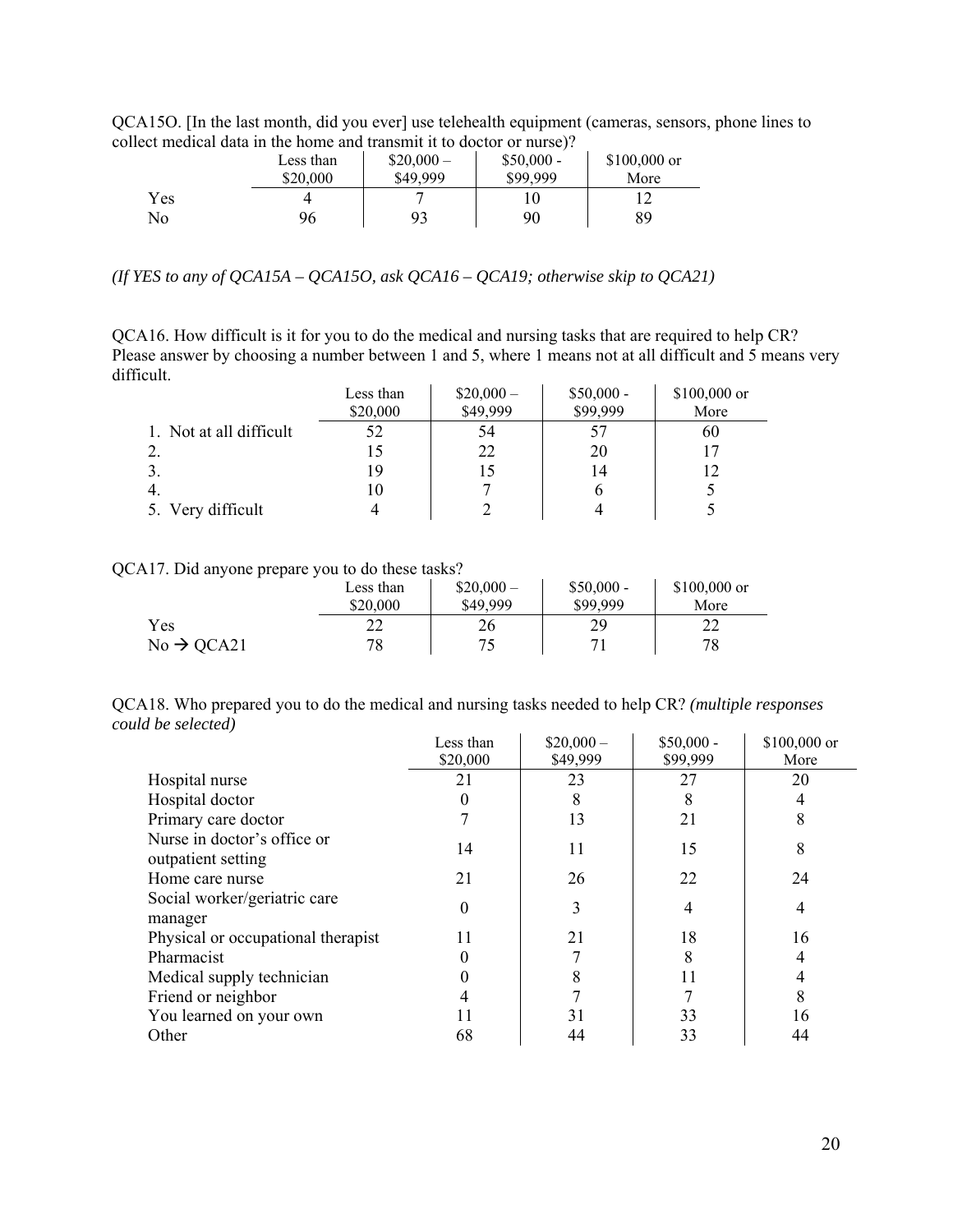| $\Delta$ 17. Trow wen do you feel that person prepared you to take on these medical and huising |           |            |             |               |
|-------------------------------------------------------------------------------------------------|-----------|------------|-------------|---------------|
|                                                                                                 | Less than | $$20,000-$ | $$50,000 -$ | $$100,000$ or |
|                                                                                                 | \$20,000  | \$49,999   | \$99,999    | More          |
| Very well                                                                                       |           |            |             | 80            |
| Somewhat well                                                                                   |           | 23         |             |               |
| Not well                                                                                        |           |            |             |               |
|                                                                                                 |           |            |             |               |

QCA19. How well do you feel that person prepared you to take on these medical and nursing tasks?

### QCA21. During that last 12 months, how many times has [he/she] been hospitalized overnight?

|                             | Less than | $$20,000-$ | $$50,000 -$ | \$100,000 or |
|-----------------------------|-----------|------------|-------------|--------------|
|                             | \$20,000  | \$49,999   | \$99,999    | More         |
| None $\rightarrow$ QCA24PRE | 43        | 47         | 43          | 45           |
| One time                    | 20        | 14         | 26          | 21           |
| 2 times                     | 19        | 16         |             |              |
| 3 or more times             |           | 23         | I6          | 19           |

QCA22. When [he/she] was in the hospital, were you included by health care workers, like nurses, doctors, or social workers, in discussions about CR's care? Would you say…

|                                | Less than<br>\$20,000 | $$20,000-$<br>\$49,999 | $$50,000 -$<br>\$99,999 | $$100,000$ or<br>More |
|--------------------------------|-----------------------|------------------------|-------------------------|-----------------------|
| Yes, all the time              | 48                    | 67                     | 58                      |                       |
| Only some of the time          | 25                    | 22                     | 22                      | 30                    |
| No, and you should have been   |                       |                        |                         |                       |
| No, but you did not need to be |                       |                        | 14                      |                       |

QCA23. Before CR left the hospital or was discharged, did you receive clear instructions about any medical or nursing tasks you would need to perform for [him/her]?

|                | Less than | $$20,000-$ | $$50,000 -$ | $$100,000$ or |
|----------------|-----------|------------|-------------|---------------|
|                | \$20,000  | \$49,999   | \$99,999    | More          |
| Yes            | 62        | 85         |             |               |
| No             | 32        |            | 19          | 19            |
| Not applicable |           |            |             | a             |

QCA23b. How prepared did you feel to take on any medical and nursing tasks after CRs hospitalization?

|               | Less than | $$20,000-$ | $$50,000 -$ | $$100,000$ or |
|---------------|-----------|------------|-------------|---------------|
|               | \$20,000  | \$49,999   | \$99,999    | More          |
| Very well     | 55        | 59         | 49          | 49            |
| Somewhat well | 28        | 33         | 39          |               |
| Not well      | 16        |            |             |               |

QCA24PRE. Now think about the last YEAR.

QCA24A. In the last year, did you ever make appointments for CR with a medical provider?

|     | Less than | $$20,000-$ | $$50,000 -$ | $$100,000$ or |
|-----|-----------|------------|-------------|---------------|
|     | \$20,000  | \$49,999   | \$99,999    | More          |
| Yes | 54        | 69         | 68          | 65            |
| No  | 46        |            | 20<br>ے ر   | 35            |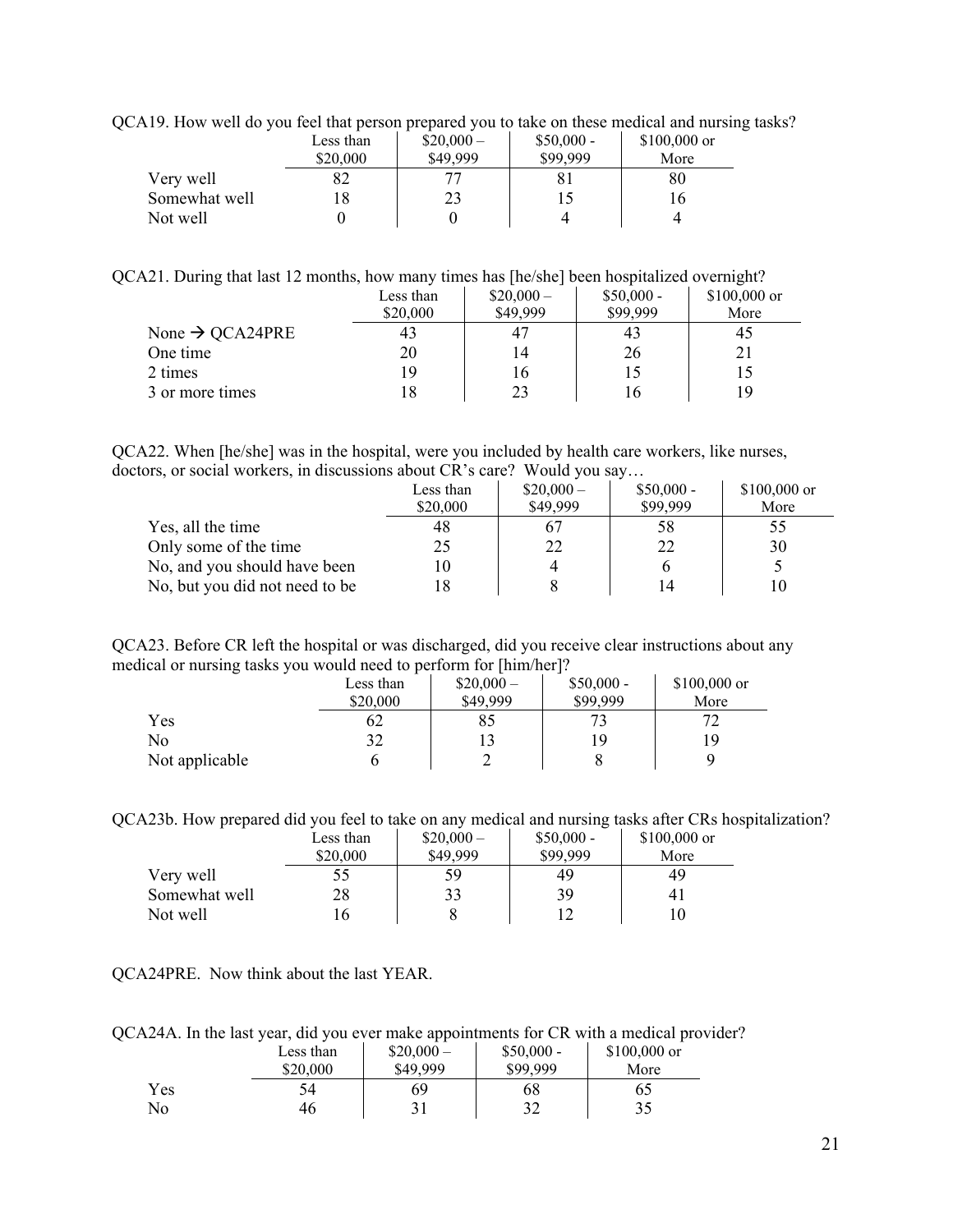QCA24B. [In the last year, did you ever] speak to or email CR's medical provider about [his/her] care?

| <b>.</b> | Less than<br>\$20,000 | $$20,000-$<br>\$49,999 | $$50,000 -$<br>\$99,999 | $$100,000$ or<br>More |
|----------|-----------------------|------------------------|-------------------------|-----------------------|
| Yes      |                       | 70                     | 68                      |                       |
| No       | 45                    | 30                     | ے د                     | 33                    |

QCA24B1. [In the last year, did you ever] go with the CR to appointments with a medical provider?

|     | Less than | $$20,000-$ | $$50,000 -$ | $$100,000$ or |
|-----|-----------|------------|-------------|---------------|
|     | \$20,000  | \$49,999   | \$99.999    | More          |
| Yes | רר        | 90         | 89          | 80            |
| No  | 28        |            |             | 20            |

QCA24C. [In the last year, did you ever] help [him/her] change or add a health insurance or prescription drug plan? [IF NEEDED: For example, changed or helped [him/her] change a Medicare supplemental plan or prescription drug plan , or helped [him/her] decide to join or leave a managed care plan.]

|     |           | or presemption and plan, or helped finitiated to follow them is named in managed. |             |               |
|-----|-----------|-----------------------------------------------------------------------------------|-------------|---------------|
|     | Less than | $$20,000-$                                                                        | $$50,000 -$ | $$100,000$ or |
|     | \$20,000  | \$49,999                                                                          | \$99,999    | More          |
| Yes |           |                                                                                   | 25          |               |
| No  |           | 69                                                                                |             | 78            |

QCA24D. [In the last year, did you ever] handle any other health insurance matters related to [his/her] medical care? [IF NEEDED: This includes contacting Medicare or another insurer to find out what is covered, comparing plans or providers, finding out about bills, or filing a claim.]

|     | Less than | $$20,000-$ | $$50,000 -$ | \$100,000 or |
|-----|-----------|------------|-------------|--------------|
|     | \$20,000  | \$49,999   | \$99,999    | More         |
| Yes |           | 40         | 40          | 40           |
| No  | 69        | 60         | 60          | 60           |

QCA25. About how many hours per week on average do you help this person with personal care, routine household needs and/or medical/nursing tasks?

|                           | Less than | $$20,000-$ | $$50,000 -$ | $$100,000$ or |
|---------------------------|-----------|------------|-------------|---------------|
|                           | \$20,000  | \$49,999   | \$99,999    | More          |
| 8 hours or less per week  |           | 29         | 48          | 60            |
| 9 to 19 hours per week    | 24        | 29         | 27          | 23            |
| 20 to 39 hours per week   | 23        | 19         |             |               |
| 40 or more hours per week | つつ        | 23         |             |               |

QCA25b. Thinking about all of the ways you helped CR in the last month, did you help on a regular basis or did it vary? By regular schedule, we mean the same days or times every week.

| $\circ$          | Less than<br>\$20,000 | $$20,000-$<br>\$49,999 | $$50,000 -$<br>\$99.999 | $$100,000$ or<br>More |
|------------------|-----------------------|------------------------|-------------------------|-----------------------|
| Regular schedule | 58                    | 56                     |                         | 40                    |
| Varied           | 42                    | 44                     | 48                      | 60                    |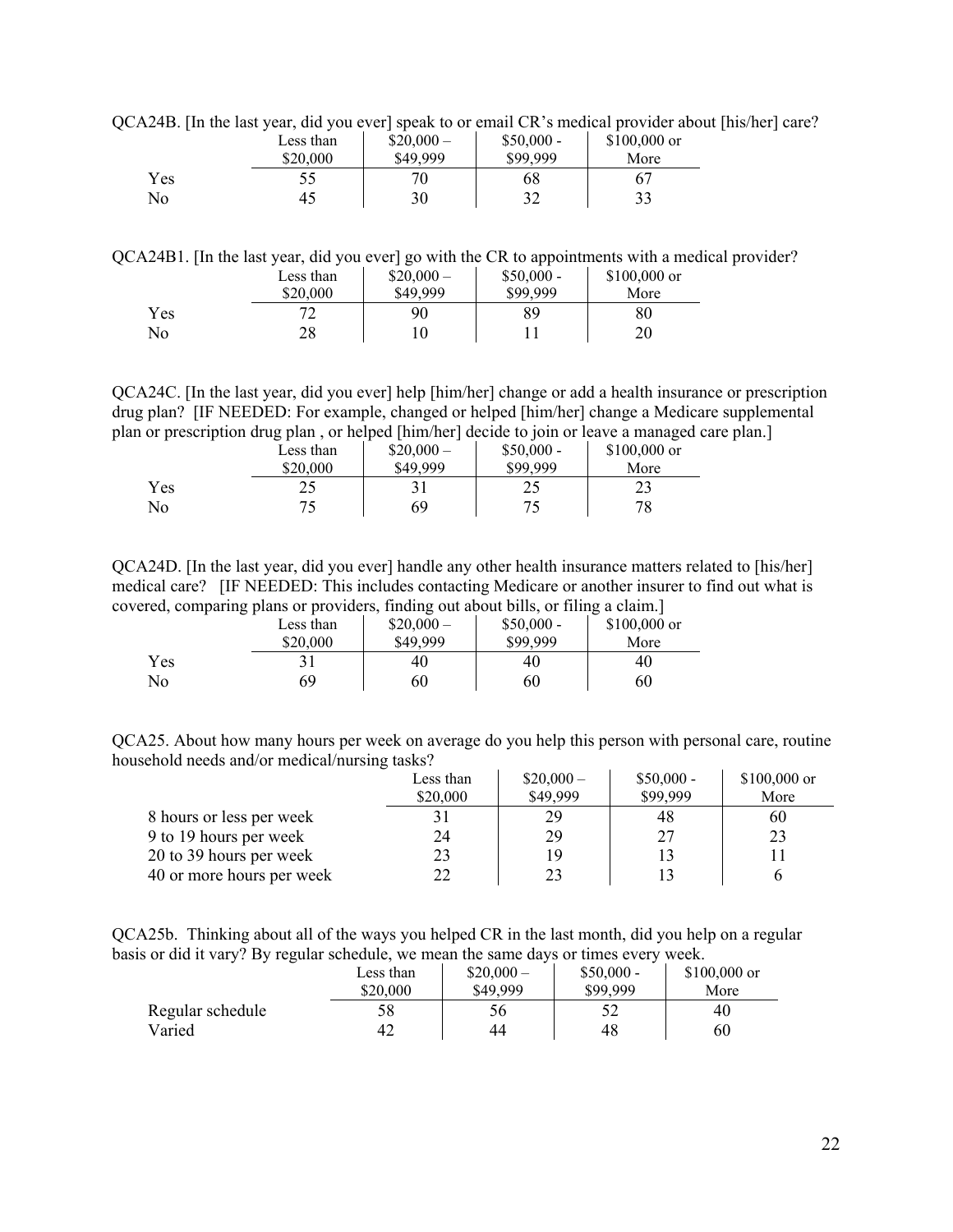|                   | Less than | $$20,000-$ | $$50,000 -$ | $$100,000$ or |
|-------------------|-----------|------------|-------------|---------------|
|                   | \$20,000  | \$49,999   | \$99,999    | More          |
| 3 months or less  |           |            |             |               |
| 4 to 12 months    |           |            | 10          | 20            |
| $1 - 2$ years     | 23        | 21         | 19          | 19            |
| $3 - 5$ years     | 29        | 26         | 29          | 31            |
| More than 5 years | 32        | 40         | 37          | 25            |

QCA26. For how long have you been helping this person with personal care routine household needs and/or medical/nursing tasks?

QCA27. Over the past month, has the amount you helped CR increased, decreased, or been about the same as before?

|                                          | Less than<br>\$20,000 | $$20,000-$<br>\$49,999 | $$50,000 -$<br>\$99,999 | $$100,000$ or<br>More |
|------------------------------------------|-----------------------|------------------------|-------------------------|-----------------------|
| Increased in the past month              |                       | 39                     | 31                      |                       |
| Been about the same in the past<br>month | 49                    | 55                     | 60                      | 54                    |
| Decreased in the past month              |                       |                        |                         |                       |

QCA28. Thinking ahead to next few months, do you think the amount you will help CR will increase, decrease, or be about the same as the past month?

|                        | Less than<br>\$20,000 | $$20,000-$<br>\$49.999 | $$50,000 -$<br>\$99.999 | $$100,000$ or<br>More |
|------------------------|-----------------------|------------------------|-------------------------|-----------------------|
| Will increase          | 39                    | 32                     | 32                      | 29                    |
| Will be about the same | 53                    | 60                     | 60                      | 64                    |
| Will decrease          |                       |                        |                         |                       |

QCA29. Do you feel you had a choice in taking on this responsibility for caring for CR?

|     | Less than | $$20,000-$ | $$50,000 -$ | $$100,000$ or |
|-----|-----------|------------|-------------|---------------|
|     | \$20,000  | \$49,999   | \$99.999    | More          |
| Yes |           | 45         | 42          | 46            |
| No  | 49        | ر. ر       | 58          | 55            |

QCA30. In general, how worried are you about making a mistake or error, or unintentionally hurting CR while caring for him / her?

|                  | Less than | $$20,000-$ | $$50,000 -$ | $$100,000$ or |
|------------------|-----------|------------|-------------|---------------|
|                  | \$20,000  | \$49,999   | \$99,999    | More          |
| Very worried     |           |            |             |               |
| Somewhat worried |           |            |             |               |
| Only a little    | 18        |            | 27          | 36            |
| Not at all       | 63        | 53         | 58          |               |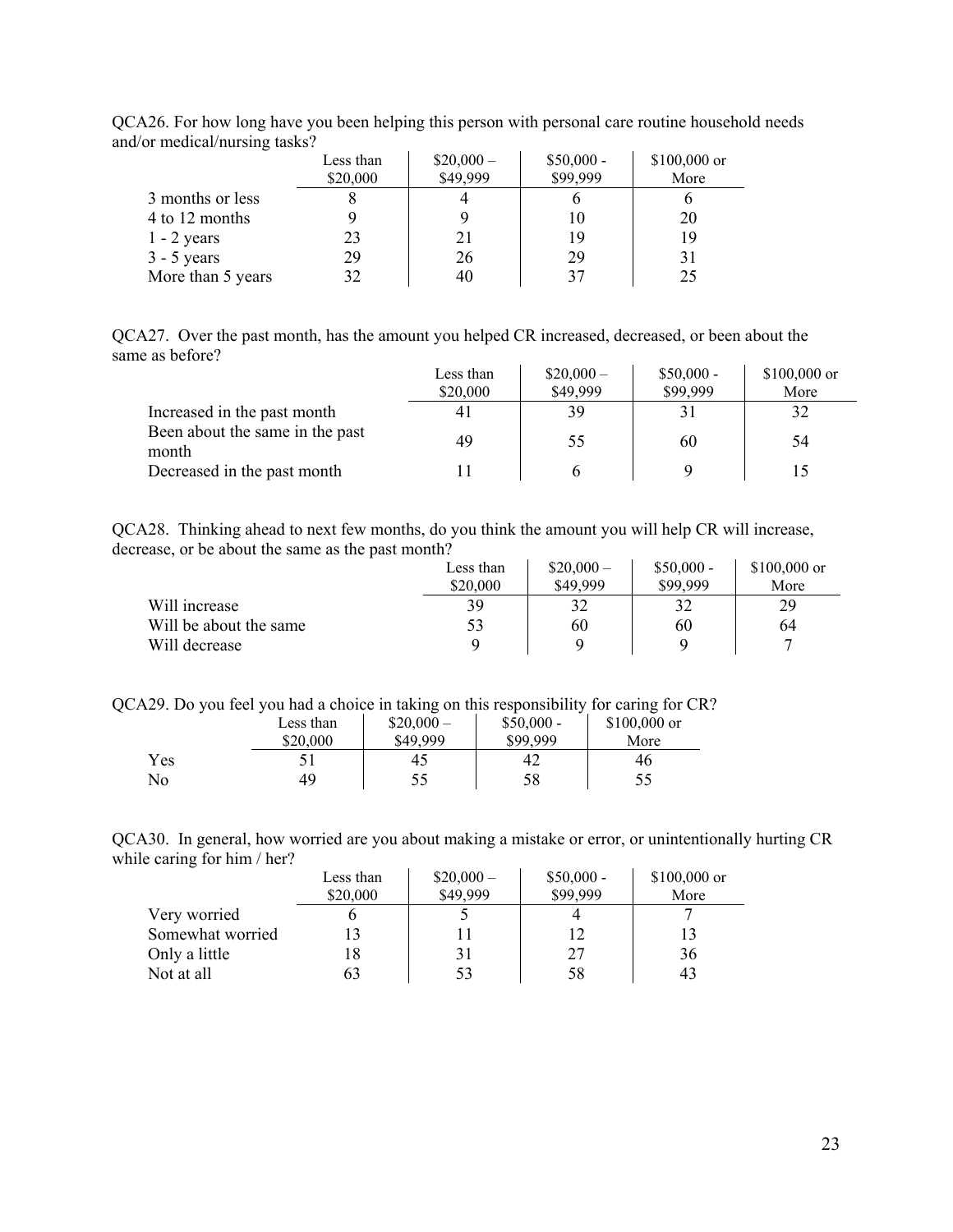Illness, disability, and life circumstances may cause some people to suffer either physically or psychologically.

| QCA31. I'd like to ask you to the degree to which you think CR has been suffering physically during the |
|---------------------------------------------------------------------------------------------------------|
| past month on a scale from 1 to 10 where 1 equals "CR has not been suffering physically," and 10 equals |
| "CR has been suffering terribly".)                                                                      |

|                                   | Less than<br>\$20,000 | $$20,000-$<br>\$49,999 | $$50,000 -$<br>\$99,999 | \$100,000 or<br>More |
|-----------------------------------|-----------------------|------------------------|-------------------------|----------------------|
| 1 CR has not been suffering       |                       |                        |                         |                      |
| physically                        | 14                    | 10                     | 16                      | 13                   |
|                                   | 10                    | 10                     |                         |                      |
|                                   | 10                    | 15                     |                         | 16                   |
|                                   |                       |                        |                         |                      |
|                                   | 14                    | 16                     | 13                      | 14                   |
| h                                 |                       |                        |                         | 10                   |
|                                   | 12                    |                        |                         | 13                   |
|                                   | 15                    |                        |                         |                      |
|                                   |                       |                        |                         |                      |
| 10 CR has been suffering terribly |                       |                        |                         |                      |

QCA32. Now, please rate the degree to which you think CR has been suffering psychogically or emotionally during the past month on a scale from 1 to 10 where 1 equals "CR has not been suffering psychologically / emotionally," and 10 equals "CR has been suffering terribly".)

| $\alpha$ . The contract of $\alpha$ and $\alpha$ equals to the mass of the surface $\alpha$ . The contract of $\alpha$ |           |            | $\cdot$ ,   |              |
|------------------------------------------------------------------------------------------------------------------------|-----------|------------|-------------|--------------|
|                                                                                                                        | Less than | $$20,000-$ | $$50,000 -$ | \$100,000 or |
|                                                                                                                        | \$20,000  | \$49,999   | \$99,999    | More         |
| 1 CR has not been suffering<br>physically                                                                              | 11        | 13         | 14          | $\mathbf{L}$ |
|                                                                                                                        | 14        | 10         |             |              |
|                                                                                                                        |           | 10         | 12          | 18           |
|                                                                                                                        |           |            |             |              |
|                                                                                                                        | 14        | 18         | 18          |              |
|                                                                                                                        |           |            |             |              |
|                                                                                                                        | 10        |            |             |              |
|                                                                                                                        | 12        | 10         | 12          |              |
|                                                                                                                        |           |            |             |              |
| 10 CR has been suffering terribly                                                                                      |           |            |             |              |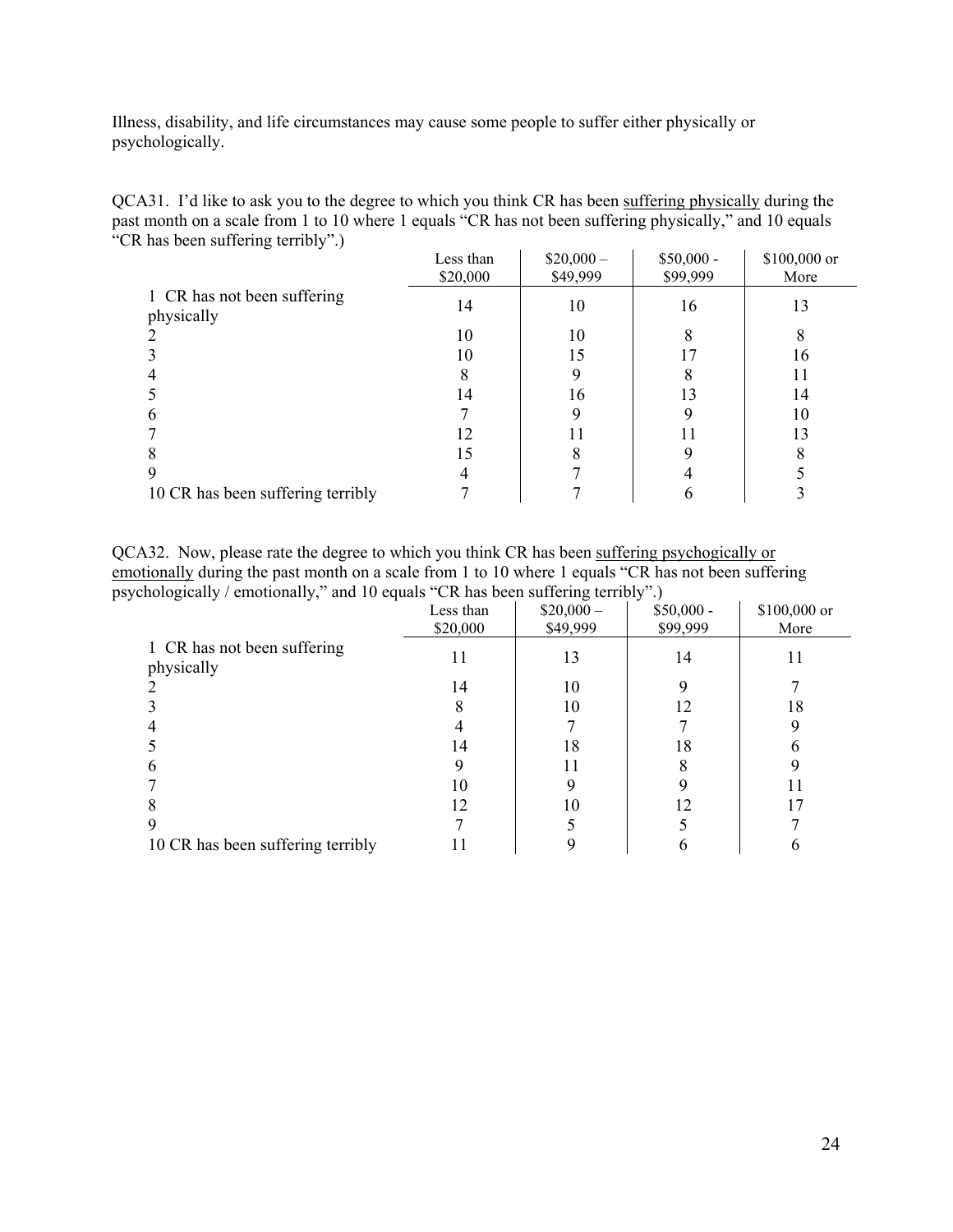# <span id="page-24-0"></span>**ASPECTS OF CAREGIVING**

QAC1PRE. Now we have a few questions about your relationship with CR.

|  |  | QAC1. How much do you enjoy being with [him/her]? |  |  |  |
|--|--|---------------------------------------------------|--|--|--|
|  |  |                                                   |  |  |  |

|            | Less than<br>\$20,000 | $$20,000-$<br>\$49,999 | $$50,000 -$<br>\$99,999 | $$100,000$ or<br>More |
|------------|-----------------------|------------------------|-------------------------|-----------------------|
| A lot      | 73                    |                        |                         | 01                    |
| Some       | 20                    | 23                     | 24                      | 30                    |
| A little   |                       | O                      |                         |                       |
| Not at all |                       |                        |                         |                       |

QAC2. How much does [he/she] argue with you?

|            | Less than | $$20,000-$ | $$50,000 -$ | $$100,000$ or |
|------------|-----------|------------|-------------|---------------|
|            | \$20,000  | \$49,999   | \$99,999    | More          |
| A lot      | 26        | 23         |             |               |
| Some       | 26        | 27         | 27          | 26            |
| A little   | 25        | 29         | 31          | 25            |
| Not at all | 22        |            | 27          | 36            |

QAC3. How much does CR appreciate what you do for [him/her]?

|            | Less than<br>\$20,000 | $$20,000-$<br>\$49,999 | $$50,000 -$<br>\$99,999 | \$100,000 or<br>More |
|------------|-----------------------|------------------------|-------------------------|----------------------|
| A lot      | 76                    | 83                     | 78                      | 82                   |
| Some       |                       |                        |                         | 10                   |
| A little   |                       |                        |                         | O                    |
| Not at all |                       |                        |                         |                      |

QAC4. How often does [he/she] get on your nerves?

|            | --<br>-<br>Less than | $$20,000-$ | $$50,000 -$ | $$100,000$ or |
|------------|----------------------|------------|-------------|---------------|
|            | \$20,000             | \$49,999   | \$99,999    | More          |
| A lot      | 22                   | 23         | 16          | 20            |
| Some       | 25                   | 30         | 35          | 28            |
| A little   | 39                   | 32         | 31          | 34            |
| Not at all | 14                   | 14         | 19          | 19            |

QAC4b. How would you say the quality of your relationship with CR has changed, if at all, since you began helping him/her? Would you say your relationship has…

|                        | Less than<br>\$20,000 | $$20,000-$<br>\$49,999 | $$50,000 -$<br>\$99,999 | $$100,000$ or<br>More |
|------------------------|-----------------------|------------------------|-------------------------|-----------------------|
| Gotten much better     | 25                    | 19                     |                         |                       |
| Gotten somewhat better | 22                    | 20                     | 18                      | 28                    |
| Stayed about the same  | 42                    | 47                     | 49                      | 48                    |
| Gotten somewhat worse  |                       |                        |                         | 14                    |
| Gotten much worse      |                       |                        |                         |                       |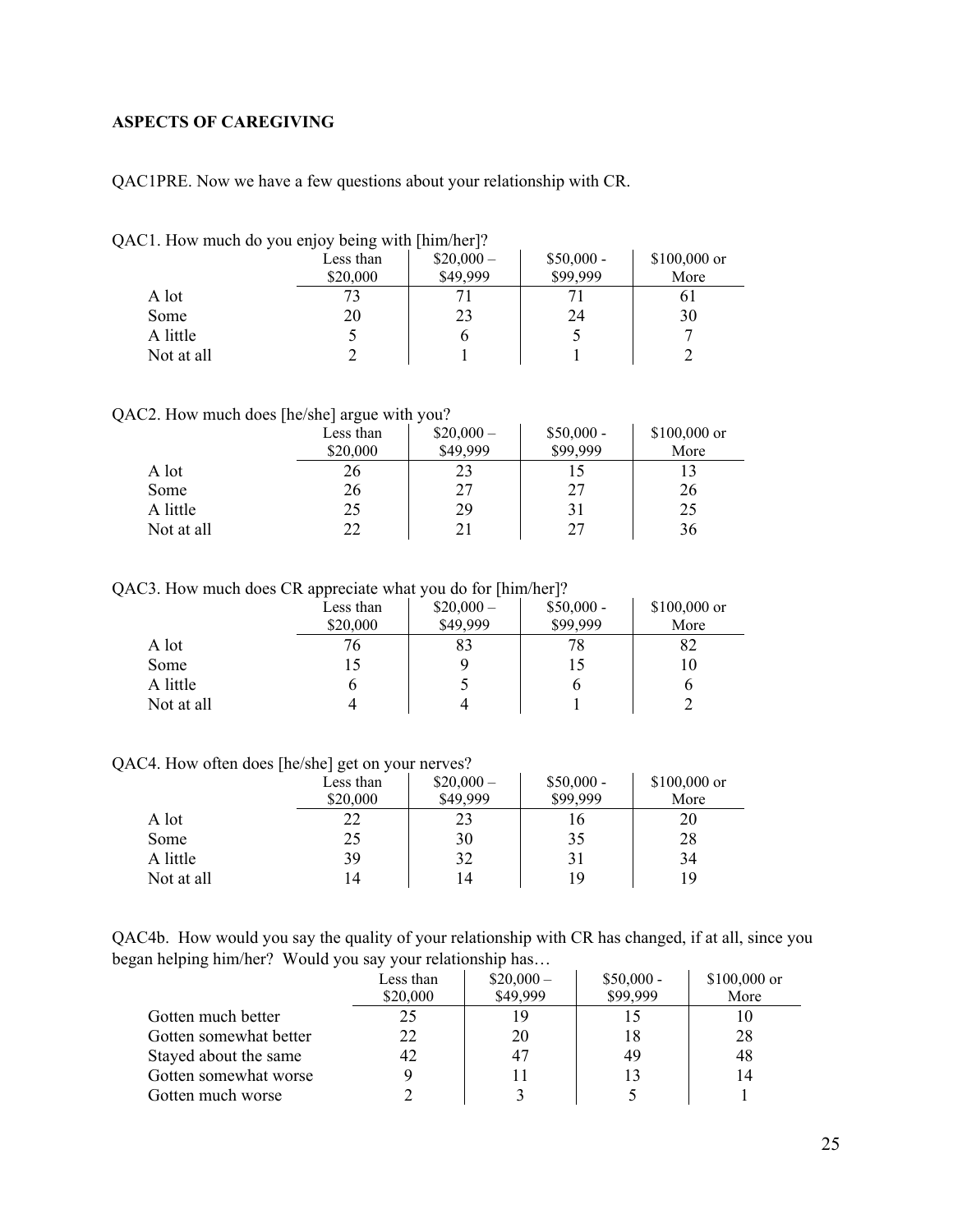QAC5PRE. Next we have a few questions about your experience helping CR. For each statement I read, please tell me whether this describes your situation very much, somewhat, or not so much.

|  | QAC5A. Helping [him/her] has made you more confident about your abilities. |  |
|--|----------------------------------------------------------------------------|--|
|  |                                                                            |  |

|             | Less than | $$20,000-$ | $$50,000 -$ | $$100,000$ or |
|-------------|-----------|------------|-------------|---------------|
|             | \$20,000  | \$49,999   | \$99,999    | More          |
| Very much   | 38        | 46         |             | 25            |
| Somewhat    | 38        |            | 42          | 38            |
| Not so much | 24        |            | 27          | 37            |

QAC5B. Helping [him/her] has taught you to deal with difficult situations.

|             | Less than<br>\$20,000 | $$20,000-$<br>\$49,999 | $$50,000 -$<br>\$99,999 | $$100,000$ or  |
|-------------|-----------------------|------------------------|-------------------------|----------------|
|             |                       |                        |                         | More           |
| Very much   | 55                    | 50                     | 46                      | 4 <sub>1</sub> |
| Somewhat    | 25                    | 37                     | 39                      | 42             |
| Not so much |                       |                        | 16                      |                |

#### QAC5C. Helping CR has brought you closer to [him/her].

|             | Less than | $$20,000-$ | $$50,000 -$ | $$100,000$ or |
|-------------|-----------|------------|-------------|---------------|
|             | \$20,000  | \$49,999   | \$99.999    | More          |
| Very much   | 54        | 50         | 45          | 36            |
| Somewhat    | 34        | 34         | 36          | 39            |
| Not so much |           | 16         | 1 Q         | 25            |

QAC5D. Helping CR gives you satisfaction that [he/she] is well cared for.

|             | Less than | $$20,000-$ | $$50,000 -$ | $$100,000$ or |
|-------------|-----------|------------|-------------|---------------|
|             | \$20,000  | \$49,999   | \$99,999    | More          |
| Very much   |           | 82         | 76          | 69            |
| Somewhat    | 20        | 14         |             | 28            |
| Not so much |           |            |             |               |

QAC6A. Is helping CR financially difficult for you?

|     | Less than<br>\$20,000 | $$20,000-$<br>\$49,999 | $$50,000 -$<br>\$99,999 | $$100,000$ or<br>More |
|-----|-----------------------|------------------------|-------------------------|-----------------------|
| Yes | 29                    | רר<br>∸                | $\sim$ 1                |                       |
| No  | רד                    | 72                     | 79                      | 85                    |

#### QAC6B. Is helping [him/her] emotionally difficult for you?

| --  | Less than | $$20,000-$ | $$50,000 -$ | $$100,000$ or |
|-----|-----------|------------|-------------|---------------|
|     | \$20,000  | \$49,999   | \$99,999    | More          |
| Yes | 55        | 62         |             | 67            |
| No  | 45        | 38         | 43          | 33            |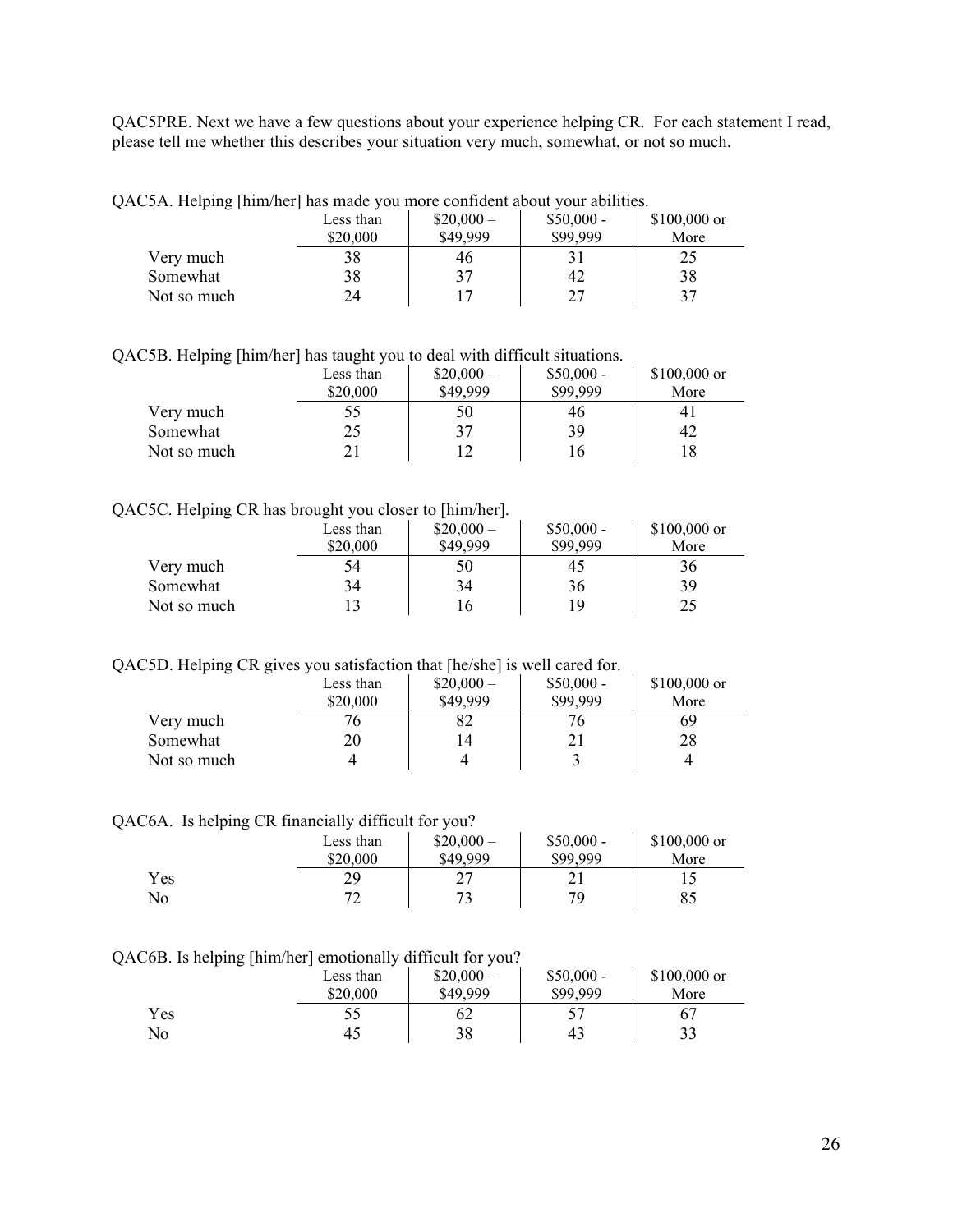QAC6C. Is helping [him/her] physically difficult for you?

| ັບເ | Less than<br>\$20,000 | $$20,000-$<br>\$49.999 | $$50,000 -$<br>\$99,999 | $$100,000$ or<br>More |
|-----|-----------------------|------------------------|-------------------------|-----------------------|
| Yes |                       | 30                     | 28                      | 1 Q                   |
| No  | ხა                    | 70                     | רי                      | 81                    |

QAC7A. Please tell me how difficult helping is by picking a number from 1 to 5. The number 5 means very difficult and the number 1 means a little difficult. How financially difficult is helping CR? *(Asked if "yes" to QAC6A)*

|                       | Less than | $$20,000-$ | $$50,000 -$ | \$100,000 or |
|-----------------------|-----------|------------|-------------|--------------|
|                       | \$20,000  | \$49,999   | \$99,999    | More         |
| 1. A little difficult |           |            |             |              |
|                       |           |            | 10          | 19           |
|                       | 34        | 25         | 34          | 38           |
|                       | 20        | 28         | 22          | 19           |
| 5. Very difficult     | 34        | 23         |             |              |

QAC7B. How emotionally difficult is helping [him/her]? *(Asked if "yes" to QAC6B)* 

|                       | Less than<br>\$20,000 | ັບເ<br>$$20,000-$<br>\$49,999 | $$50,000 -$<br>\$99,999 | ~<br>\$100,000 or<br>More |
|-----------------------|-----------------------|-------------------------------|-------------------------|---------------------------|
| 1. A little difficult |                       | 18                            |                         |                           |
|                       |                       | 18                            | 21                      |                           |
|                       | 24                    | 23                            | 32                      | 24                        |
|                       | 25                    | 21                            | 23                      | 28                        |
| 5. Very difficult     | 24                    |                               | 18                      | 25                        |

QAC7C. How physically difficult is helping [him/her]? *(Asked if "yes" to QAC6C)*

|                       | Less than<br>\$20,000 | $$20,000-$<br>\$49,999 | $$50,000 -$<br>\$99,999 | \$100,000 or<br>More |
|-----------------------|-----------------------|------------------------|-------------------------|----------------------|
| 1. A little difficult | 4                     |                        |                         |                      |
|                       | 12                    | 12                     | 27                      | 26                   |
|                       | 28                    | 32                     | 39                      | 52                   |
|                       | 28                    | 27                     | 18                      |                      |
| 5. Very difficult     | 20                    | 18                     |                         |                      |

QAC8. In general, how much has your family disagreed over the details of [his/her] care? *(Asked if CR was related to CG)*   $\mathbf{r}$  $\mathbf{r}$ 

|             | Less than | $$20,000-$ | $$50,000 -$ | $$100,000$ or |
|-------------|-----------|------------|-------------|---------------|
|             | \$20,000  | \$49,999   | \$99.999    | More          |
| Very much   |           |            |             |               |
| Somewhat    |           | 19         | 24          |               |
| Not so much |           |            | 69          | 74            |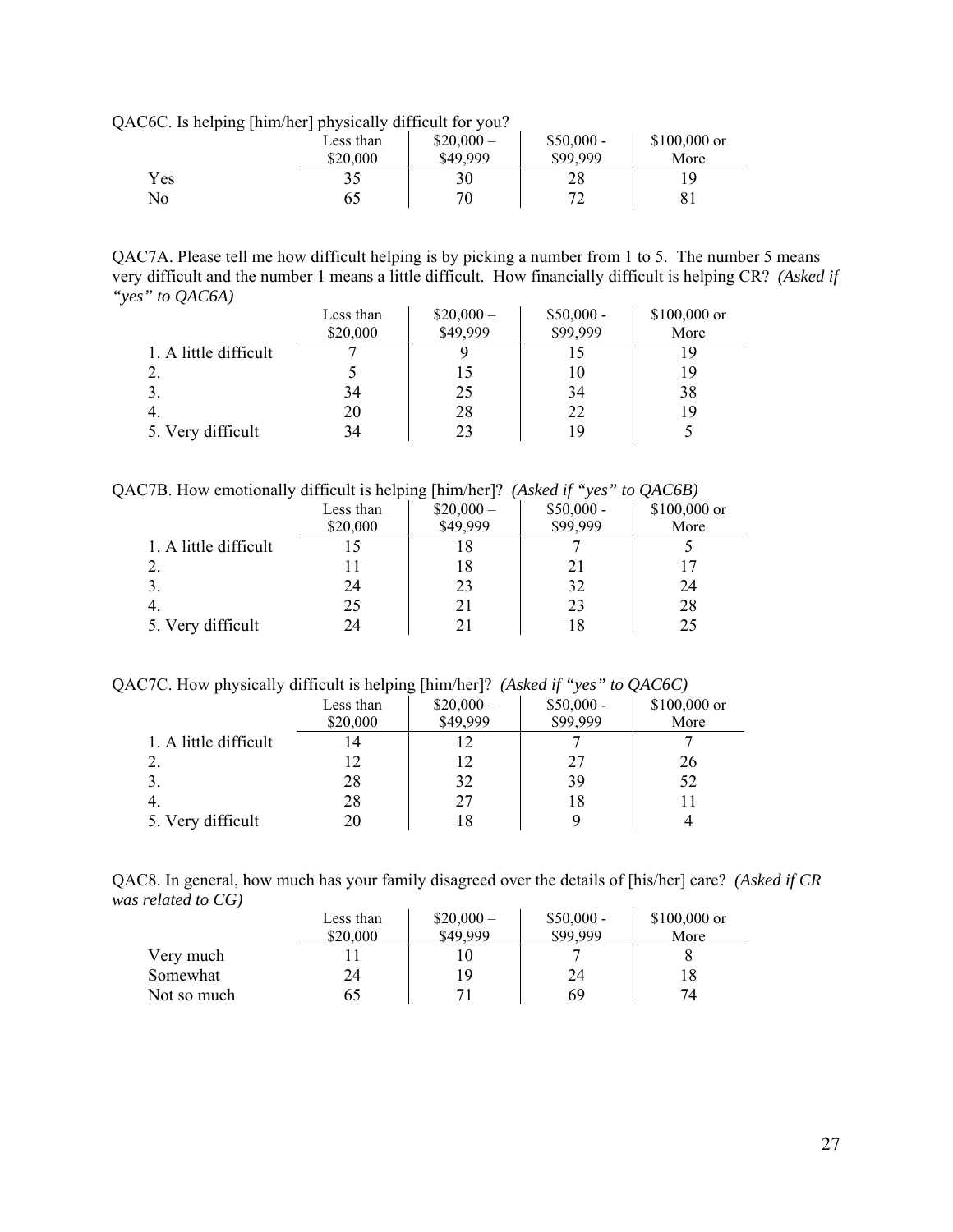QAC9PRE. Please listen to a few more statements and answer whether this describes your situation very much, somewhat, or not so much.

| QAC9A. You are exhausted when you go to bed at night. |           |            |             |               |
|-------------------------------------------------------|-----------|------------|-------------|---------------|
|                                                       | Less than | $$20,000-$ | $$50,000 -$ | $$100,000$ or |
|                                                       | \$20,000  | \$49,999   | \$99,999    | More          |
| Very much                                             |           | 33         | 31          | 31            |
| Somewhat                                              | די        | 37         | 29          | 28            |

Not so much 41  $\begin{array}{|c|c|c|c|c|} \hline 40 & 41 \\ \hline \end{array}$  40  $\begin{array}{|c|c|c|c|c|} \hline 41 & 41 \\ \hline \end{array}$ 

#### QAC9B. You have more things to do than you can handle.

|             | Less than<br>\$20,000 | $$20,000-$<br>\$49,999 | $$50,000 -$<br>\$99,999 | $$100,000$ or<br>More |
|-------------|-----------------------|------------------------|-------------------------|-----------------------|
|             |                       |                        |                         |                       |
| Very much   | 24                    |                        | 24                      | 20                    |
| Somewhat    | 24                    | 30                     | 38                      | 39                    |
| Not so much |                       | 45                     | 38                      | 41                    |

#### QAC9C. You don't have time for yourself.

|             | Less than | $$20,000-$ | $$50,000 -$ | $$100,000$ or |
|-------------|-----------|------------|-------------|---------------|
|             | \$20,000  | \$49,999   | \$99.999    | More          |
| Very much   | 25        | 29         | 29          | 24            |
| Somewhat    | つワ        | 36         | 30          | 34            |
| Not so much | 49        | 35         | 41          | 43            |

QAC9D. As soon as you get a routine going, CR's needs change.

|             | Less than | $$20,000-$ | $$50,000 -$ | $$100,000$ or |
|-------------|-----------|------------|-------------|---------------|
|             | \$20,000  | \$49.999   | \$99.999    | More          |
| Very much   |           |            |             |               |
| Somewhat    | . O       | 28         |             | 25            |
| Not so much |           | 60         | 58          | 65            |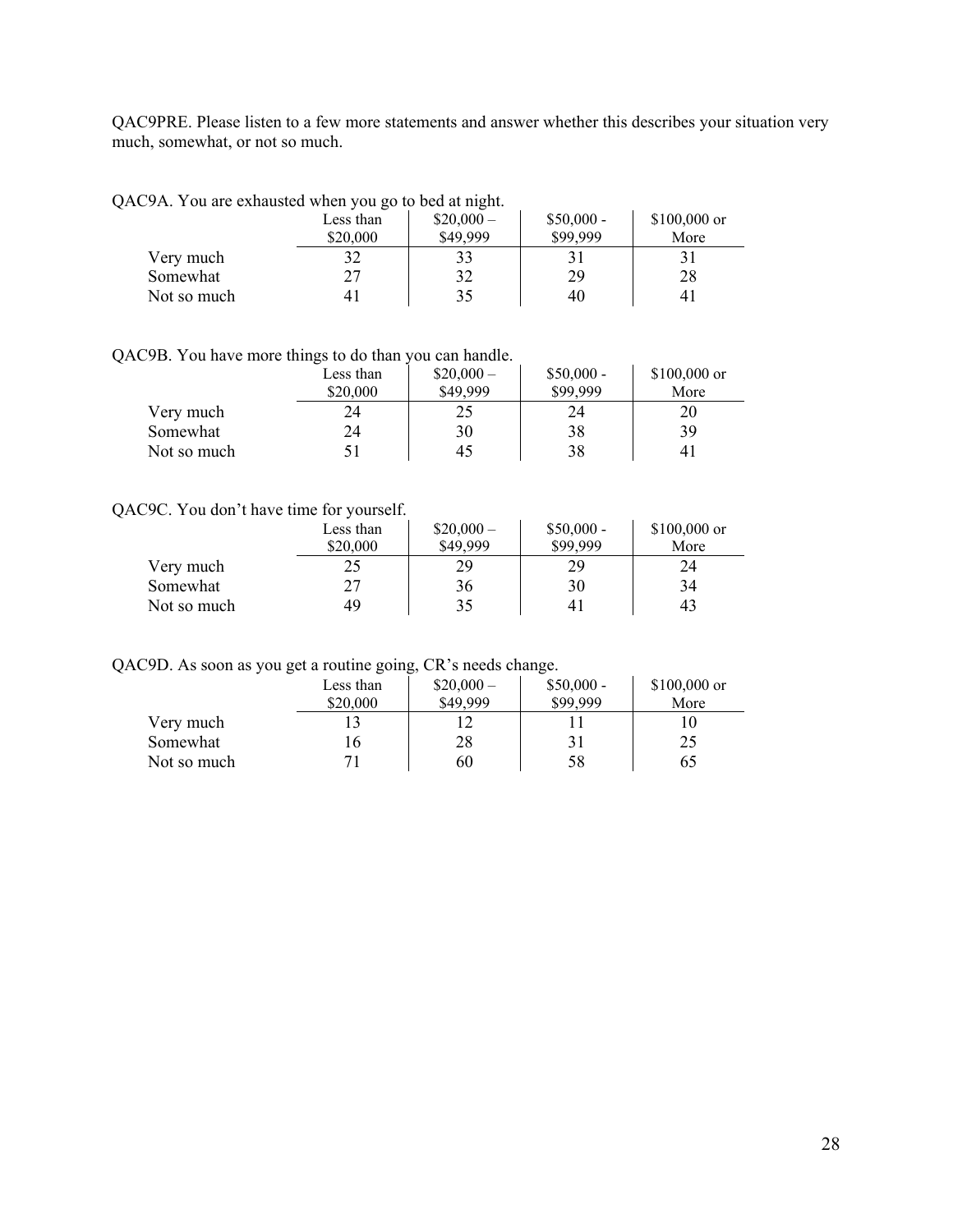#### <span id="page-28-0"></span>**SUPPORT ENVIRONMENT**

QSE1PRE. The next questions are about support you may be getting.

QSE1. Do you have friends or family that you talk to about important things in your life?

|     | Less than | $$20,000-$ | $$50,000 -$ | $$100,000$ or  |
|-----|-----------|------------|-------------|----------------|
|     | \$20,000  | \$49,999   | \$99,999    | More           |
| Yes |           | 89         | 93          | Q <sub>7</sub> |
| No  |           | 1 ^        |             |                |

QSE2. Do you have friends or family that help you with your daily activities, such as running errands, or helping you with things around the house?

| - - | .<br>Less than<br>\$20,000 | $$20,000-$<br>\$49,999 | $$50,000 -$<br>\$99,999 | \$100,000 or<br>More |
|-----|----------------------------|------------------------|-------------------------|----------------------|
| Yes | 48                         | 47                     | 56                      | 64                   |
| No  |                            | 53                     | 44                      | 36                   |

QSE3. Do you have friends or family that help you care for CR?

|     | Less than<br>\$20,000 | $$20,000-$<br>\$49,999 | $$50,000 -$<br>\$99,999 | \$100,000 or<br>More |
|-----|-----------------------|------------------------|-------------------------|----------------------|
| Yes | 59                    | 60                     | 70                      | 84                   |
| No  | 4 <sub>1</sub>        | 40                     | 30                      | 16                   |

QSE4. In the last year, have you gone to a support group for people who give care?

|     | Less than | $$20,000-$ | $$50,000 -$ | $$100,000$ or |
|-----|-----------|------------|-------------|---------------|
|     | \$20,000  | \$49,999   | \$99,999    | More          |
| Yes |           |            |             |               |
| No  | 94        | 92         | 95          | 96            |

QSE4a. In the last year, have you used any service that took care of CR so that you could take some time away from helping?

|     | Less than | $$20,000-$ | $$50,000 -$ | $$100,000$ or |
|-----|-----------|------------|-------------|---------------|
|     | \$20,000  | \$49,999   | \$99,999    | More          |
| Yes |           | 16         | 20          | 29            |
| No  | -87       | 84         | $80\,$      | 71            |

QSE5. In the last year, have you received any training to help you take care of CR?

|     | Less than<br>\$20,000 | ຼ<br>$$20,000-$<br>\$49,999 | $$50,000 -$<br>\$99,999 | $$100,000$ or<br>More |
|-----|-----------------------|-----------------------------|-------------------------|-----------------------|
| Yes |                       | !∠                          |                         |                       |
| No  | 89                    | 88                          | 93                      | 91                    |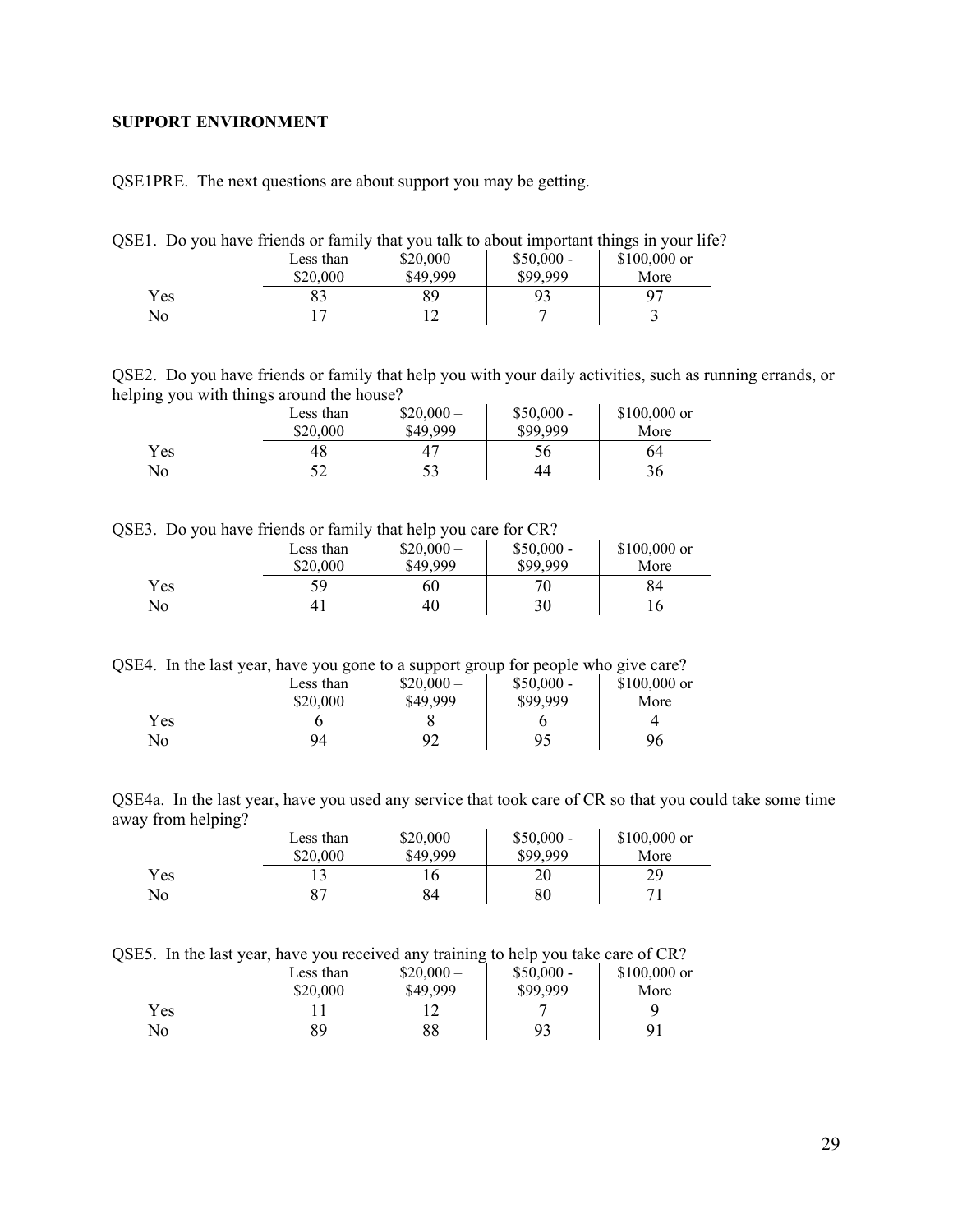|           |  |  |  | QSE6. In the last year, have you found financial help for CR, including helping [him/her] apply for |  |  |
|-----------|--|--|--|-----------------------------------------------------------------------------------------------------|--|--|
| Medicaid? |  |  |  |                                                                                                     |  |  |

|           | Less than | $$20,000-$ | $$50,000 -$ | $$100,000$ or |
|-----------|-----------|------------|-------------|---------------|
|           | \$20,000  | \$49,999   | \$99.999    | More          |
| Yes<br>No | າາ<br>78  | 84         | 82          | 82            |

QSE7. Have you ever looked for [A support group for people who provide care] or [A service to care for CR so you could take time away ] or [Training to help you care for CR] or [Information about how to get financial help for CR]? *(Asked regarding items the respondent did not say YES to)* 

|     | Less than | .<br>$$20,000-$ | $$50,000 -$ | \$100,000 or |
|-----|-----------|-----------------|-------------|--------------|
|     | \$20,000  | \$49,999        | \$99,999    | More         |
| Yes |           | າາ<br>∠∠        | 20          |              |
| No  | 86        | 78              | 80          | 83           |

QSE8. In the last year, have you helped [him/her] to get devices to get around more easily, such as a cane, walker, wheelchair, or scooter?

|     | Less than | $$20,000-$ | $$50,000 -$ | $$100,000$ or  |
|-----|-----------|------------|-------------|----------------|
|     | \$20,000  | \$49,999   | \$99,999    | More           |
| Yes | 48        | 44         | 42          | 4 <sub>1</sub> |
| No  |           | 56         | 58          | 59             |

QSE9. In the last year, have you [made your home safer] [helped CR make [his/her] home safer] by adding features such as a railing or a ramp, grab bars in the bathroom, a seat for the shower or tub, or an emergency call system?

|     | Less than<br>\$20,000 | $$20,000-$<br>\$49,999 | $$50,000 -$<br>\$99,999 | $$100,000$ or<br>More |
|-----|-----------------------|------------------------|-------------------------|-----------------------|
| Yes | 42                    | 46                     | 44                      | 49                    |
| No  | 58                    | 54                     | 56                      | ◡▴                    |

QSE10. In the last year, have you helped [him/her] find a paid helper to do household chores or personal care?

|      | Less than<br>\$20,000 | $$20,000-$<br>\$49,999 | $$50,000 -$<br>\$99,999 | $$100,000$ or<br>More |
|------|-----------------------|------------------------|-------------------------|-----------------------|
| Yes. | $\overline{4}$        | 1 Q                    | ر ے                     | 28                    |
| No   | 86                    | 81                     | 77                      | רי<br>∼               |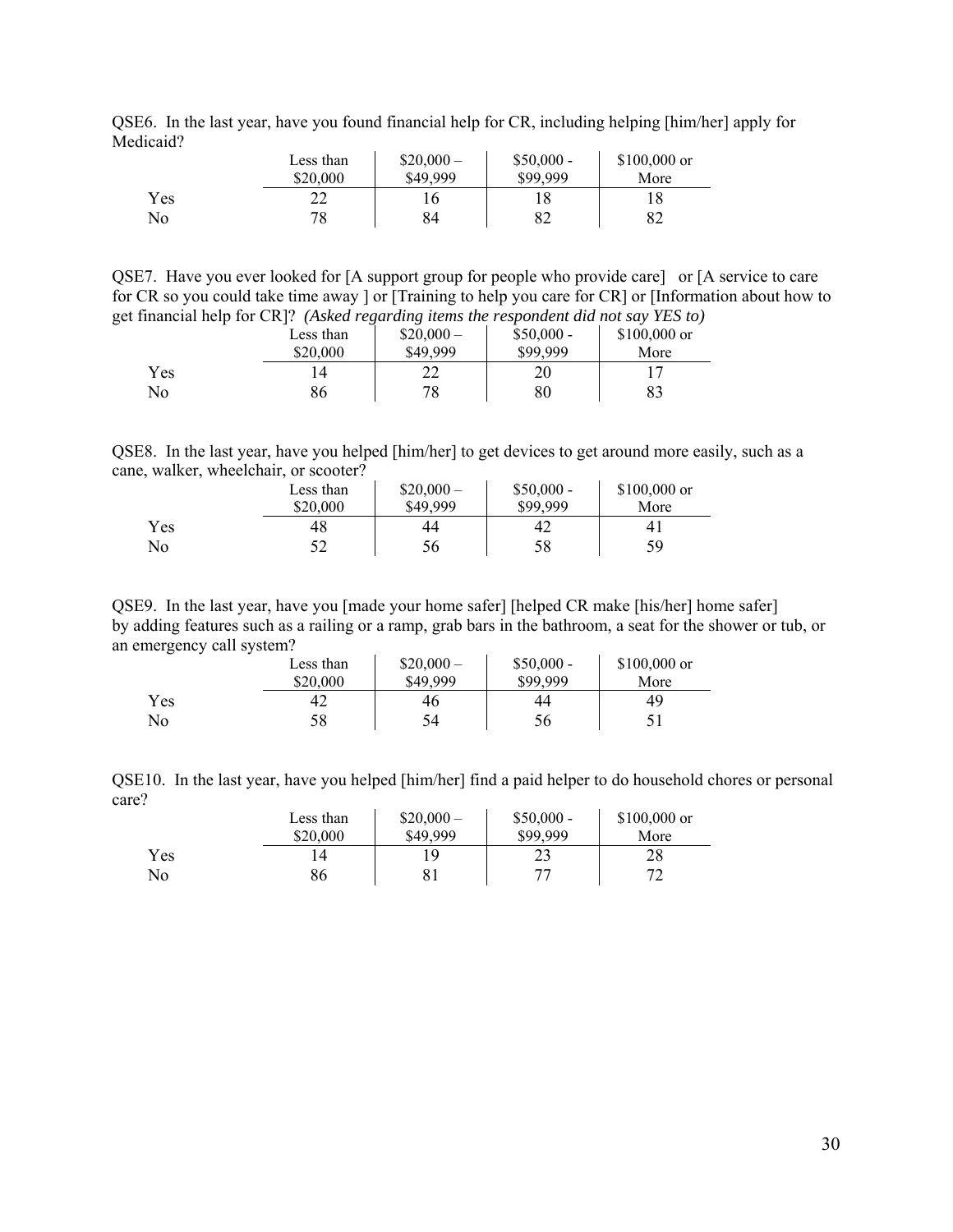# **Shared Caregiving** *(Questions QSE11 through QSE16 were asked if the respondent indicated that he/she has family or friends to help care for CR in QSE3)*

You mentioned that you have other family or friends that help you care for CR. I'd now like to ask a few questions about that.

| ETT. First, how many other family and friends help you care for CR? |           |            |             |               |  |  |
|---------------------------------------------------------------------|-----------|------------|-------------|---------------|--|--|
|                                                                     | Less than | $$20,000-$ | $$50,000 -$ | $$100,000$ or |  |  |
|                                                                     | \$20,000  | \$49,999   | \$99,999    | More          |  |  |
| One                                                                 |           |            | 20          |               |  |  |
| Two                                                                 |           | 25         | 30          | 28            |  |  |
| Three or more                                                       |           | 48         | 51          | 56            |  |  |

QSE11. First, how many other family and friends help you care for CR?

| QSE11A. Who is that (are they)? (multiple responses accepted) |  |  |  |  |
|---------------------------------------------------------------|--|--|--|--|
|---------------------------------------------------------------|--|--|--|--|

|                                      | Less than | $$20,000-$ | $$50,000 -$ | \$100,000 or |
|--------------------------------------|-----------|------------|-------------|--------------|
|                                      | \$20,000  | \$49,999   | \$99,999    | More         |
| Caregiver's Brother(s)               | 31        | 29         | 21          | 35           |
| CG's Sister(s)                       | 41        | 36         | 40          | 43           |
| CG's husband                         |           | 13         | 25          | 27           |
| $CG's$ wife                          |           |            | 13          | 13           |
| $CG's other relative(s) / in-law(s)$ | 48        | 58         | 57          | 47           |
| CG's friend(s)                       | 12        | 15         |             |              |
| Other                                | 24        | 23         | 22          | 25           |

QSE12. Which of the following best describes where this/these additional helper(s) live(s)? *(multiple responses accepted)*  $\mathcal{L}_{\text{max}}$  $\mathcal{L}_{\mathbf{r}}$  $\sim$ 

|                                    | Less than | $$20,000-$ | $$50,000 -$ | \$100,000 or |
|------------------------------------|-----------|------------|-------------|--------------|
|                                    | \$20,000  | \$49,999   | \$99,999    | More         |
| Live(s) with you                   | 37        | 32         | 46          | 42           |
| Within twenty minutes of your home | 55        | 68         | 66          | 59           |
| Between twenty minutes and an hour | 31        | 24         | 23          | 24           |
| from your home                     |           |            |             |              |
| One to two hours from your home    |           |            |             |              |
| Two to four hours away             |           |            |             |              |
| More than four hours away          |           |            |             |              |

| QSE13. Which of the following best describes how you divide the tasks of caring for CR? |  |  |  |  |
|-----------------------------------------------------------------------------------------|--|--|--|--|
|                                                                                         |  |  |  |  |

|                                                                       | Less than<br>\$20,000 | $$20,000-$<br>\$49,999 | $$50,000 -$<br>\$99,999 | \$100,000 or<br>More |
|-----------------------------------------------------------------------|-----------------------|------------------------|-------------------------|----------------------|
| We complement each other $-$ we<br>each help CR with different tasks. | 25                    | 28                     | 29                      | 34                   |
| We help with the same things but<br>we divide the help over time.     | 18                    | 17                     | 20                      | 16                   |
| We share some tasks, and others we<br>do separately                   | 57                    | 55                     | 50                      | 50                   |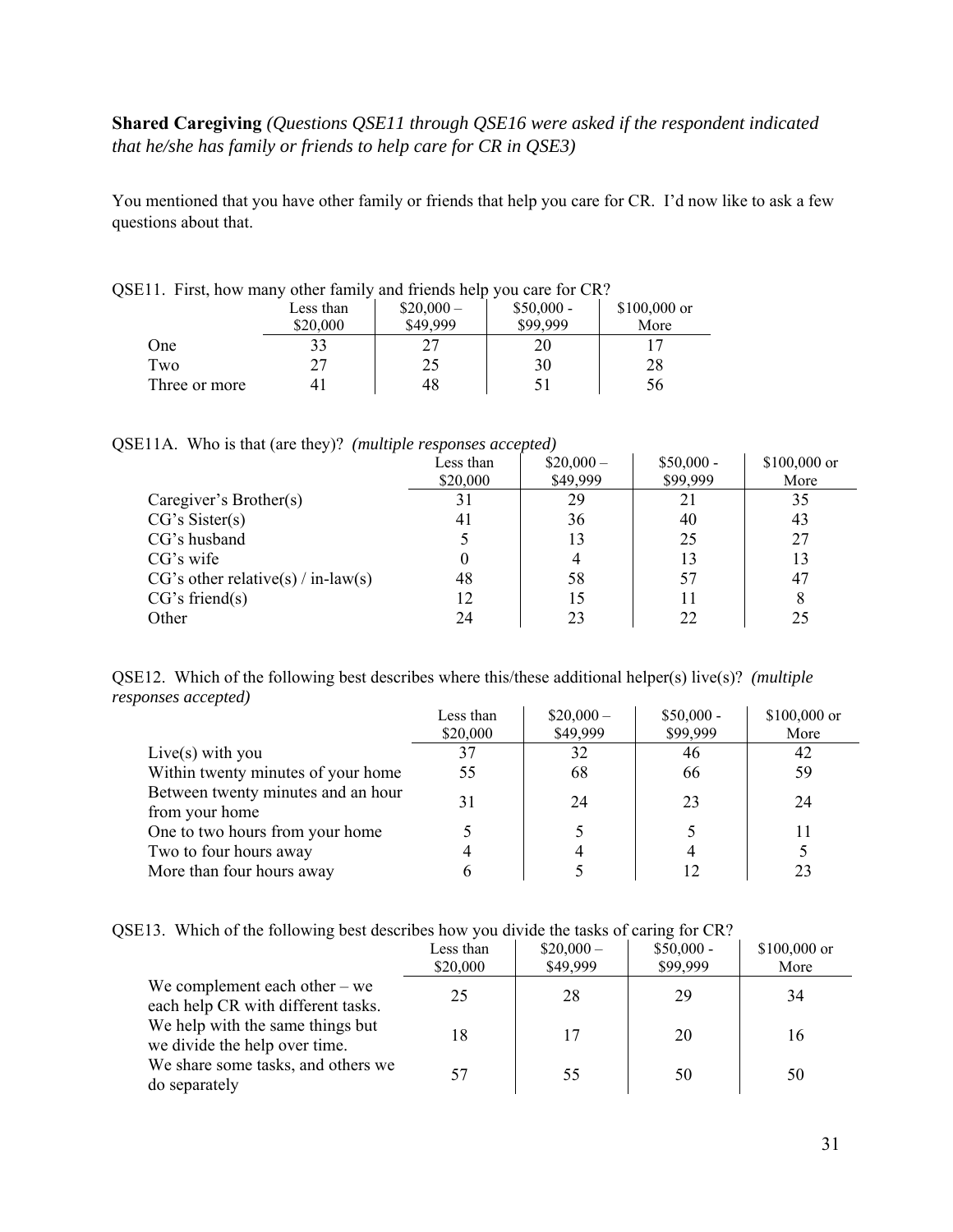|                                          | Less than<br>\$20,000 | $$20,000-$<br>\$49,999 | $$50,000 -$<br>\$99,999 | $$100,000$ or<br>More |
|------------------------------------------|-----------------------|------------------------|-------------------------|-----------------------|
| Respondent is the primary caregiver      | 60                    | 64                     | 56                      | 42                    |
| Someone else is the primary<br>caregiver | 29                    | 24                     | 28                      | 44                    |
| Care is equally shared                   |                       |                        | 16                      | 14                    |

QSE14. Would you say that you or someone else is the "primary caregiver," or the person that provides MOST of the help for your CR?

QSE15. To what extent would you say that you and the other caregiver(s) experience confilict or disagreement over coordinating care for the CR?

|                      | Less than<br>\$20,000 | $$20,000-$<br>\$49,999 | $$50,000 -$<br>\$99,999 | $$100,000$ or<br>More |
|----------------------|-----------------------|------------------------|-------------------------|-----------------------|
| To a great extent    |                       |                        |                         |                       |
| To a moderate extent |                       |                        |                         |                       |
| Only a little        | 24                    | 23                     | 34                      | 33                    |
| Not at all           | n I                   | 66                     | 57                      | 56                    |

QSE16. Overall, how satisfied or dissatisifed are you with the care coordination between you and your family / friends?

|                         | Less than | $$20,000-$ | $$50,000 -$ | $$100,000$ or |
|-------------------------|-----------|------------|-------------|---------------|
|                         | \$20,000  | \$49,999   | \$99,999    | More          |
| Very satisfied          | 59        |            | 70          |               |
| Moderately satisfied    | 34        | 20         | 24          |               |
| Moderately dissatisfied |           |            |             |               |
| Very dissatisfied       |           |            |             |               |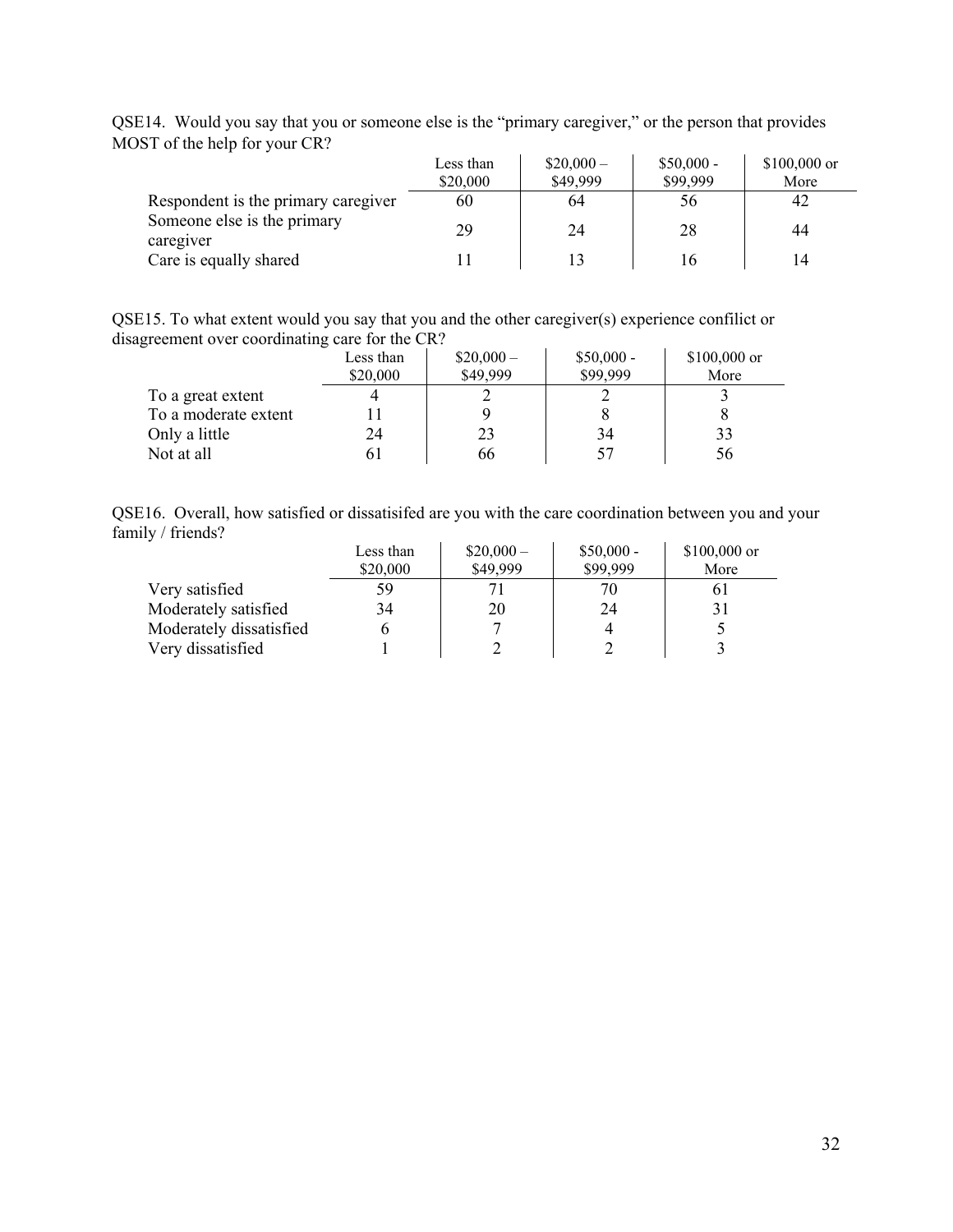# <span id="page-32-0"></span>**PARTICIPATION**

QPP1PRE. Now let's talk about other activities you may have done in the last month.

QPP1. In the last month, did you ever visit in person with friends or family NOT living with you, either at your home or theirs?  $\mathcal{L}^{\mathcal{L}}$  $\mathcal{L}$  $\mathbf{r}$ 

|            | Less than | $$20,000-$ | $$50,000 -$ | $$100,000$ or |
|------------|-----------|------------|-------------|---------------|
|            | \$20,000  | \$49,999   | \$99,999    | More          |
| <b>Yes</b> | 70.       | 83         | 89          | 88            |
| No         |           | 18         |             |               |

QPP2. In the last month, did helping CR ever keep you from doing this [visiting in person with friends or family NOT living with you]?

|     | Less than | $$20,000-$ | $$50,000 -$ | $$100,000$ or |
|-----|-----------|------------|-------------|---------------|
|     | \$20,000  | \$49,999   | \$99,999    | More          |
| Yes | 28        | 29         | 34          | 29            |
| No  |           |            | 66          |               |

QPP3. How important is it to you to visit in person with friends or family NOT living with you?

|                    | Less than | $$20,000-$ | $$50,000 -$     | $$100,000$ or |
|--------------------|-----------|------------|-----------------|---------------|
|                    | \$20,000  | \$49,999   | \$99.999        | More          |
| Very important     |           |            | 55 <sub>o</sub> | 03            |
| Somewhat important |           | 32         | 35              | 30            |
| Not so important   |           | 16         |                 |               |

QPP4. In the last month, did you ever attend religious services?

|     | Less than | --<br>$$20,000-$ | $$50,000 -$ | \$100,000 or |
|-----|-----------|------------------|-------------|--------------|
|     | \$20,000  | \$49,999         | \$99,999    | More         |
| Yes | 49        | 59               | 60          |              |
| No  |           | 4 <sub>1</sub>   | 40          | つく<br>ر ب    |

QPP5. In the last month, did helping CR ever keep you from doing this [attending religious services]?

|     | Less than | $$20,000-$ | $$50,000 -$ | $$100,000$ or |  |
|-----|-----------|------------|-------------|---------------|--|
|     | \$20,000  | \$49,999   | \$99,999    | More          |  |
| Yes |           |            |             |               |  |
| No  | ∘∼        |            | 88          | 89            |  |

QPP6. How important is it to you to attend religious services?

|                    | Less than<br>\$20,000 | $$20,000-$<br>\$49,999 | $$50,000 -$<br>\$99.999 | $$100,000$ or<br>More |
|--------------------|-----------------------|------------------------|-------------------------|-----------------------|
| Very important     | 39                    | 48                     | 46                      | 45                    |
| Somewhat important | 24                    |                        |                         | フフ                    |
| Not so important   |                       | 30                     | 30                      | 29                    |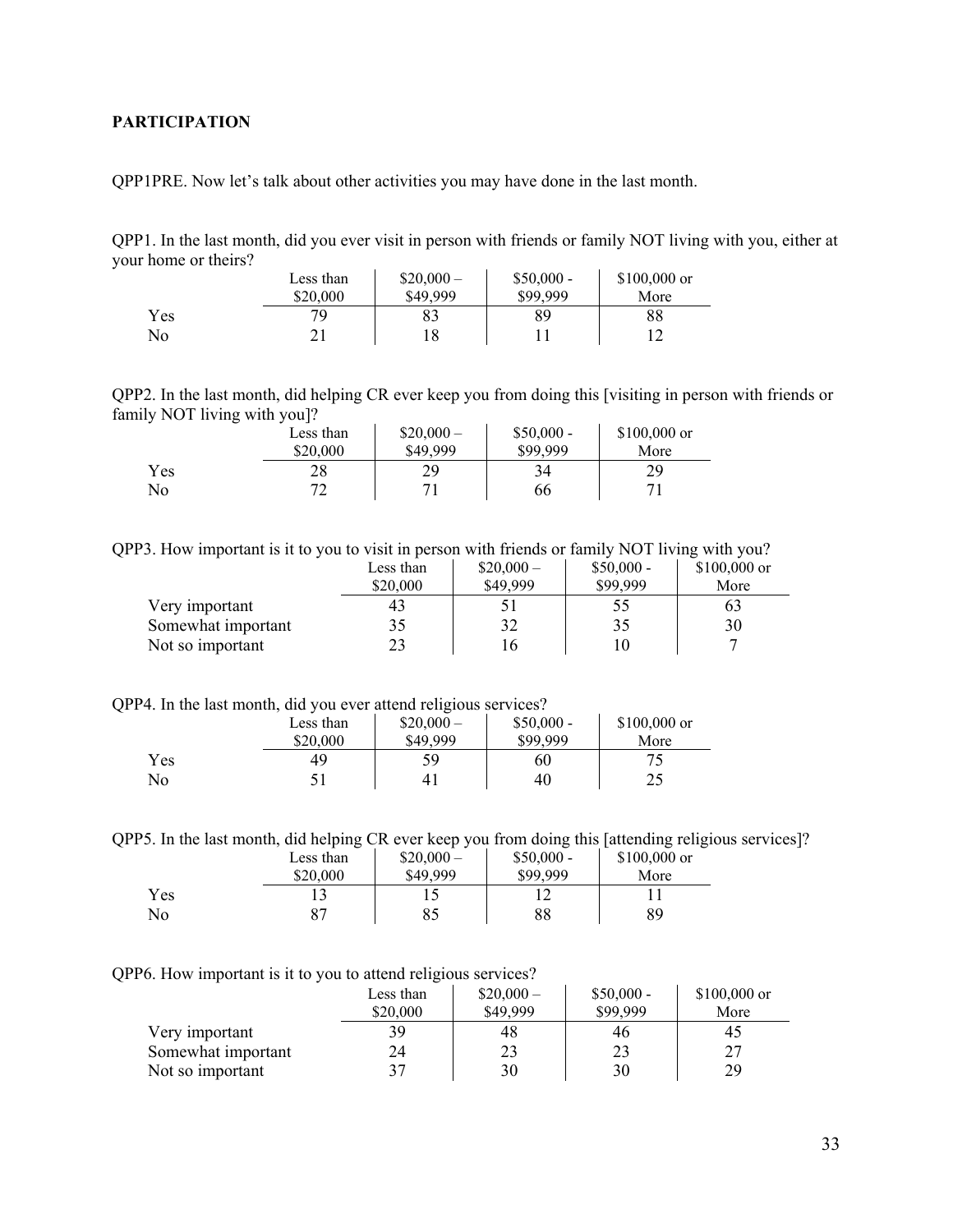QPP7. In the last month, [besides religious services,] did you ever participate in club meetings or group activities? [IF NEEDED: These could be any ongoing group activity including dinner or bridge clubs, neighborhood or political organizations, knitting or regular exercise groups.]

|     | Less than<br>\$20,000 | $$20,000-$<br>\$49,999 | $$50,000 -$<br>\$99,999 | $$100,000$ or<br>More |
|-----|-----------------------|------------------------|-------------------------|-----------------------|
| Yes | 40                    |                        | 50                      | 59                    |
| No  | 60                    | 59                     | 50                      | 4 <sub>1</sub>        |

QPP8. In the last month, did helping CR ever keep you from doing this [participating in club meetings or group activities [other than religious services]]? [IF NEEDED: These could be any ongoing group activity including dinner or bridge clubs, neighborhood or political organizations, knitting or regular exercise groups.]

|     | Less than | $$20,000-$ | $$50,000 -$ | $$100,000$ or |
|-----|-----------|------------|-------------|---------------|
|     | \$20,000  | \$49,999   | \$99.999    | More          |
| Yes | າາ        |            | 20          | 20            |
| No  | 70        | 79         | $80\,$      | 80            |

QPP9. How important is it to you to participate in club meetings or group activities [other than religious services]? [IF NEEDED: These could be any ongoing group activity including dinner or bridge clubs, neighborhood or political organizations, knitting or regular exercise groups.]

|                    | Less than | $$20,000-$ | $$50,000 -$ | $$100,000$ or |
|--------------------|-----------|------------|-------------|---------------|
|                    | \$20,000  | \$49.999   | \$99.999    | More          |
| Very important     |           |            |             | 30            |
| Somewhat important | 26        |            | 29          | 41            |
| Not so important   | 44        | 44         | 36          | 29            |

QPP10. In the last month, [besides for club or group activities,] did you ever go out for enjoyment? This includes things like going out to dinner, a movie, to gamble, or to hear music or see a play.

| J   | . .<br>Less than<br>\$20,000 | ັ<br>$$20,000-$<br>\$49,999 | $$50,000 -$<br>\$99.999 | $$100,000$ or<br>More |
|-----|------------------------------|-----------------------------|-------------------------|-----------------------|
| Yes |                              | 79                          | 88                      | 94                    |
| No  | 20.                          |                             | 1 0                     |                       |

QPP11. In the last month, did helping CR ever keep you from doing this [going out for enjoyment]? [IF NEEDED: This includes things like going out to dinner, a movie, to gamble, or to hear music or see a play.]

|            | Less than<br>\$20,000 | $$20,000-$<br>\$49,999 | $$50,000 -$<br>\$99,999 | $$100,000$ or<br>More |
|------------|-----------------------|------------------------|-------------------------|-----------------------|
| <b>Yes</b> | 24                    | 24                     | ∠                       | າາ<br>∠∠              |
| No         |                       | 76                     |                         | 78                    |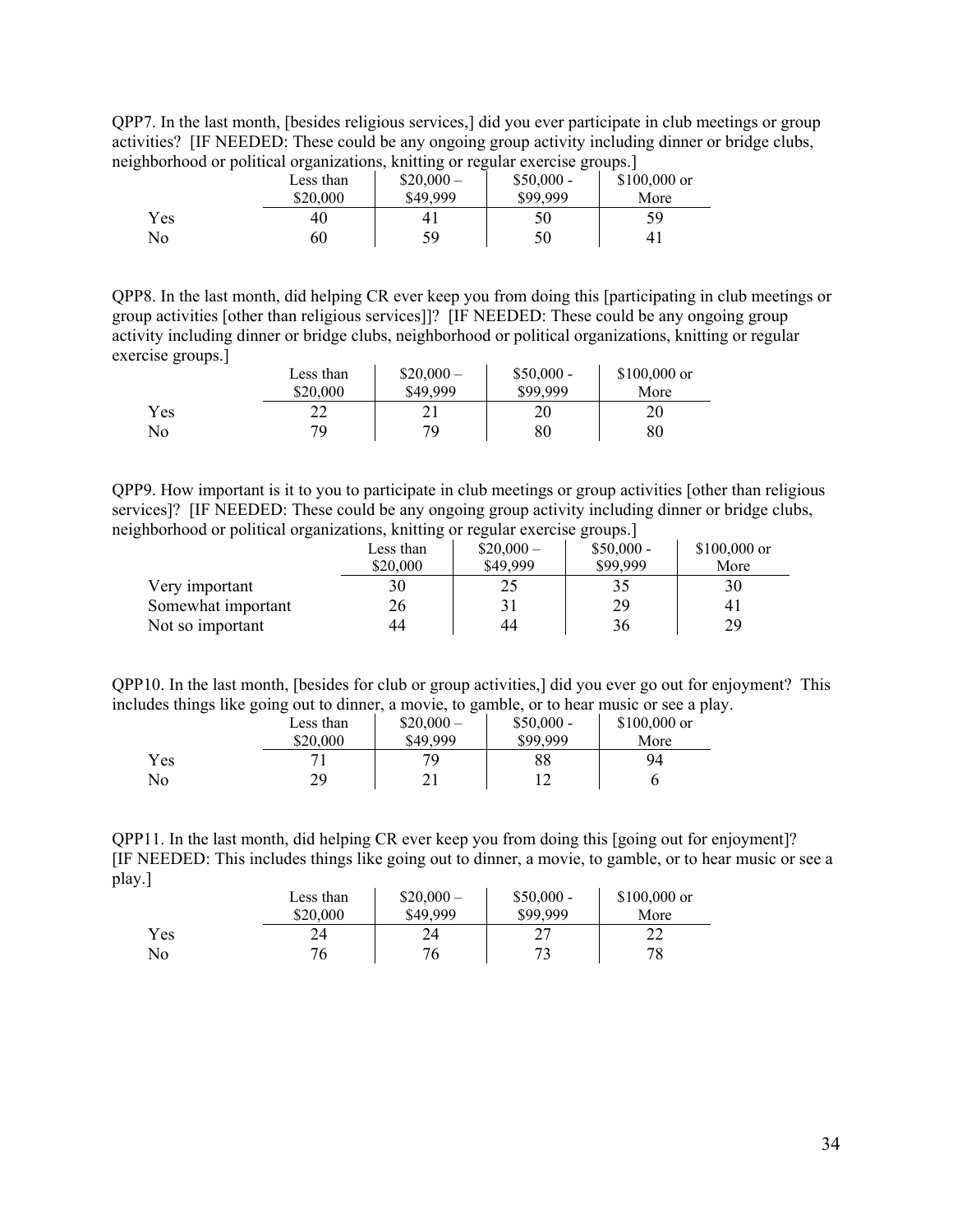QPP12. How important is it to you to go out for enjoyment? [IF NEEDED: This includes things like going out to dinner, a movie, to gamble, or to hear music or see a play.]

| Less than | $$20,000-$ | $$50,000 -$ | $$100,000$ or                                                                                |
|-----------|------------|-------------|----------------------------------------------------------------------------------------------|
| \$20,000  | \$49,999   | \$99,999    | More                                                                                         |
|           |            | 59          |                                                                                              |
|           | 39         | 28          | 4,                                                                                           |
|           | 19         |             |                                                                                              |
|           |            |             | $\Box$ can be commonly write they be $\Box$ controlled to mean integrate or beef as practice |

#### QPP13. In the last month, did you ever do volunteer work?

|     | Less than | $$20,000-$ | $$50,000 -$ | $$100,000$ or |
|-----|-----------|------------|-------------|---------------|
|     | \$20,000  | \$49,999   | \$99.999    | More          |
| Yes | 26        | 28         | 40          | 49            |
| No  | 74        | רי<br>∠    | 60          |               |

QPP14. In the last month, did helping CR ever keep you from doing this [volunteer work]?

|     | Less than | $$20,000-$ | $$50,000 -$ | $$100,000$ or |
|-----|-----------|------------|-------------|---------------|
|     | \$20,000  | \$49,999   | \$99,999    | More          |
| Yes |           |            |             |               |
| No  |           | 79         | 88          | 87            |

QPP15. In the last month, [besides as a job or volunteer work,] did you ever provide care to or look after a child or adult who cannot care for themselves? We mean someone besides CR.

| \$20,000              | \$49,999 | $$20,000-$<br>$$50,000 -$<br>\$99,999 | $$100,000$ or<br>More |
|-----------------------|----------|---------------------------------------|-----------------------|
| Yes<br>40<br>No<br>60 | 43<br>58 | 40<br>60                              | 44<br>56              |

QPP16. In the last month, did helping CR ever keep you from doing this [caring for a child or other adult]?

|     | Less than | $$20,000-$ | $$50,000 -$ | $$100,000$ or |  |
|-----|-----------|------------|-------------|---------------|--|
|     | \$20,000  | \$49,999   | \$99,999    | More          |  |
| Yes |           |            |             |               |  |
| No  | 91        | 92         | 94          | 89            |  |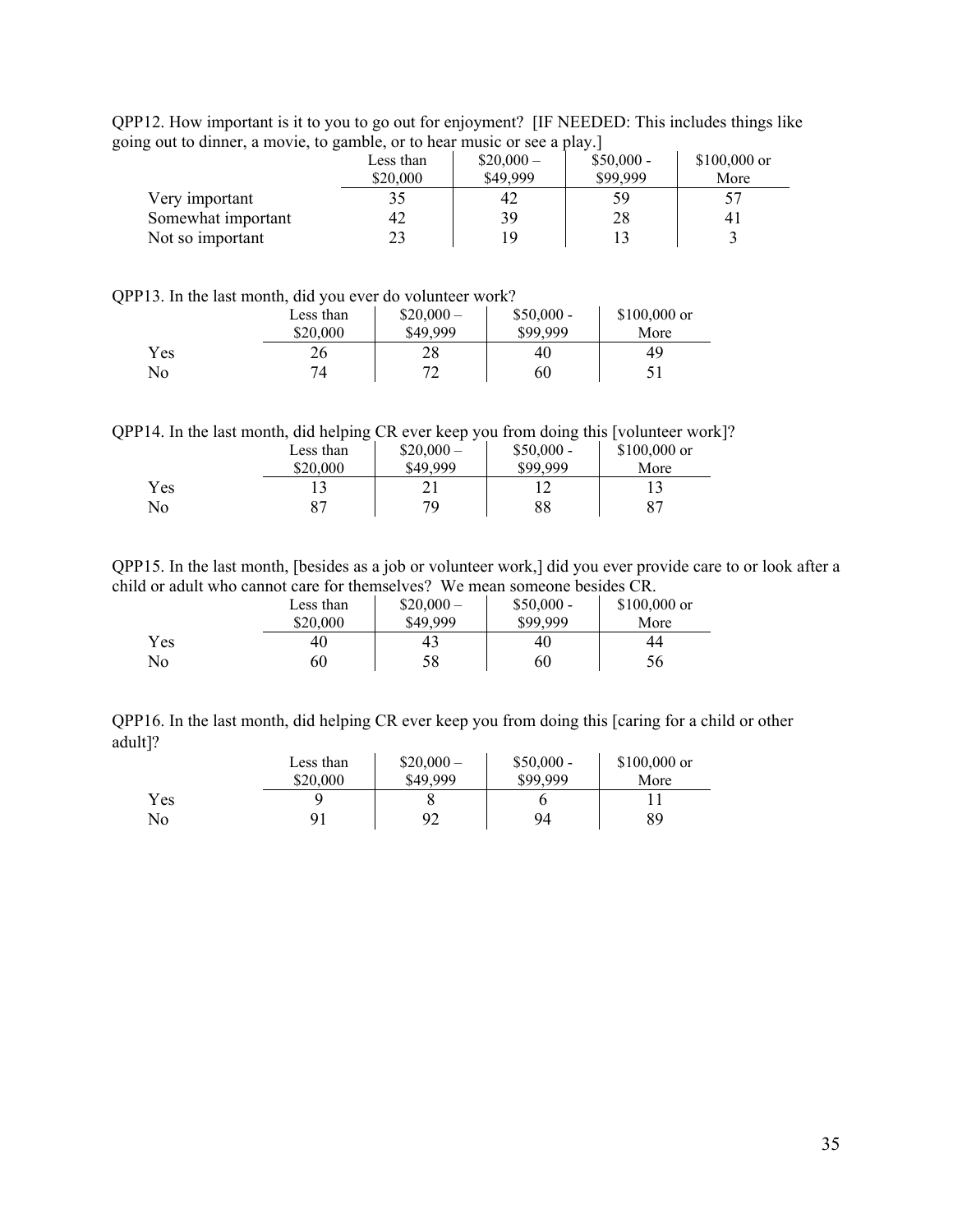# <span id="page-35-0"></span>**HEALTH**

QHE1. Would you say that in general, your health is excellent, very good, good, fair, or poor?

|           | Less than | $$20,000-$ | $$50,000 -$ | $$100,000$ or |
|-----------|-----------|------------|-------------|---------------|
|           | \$20,000  | \$49,999   | \$99,999    | More          |
| Excellent |           | 12         | 18          | 22            |
| Very good | 20        | 22         | 39          |               |
| Good      |           | 39         | 26          | 27            |
| Fair      | 31        | 24         | 15          |               |
| Poor      | ιo        |            |             |               |

QHE2. Has a doctor ever told you that you had a heart attack or myocardial infarction?

|            | Less than | $$20,000-$ | $$50,000 -$ | $$100,000$ or |
|------------|-----------|------------|-------------|---------------|
|            | \$20,000  | \$49,999   | \$99,999    | More          |
| <b>Yes</b> |           |            |             |               |
| No         | 96        | 91         | 93          | 94            |

| QHE3. Has a doctor ever told you that you had any other heart disease including angina or congestive |  |  |  |  |
|------------------------------------------------------------------------------------------------------|--|--|--|--|
| heart failure?                                                                                       |  |  |  |  |

|     | Less than | $$20,000-$ | $$50,000 -$ | $$100,000$ or |
|-----|-----------|------------|-------------|---------------|
|     | \$20,000  | \$49,999   | \$99,999    | More          |
| Yes |           |            |             |               |
| No  | 92        | 88         | 94          | 92            |

QHE4. [Has a doctor ever told you that you had] high blood pressure or hypertension?

|     | Less than | $$20,000-$ | $$50,000 -$    | $$100,000$ or |
|-----|-----------|------------|----------------|---------------|
|     | \$20,000  | \$49,999   | \$99,999       | More          |
| Yes | 43        | 44         | 4 <sub>1</sub> | 35            |
| No  | ◡         | 56         | 59             | 66            |

QHE5. [Has a doctor ever told you that you had] arthritis?

| -   | Less than<br>\$20,000 | $$20,000-$<br>\$49,999 | $$50,000 -$<br>\$99,999 | $$100,000$ or<br>More |
|-----|-----------------------|------------------------|-------------------------|-----------------------|
| Yes |                       | 56                     | 44                      | 20                    |
| No  | 49                    | 44                     | 56                      | 69                    |

QHE6. [Has a doctor ever told you that you had] osteoporosis or thinning of the bones?

|     | Less than<br>\$20,000 | $$20,000-$<br>\$49,999 | $$50,000 -$<br>\$99,999 | $$100,000$ or<br>More |
|-----|-----------------------|------------------------|-------------------------|-----------------------|
| Yes |                       |                        | າາ<br>∠∠                |                       |
| No  |                       | 79                     | 70                      | 88                    |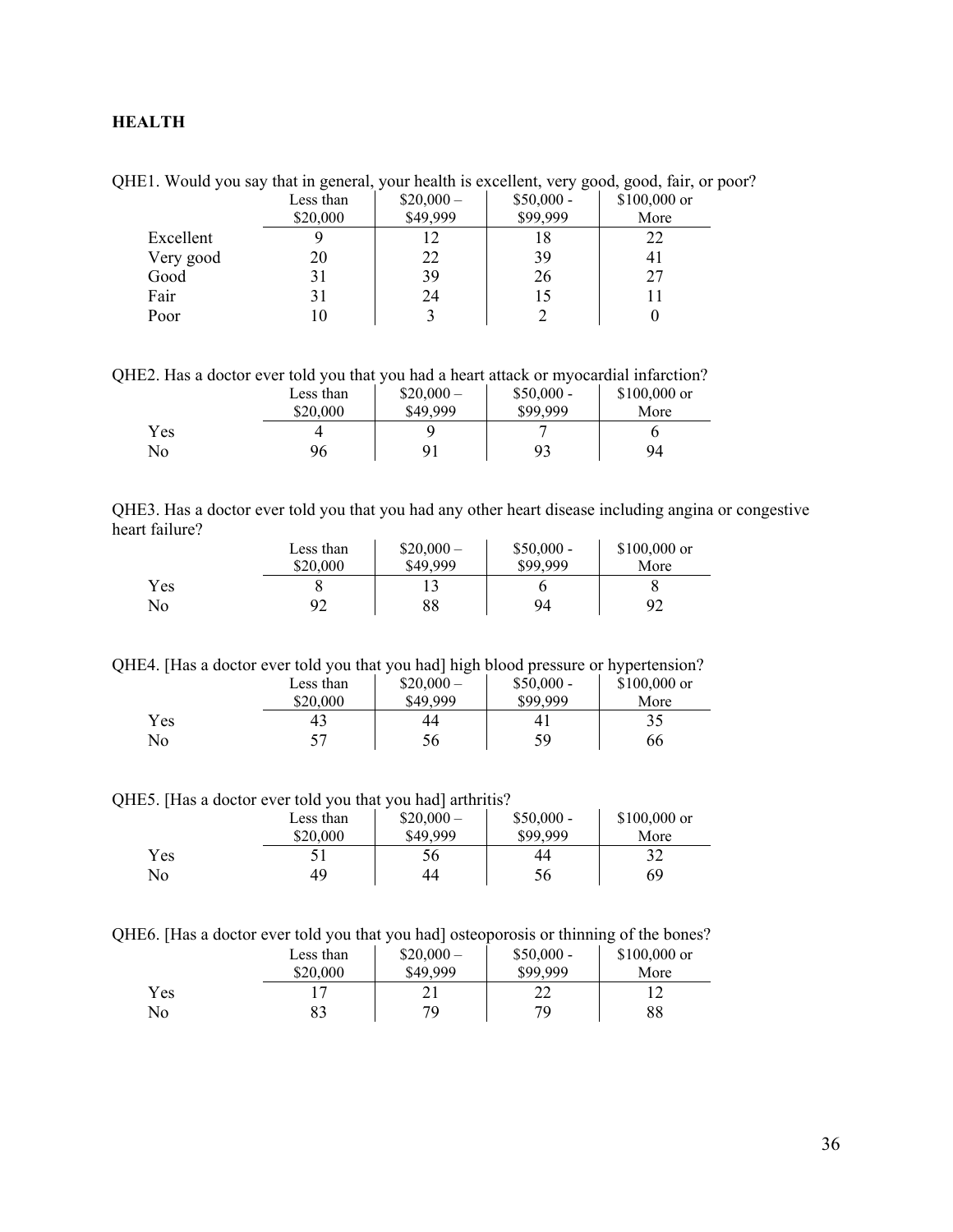QHE7. [Has a doctor ever told you that you had] diabetes?

| <u>.</u> | Less than<br>\$20,000 | $$20,000-$<br>\$49,999 | $$50,000 -$<br>\$99,999 | $$100,000$ or<br>More |
|----------|-----------------------|------------------------|-------------------------|-----------------------|
| Yes      | 20                    | Q                      | $\circ$                 |                       |
| No       | 80                    |                        |                         | 94                    |

QHE8. [Has a doctor ever told you that you had] lung disease, such as emphysema, asthma, or chronic bronchitis?

|     | Less than | $$20,000-$ | $$50,000 -$ | $$100,000$ or |
|-----|-----------|------------|-------------|---------------|
|     | \$20,000  | \$49,999   | \$99.999    | More          |
| Yes | 24        |            |             |               |
| No  | 76        | 84         | 86          | 88            |

QHE9. [Has a doctor ever told you that you had] cancer?

|     | Less than<br>\$20,000 | $$20,000-$<br>\$49,999 | $$50,000 -$<br>\$99,999 | \$100,000 or<br>More |
|-----|-----------------------|------------------------|-------------------------|----------------------|
| Yes |                       |                        | 16                      |                      |
| No  | 88                    | 88                     | 84                      | 90                   |

QHE10PRE. Now I have a few questions about health problems.

QHE10. In the last month, have you been bothered by pain?

|     | Less than<br>\$20,000 | $$20,000-$<br>\$49,999 | $$50,000 -$<br>\$99.999 | \$100,000 or<br>More |
|-----|-----------------------|------------------------|-------------------------|----------------------|
| Yes |                       | 68                     |                         | 48                   |
| No  |                       | 33                     | 38                      |                      |

QHE12. In the last month, did you have any breathing problems, including shortness of breath or difficulty breathing?

|     | Less than | $$20,000-$ | $$50,000 -$ | $$100,000$ or |
|-----|-----------|------------|-------------|---------------|
|     | \$20,000  | \$49,999   | \$99,999    | More          |
| Yes | 26        |            |             |               |
| No  |           | 70         | 87          | 92            |

QHE14. In the last month, did you have limited strength or movement in your shoulders, arms, or hands?

|     | Less than<br>\$20,000 | $$20,000-$<br>\$49,999 | $$50,000 -$<br>\$99,999 | $$100,000$ or<br>More |
|-----|-----------------------|------------------------|-------------------------|-----------------------|
| Yes |                       | 37                     | 28                      |                       |
| No  |                       | 63                     | 72                      | 85                    |

QHE16. In the last month, did you have limited strength in your hips, legs, knees, or feet?

|     | Less than<br>\$20,000 | $$20,000-$<br>\$49,999 | __<br>$$50,000 -$<br>\$99,999 | $$100,000$ or<br>More |
|-----|-----------------------|------------------------|-------------------------------|-----------------------|
| Yes |                       | 46                     | 36                            | 26                    |
| No  | 49                    | 54                     | 65                            | 74                    |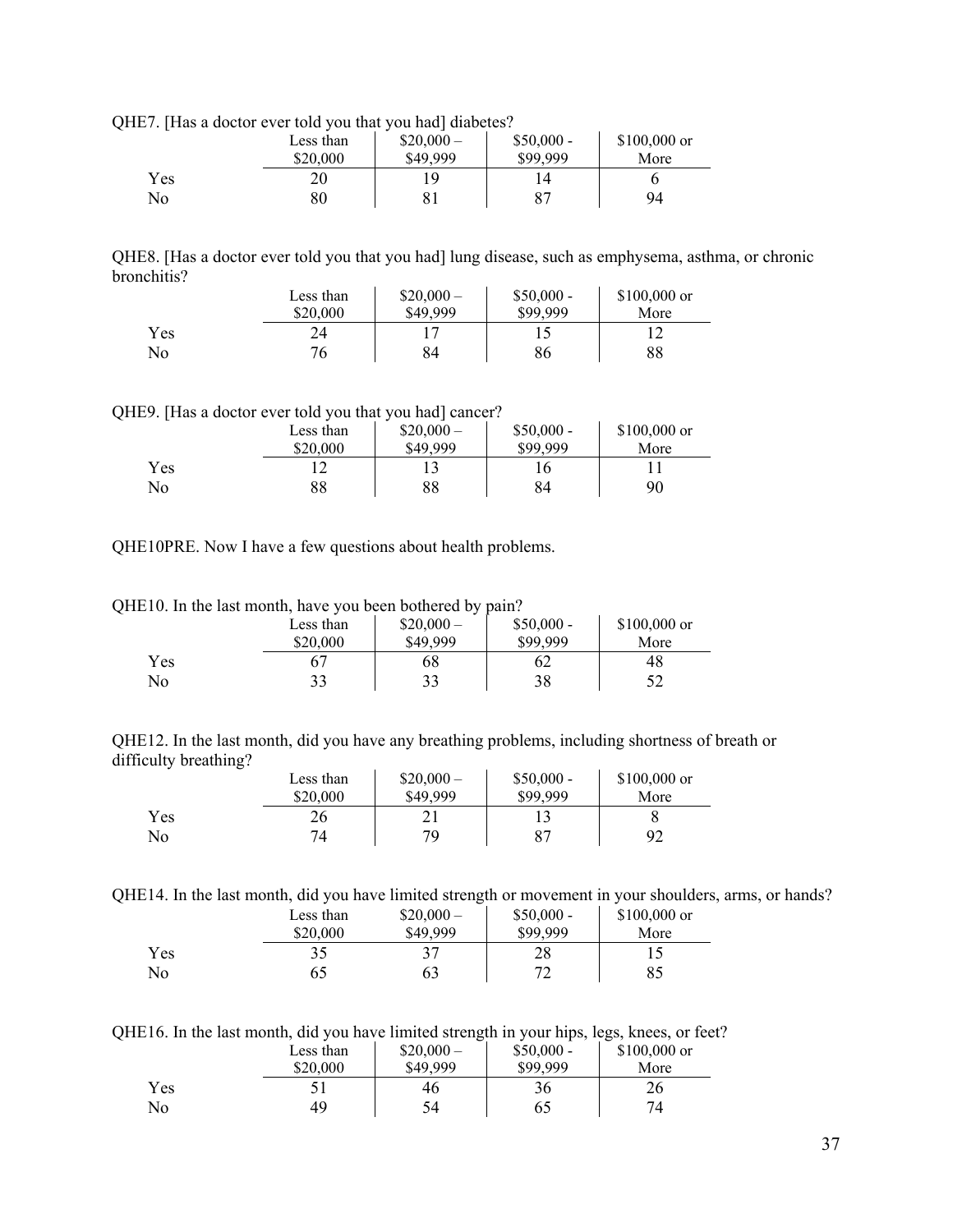QHE18. In the last month, did you have low energy or were you easily exhausted?

|     | Less than<br>\$20,000 | تت<br>$$20,000-$<br>\$49,999 | $$50,000 -$<br>\$99.999 | $$100,000$ or<br>More |
|-----|-----------------------|------------------------------|-------------------------|-----------------------|
| Yes | 58                    |                              | 49                      |                       |
| No  | 42                    | 43                           |                         | 59                    |

QHE20. In the last month, on nights when you woke up before you wanted to, how often did you have trouble falling back asleep?

| Less than | $$20,000-$ | $$50,000 -$ | \$100,000 or |
|-----------|------------|-------------|--------------|
| \$20,000  | \$49,999   | \$99,999    | More         |
| 13        |            |             |              |
| 22        | 14         | 16          |              |
| 29        | 35         | 31          | 36           |
| 16        | 27         | 28          | 26           |
| 20        |            | 17          | 20           |
|           |            |             |              |

QHE21. In the last month, how often did helping CR cause your sleep to be interrupted?

|             | Less than | $$20,000-$ | $$50,000 -$ | \$100,000 or |
|-------------|-----------|------------|-------------|--------------|
|             | \$20,000  | \$49,999   | \$99,999    | More         |
| Every night |           |            |             |              |
| Most nights |           |            |             |              |
| Some nights | 19        | 20         | 16          | 21           |
| Rarely      | 24        | 25         | 24          | 19           |
| Never       | 49        | 47         | 54          | 54           |

### QHE23a. How tall are you? *(see BMI below)* QHE23b. How tall are you? *(see BMI below)* QHE22. How much do you currently weigh? *(see BMI below)*

BMI categories:

|                                  | Less than<br>\$20,000 | $$20,000-$<br>\$49,999 | $$50,000 -$<br>\$99,999 | $$100,000$ or<br>More |
|----------------------------------|-----------------------|------------------------|-------------------------|-----------------------|
| $\leq$ 18.5 (underweight)        |                       |                        |                         |                       |
| $18.5 - 24.9$ (normal)           | 35                    | 23                     | 25                      | 29                    |
| $25.0 - 29.9$ (overweight)       | 25                    | 39                     | 38                      | 43                    |
| $30.0 - 34.9$ (moderately obese) | 22                    | 20                     | 24                      | 19                    |
| $35.0 - 39.9$ (severely obese)   |                       | 10                     | h                       |                       |
| $40.0 + (very severely obese)$   | 10                    | 8                      |                         |                       |

QHE24. Have you lost 10 or more pounds in the last 12 months?

|                         | Less than<br>\$20,000 | $$20,000-$<br>\$49,999 | $$50,000 -$<br>\$99.999 | $$100,000$ or<br>More |
|-------------------------|-----------------------|------------------------|-------------------------|-----------------------|
| Yes                     | 38                    | 34                     | 26                      |                       |
| $No \rightarrow QHE25A$ | 62                    | 66                     | 74                      | 76                    |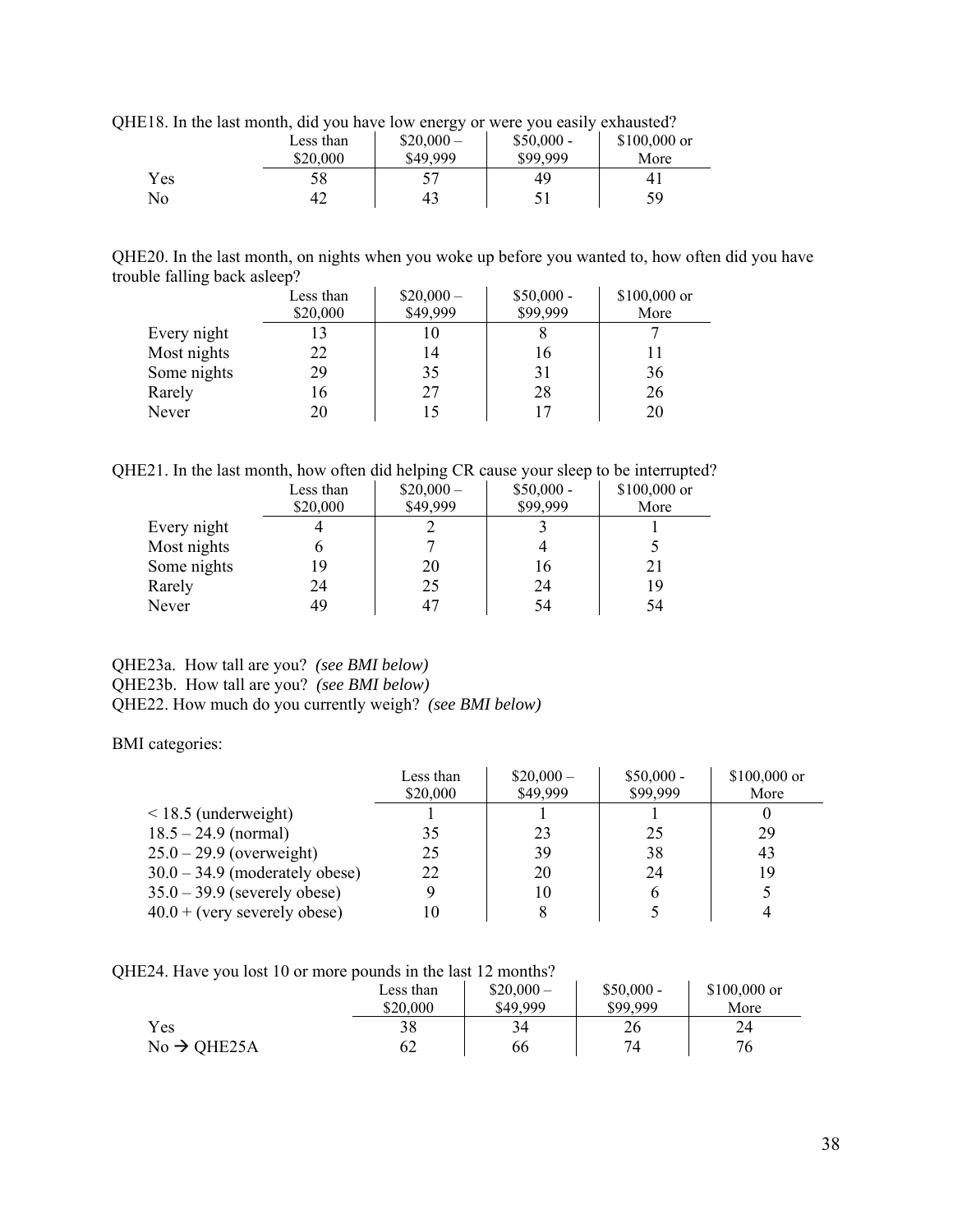QHE24a. Were you trying to lose weight?

|     | $\sqrt{ }$<br>Less than<br>\$20,000 | $$20,000-$<br>\$49,999 | $$50,000 -$<br>\$99,999 | $$100,000$ or<br>More |  |
|-----|-------------------------------------|------------------------|-------------------------|-----------------------|--|
| Yes | 60                                  | 66                     | רר                      | 85                    |  |
| No  | 40                                  | 34                     | 28                      |                       |  |

QHE25a. Thinking about the last month, how often did you feel cheerful?

|           | Less than<br>\$20,000 | $$20,000-$<br>\$49,999 | $$50,000 -$<br>\$99,999 | \$100,000 or<br>More |
|-----------|-----------------------|------------------------|-------------------------|----------------------|
| Every day |                       | 14                     | 14                      | 19                   |
| Most days | 33                    | 43                     | 50                      | 48                   |
| Some days | 35                    | 31                     | 26                      | 29                   |
| Rarely    |                       |                        | 10                      |                      |
| Never     |                       |                        |                         |                      |

QHE25b. Thinking about the last month, how often did you feel calm and peaceful?

|           | Less than | $$20,000-$ | $$50,000 -$ | $$100,000$ or |
|-----------|-----------|------------|-------------|---------------|
|           | \$20,000  | \$49,999   | \$99,999    | More          |
| Every day |           |            |             |               |
| Most days | 40        | 36         | 42          | 36            |
| Some days | 27        | 33         | 32          | 36            |
| Rarely    | 18        | 14         | 14          |               |
| Never     |           |            |             |               |

QHE25c. [Thinking about the last month,] how often did you feel full of life?

|           | Less than<br>\$20,000 | $$20,000-$<br>\$49,999 | $$50,000 -$<br>\$99,999 | \$100,000 or<br>More |
|-----------|-----------------------|------------------------|-------------------------|----------------------|
| Every day |                       | 13                     | 16                      | 20                   |
| Most days | 24                    | 34                     | 35                      | 37                   |
| Some days |                       | 30                     | 31                      | 30                   |
| Rarely    |                       | 19                     |                         | 13                   |
| Never     |                       |                        |                         |                      |

QHE25d. [Thinking about the last month,] how often did you feel bored?

|           | Less than<br>\$20,000 | $$20,000-$<br>\$49,999 | $$50,000 -$<br>\$99,999 | \$100,000 or<br>More |
|-----------|-----------------------|------------------------|-------------------------|----------------------|
| Every day |                       |                        |                         |                      |
| Most days |                       |                        |                         |                      |
| Some days | 31                    | 22                     | 20                      |                      |
| Rarely    | 26                    | 32                     | 33                      | 34                   |
| Never     | 29                    | 36                     |                         |                      |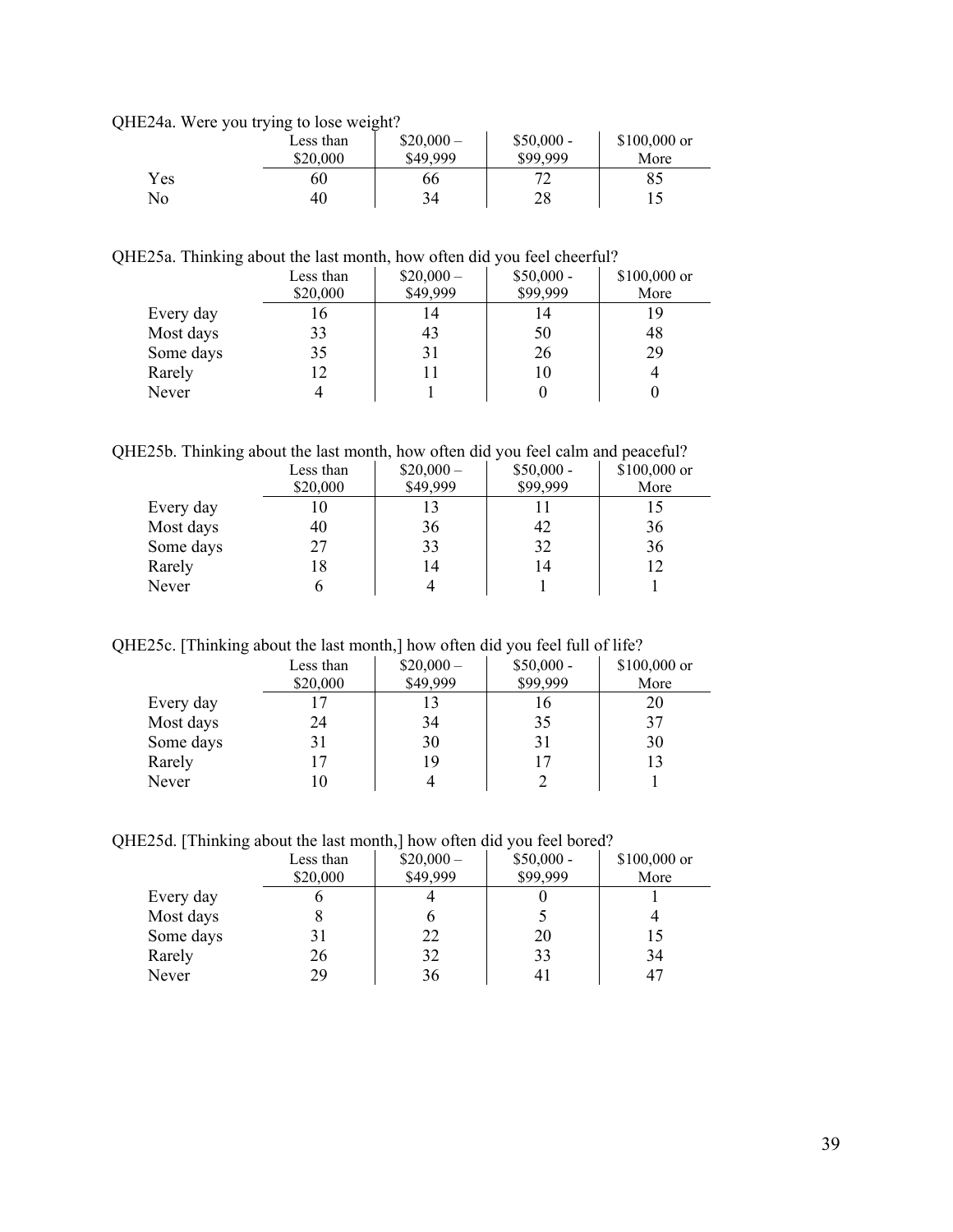|           | $1220$ ; Thinking about the fast month, flow often the you feel follery. |            |             |              |  |  |
|-----------|--------------------------------------------------------------------------|------------|-------------|--------------|--|--|
|           | Less than                                                                | $$20,000-$ | $$50,000 -$ | \$100,000 or |  |  |
|           | \$20,000                                                                 | \$49,999   | \$99,999    | More         |  |  |
| Every day |                                                                          |            |             |              |  |  |
| Most days |                                                                          | 10         |             |              |  |  |
| Some days | 20                                                                       | 24         | 19          | 15           |  |  |
| Rarely    | 26                                                                       | 26         | 30          | 30           |  |  |
| Never     | 35                                                                       | 36         | 45          | 50           |  |  |
|           |                                                                          |            |             |              |  |  |

QHE25e. [Thinking about the last month,] how often did you feel lonely?

QHE25f. [Thinking about the last month,] how often did you feel upset?

|           | Less than<br>\$20,000 | $$20,000-$<br>\$49,999 | $$50,000 -$<br>\$99,999 | \$100,000 or<br>More |
|-----------|-----------------------|------------------------|-------------------------|----------------------|
| Every day |                       |                        |                         |                      |
| Most days | 12                    | 10                     |                         |                      |
| Some days | 46                    | 43                     | 50                      | 49                   |
| Rarely    | 33                    | 35                     | 32                      | 38                   |
| Never     |                       |                        |                         |                      |

QHE26a. Over the last month, how often have you had little interest or pleasure doing things?

|                         | Less than | $$20,000-$ | $$50,000 -$ | $$100,000$ or |
|-------------------------|-----------|------------|-------------|---------------|
|                         | \$20,000  | \$49,999   | \$99,999    | More          |
| Not at all              | 42        | 53         | 59          | 69            |
| Several days            | 38        | 30         | 32          | 25            |
| More than half the days |           |            |             |               |
| Nearly every day        |           |            |             |               |

### QHE26b. [Over the last month, how often have you] felt down, depressed, or hopeless?

|                         | Less than<br>\$20,000 | $$20,000-$<br>\$49,999 | $$50,000 -$<br>\$99,999 | \$100,000 or<br>More |
|-------------------------|-----------------------|------------------------|-------------------------|----------------------|
| Not at all              | 48                    | 52                     | 62                      | 62                   |
| Several days            |                       | 33                     |                         | 34                   |
| More than half the days |                       | 10                     |                         |                      |
| Nearly every day        |                       |                        |                         |                      |

|  | QHE26c. [Over the last month, how often have you] felt nervous, anxious, or on edge? |  |  |
|--|--------------------------------------------------------------------------------------|--|--|
|  |                                                                                      |  |  |

|                         | Less than | $$20,000-$ | $$50,000 -$ | \$100,000 or |
|-------------------------|-----------|------------|-------------|--------------|
|                         | \$20,000  | \$49,999   | \$99,999    | More         |
| Not at all              | 39        | 41         | 43          | 38           |
| Several days            | 40        | 41         | 45          | 50           |
| More than half the days |           |            |             |              |
| Nearly every day        |           |            |             |              |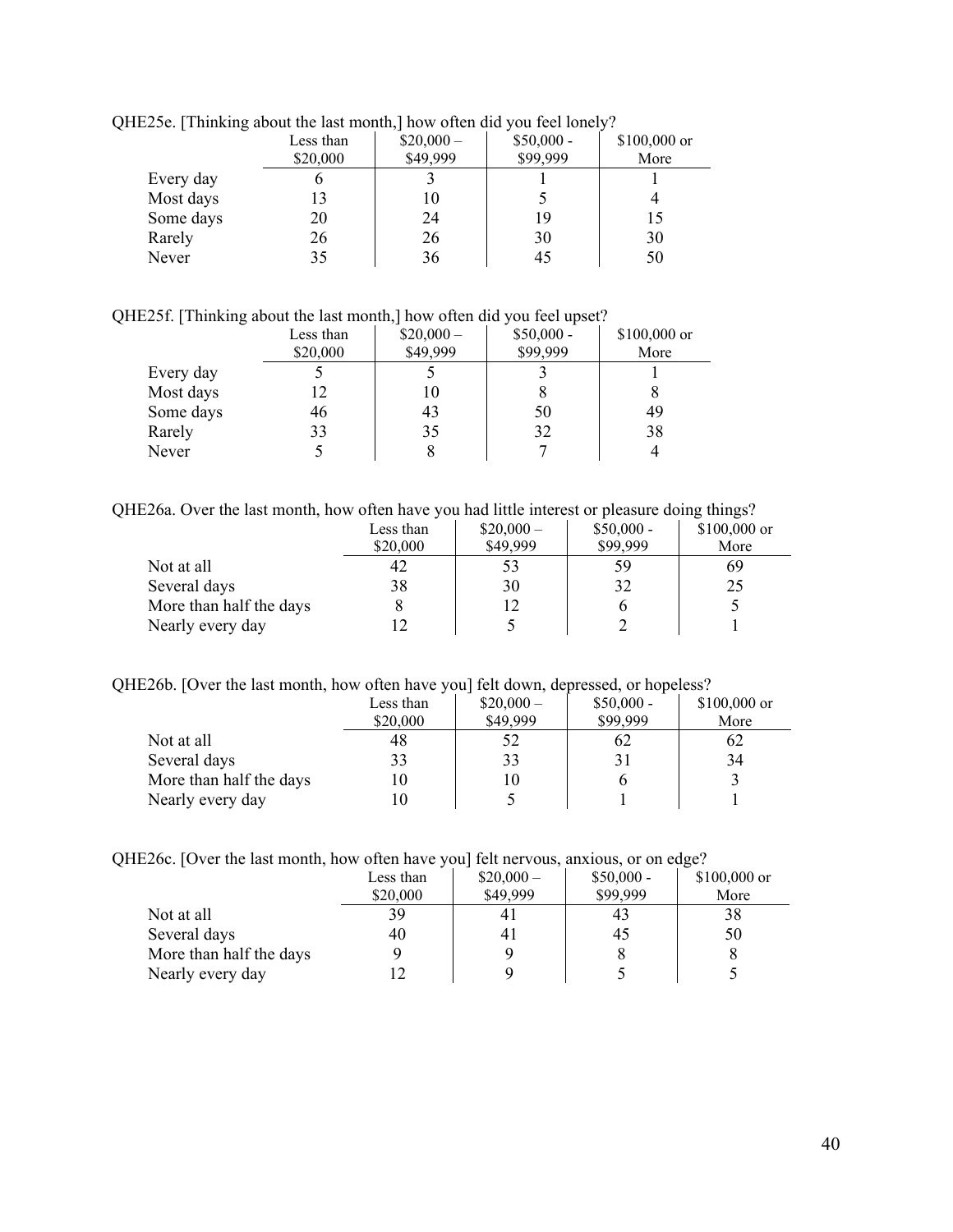| $12204.$ TO VCE the hast monthly now one may you focult analogue to stop of control worrying. |           |            |             |               |  |
|-----------------------------------------------------------------------------------------------|-----------|------------|-------------|---------------|--|
|                                                                                               | Less than | $$20,000-$ | $$50,000 -$ | $$100,000$ or |  |
|                                                                                               | \$20,000  | \$49,999   | \$99,999    | More          |  |
| Not at all                                                                                    |           | 44         |             | 59            |  |
| Several days                                                                                  |           | 33         |             | 25            |  |
| More than half the days                                                                       |           |            |             |               |  |
| Nearly every day                                                                              |           |            |             |               |  |

QHE26d. [Over the last month, how often have you] been unable to stop or control worrying?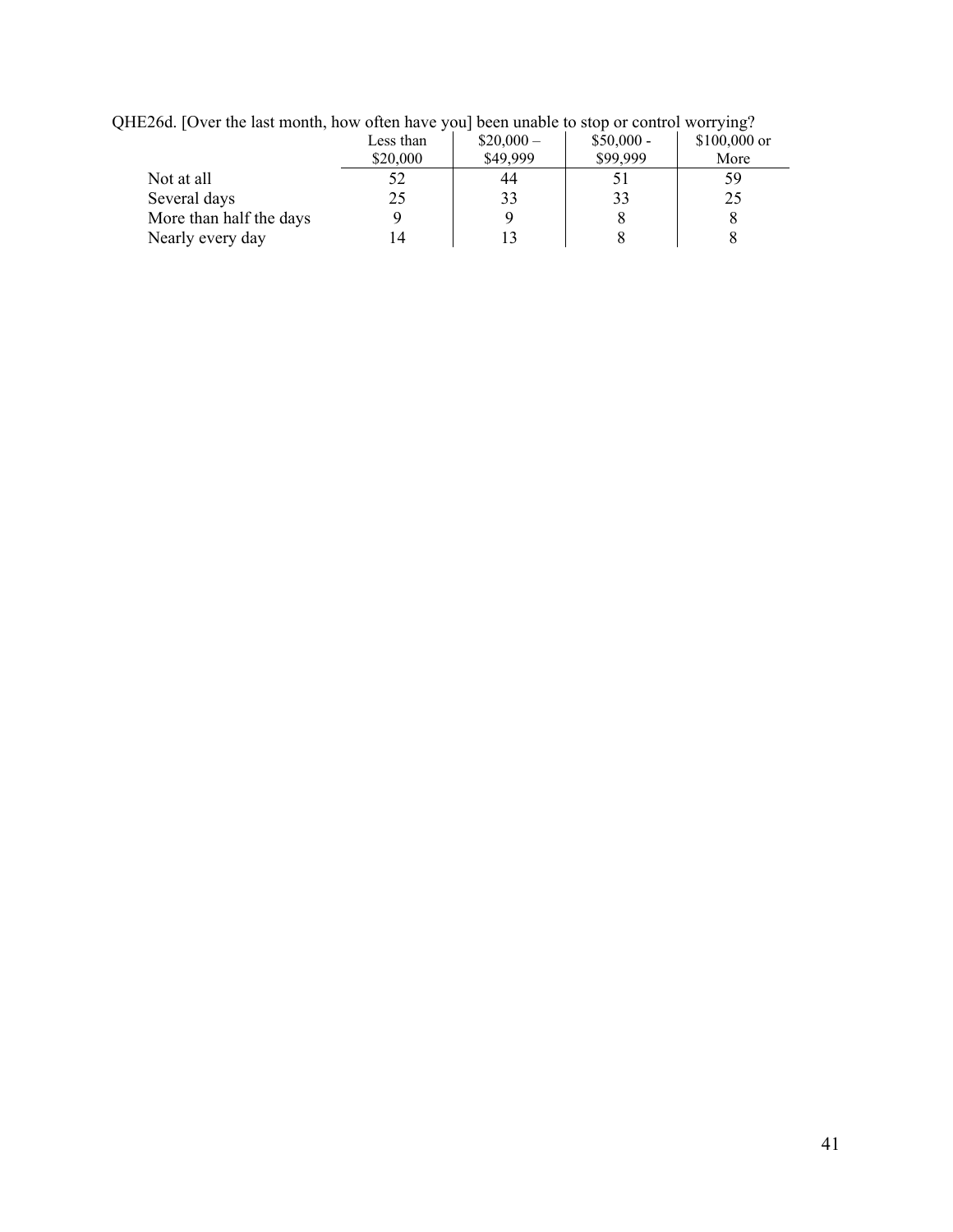# <span id="page-41-0"></span>**HEALTH LITERACY AND NUMERACY**

QLN1PRE. The next few questions are about your abilities and skills in understanding medical information when you have a health problem.

|              | $\circ$<br>Less than | $$20,000-$<br>\$49,999 | $$50,000 -$<br>\$99,999 | \$100,000 or<br>More |
|--------------|----------------------|------------------------|-------------------------|----------------------|
|              | \$20,000             |                        |                         |                      |
| Not at all   |                      |                        |                         |                      |
| A little bit |                      |                        |                         |                      |
| Somewhat     |                      | 10                     | o                       |                      |
| Quite a bit  | 24                   | 32                     | 28                      | 24                   |
| Extremely    | 52                   |                        | 59                      | 64                   |

QLN1. How confident are you filling out medical forms by yourself?

QLN2. How often do you need to have someone help you when you read instructions, pamphlets, or other written material from a doctor or pharmacy?

|           | Less than<br>\$20,000 | $$20,000-$<br>\$49,999 | $$50,000 -$<br>\$99,999 | \$100,000 or<br>More |
|-----------|-----------------------|------------------------|-------------------------|----------------------|
| Never     | 64                    | 63                     |                         | 76                   |
| Rarely    | 22                    | 26                     | 23                      | 18                   |
| Sometimes | 13                    | 10                     |                         |                      |
| Often     |                       |                        |                         |                      |
| Always    |                       |                        |                         |                      |

QLN3. How often do you have problems learning about a medical condition because of difficulty understanding written information?

|           | Less than<br>\$20,000 | $$20,000-$<br>\$49,999 | $$50,000 -$<br>\$99,999 | \$100,000 or<br>More |
|-----------|-----------------------|------------------------|-------------------------|----------------------|
| Never     | 62                    | 59                     | 69                      |                      |
| Rarely    | 22                    | 29                     | 25                      | 20                   |
| Sometimes | 15                    | 10                     |                         |                      |
| Often     |                       |                        |                         |                      |
| Always    |                       |                        |                         |                      |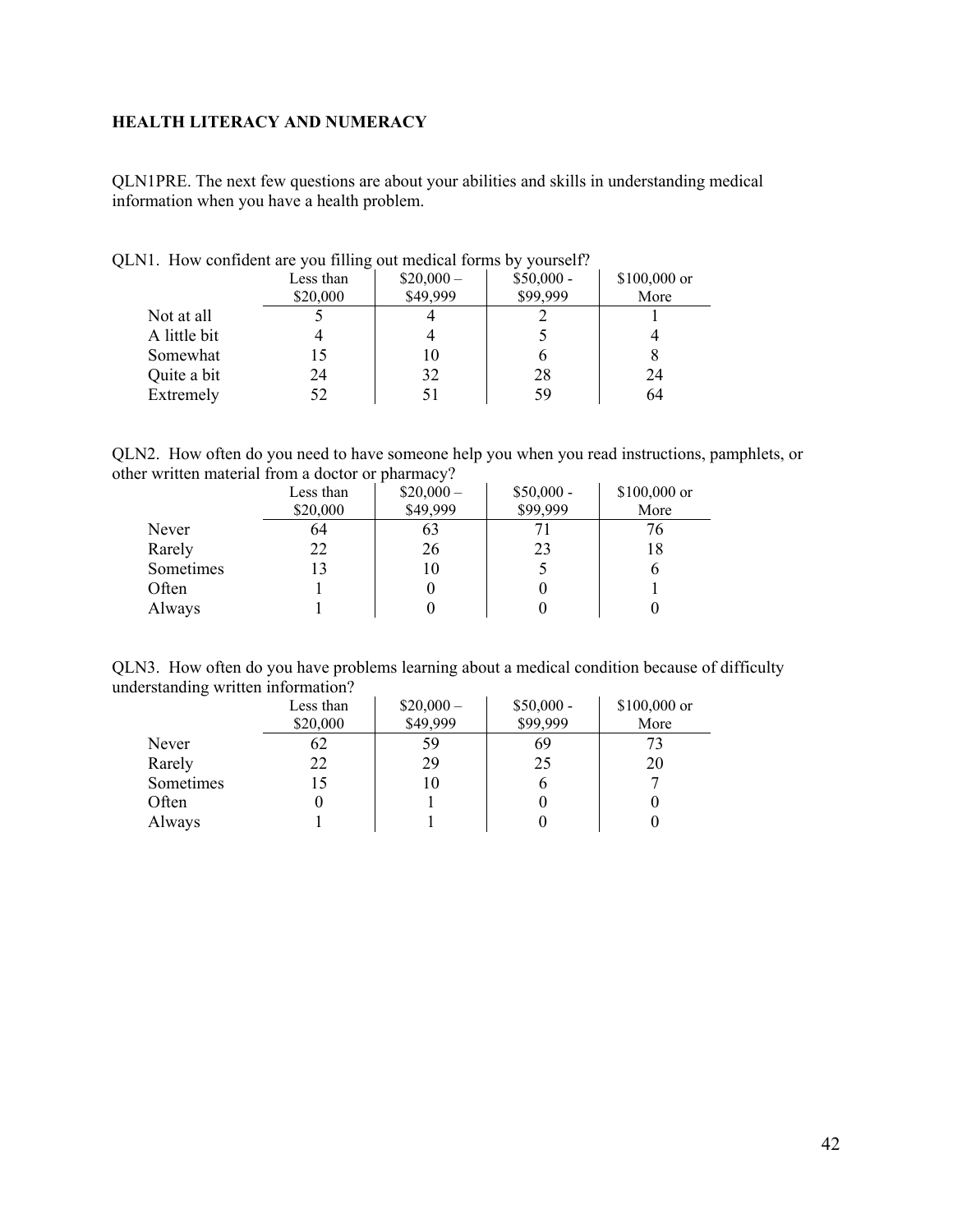QLN4PRE. As a caregiver, you might be asked to help CR understand medical information like test results, diagnoses, or the likelihood of side effects of various medications. This can sometimes involve working with and understanding numbers. The next few questions are designed to measure your ability to work with numbers. Many people have trouble with some of these questions, so don't worry if you find any of them difficult. Just do the best you can.

QLN4. Which of the following numbers represents the biggest risk of getting a disease (1 in 100; 1 in 1,000; or 1 in 10)?

|           | Less than<br>\$20,000 | $$20,000-$<br>\$49.999 | $$50,000 -$<br>\$99.999 | $$100,000$ or<br>More |
|-----------|-----------------------|------------------------|-------------------------|-----------------------|
| Correct   | 52                    | ΩŹ                     |                         |                       |
| Incorrect | 38                    | 38                     | 30                      |                       |

QLN5. If the chance of getting a disease is 10%, how many people out of 1000 would be expected to get the disease? *(open-ended question; responses categorized for presentation)*

|           | Less than | .<br>$$20,000-$ | ---<br>$$50,000 -$ | $$100,000$ or |
|-----------|-----------|-----------------|--------------------|---------------|
|           | \$20,000  | \$49,999        | \$99.999           | More          |
| Correct   |           |                 | 86                 |               |
| Incorrect | 28        | ١Q              |                    |               |

QLN6. If the chance of getting a disease is 20 out of 100, this would be the same as having a what percent chance of getting the disease? *(open-ended question; responses categorized for presentation)*

|           | Less than | $$20,000-$ | $$50,000 -$ | $$100,000$ or |
|-----------|-----------|------------|-------------|---------------|
|           | \$20,000  | \$49.999   | \$99,999    | More          |
| Correct   |           |            | 80          | 90            |
| Incorrect | 25        | 29         | 20          |               |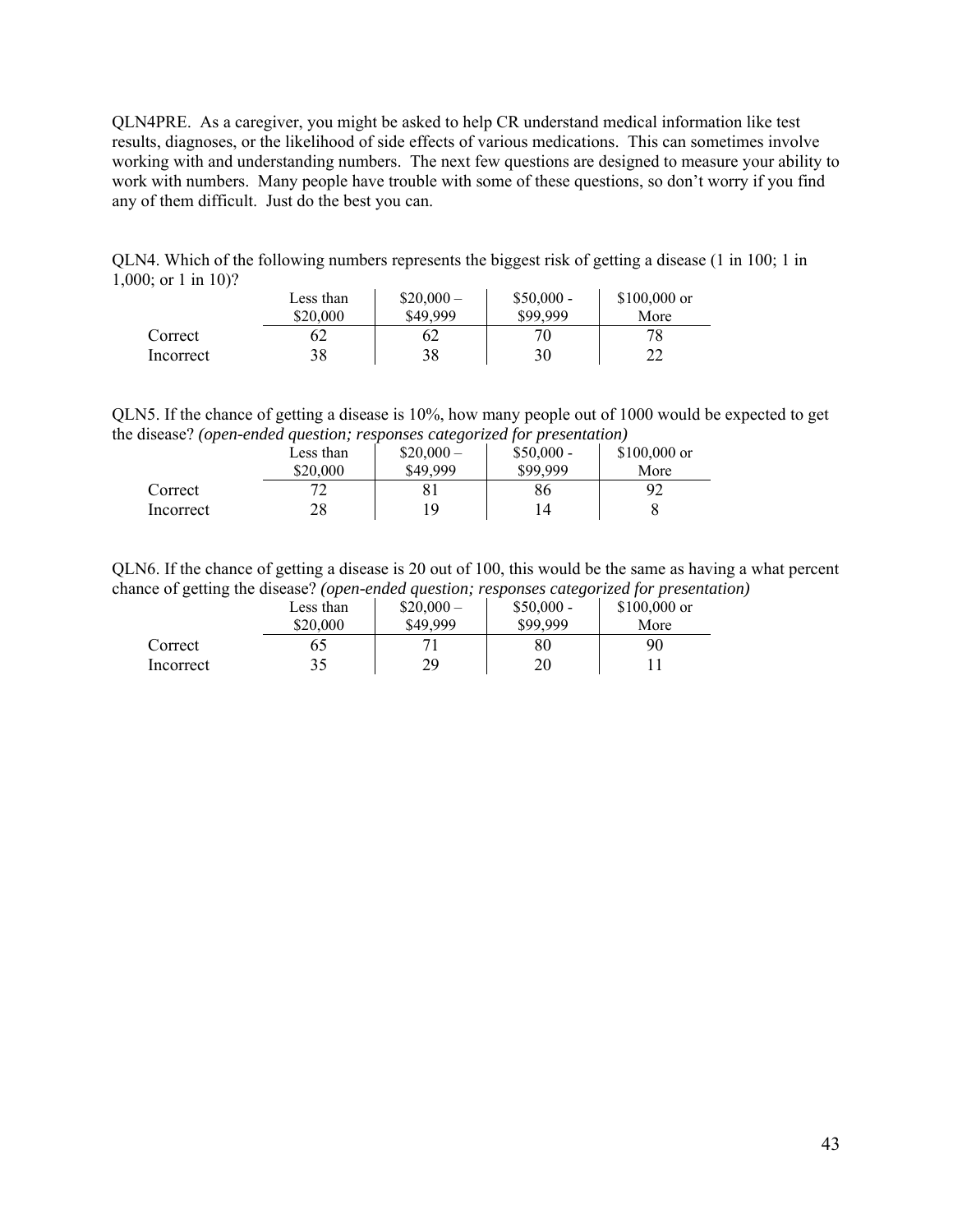#### <span id="page-43-0"></span>**EMPLOYMENT AND CAREGIVING**

QEC1PRE. Now I'd like to ask you some questions about work and jobs you may have had.

QEC1. Did you do any work for pay in the last week? By the last week, I mean the last full week beginning on a Sunday and ending on a Saturday.

|                                                                 | Less than<br>\$20,000 | $$20,000-$<br>\$49,999 | $$50,000 -$<br>\$99,999 | $$100,000$ or<br>More |
|-----------------------------------------------------------------|-----------------------|------------------------|-------------------------|-----------------------|
| $Yes \rightarrow OEC4$                                          | 25                    | 44                     | 59                      | 65                    |
| No                                                              | 36                    | 20                     |                         | 21                    |
| Retired / don't work anymore $\rightarrow$<br>OEC <sub>16</sub> | 39                    | 36                     | 26                      | 14                    |

QEC2. Do you have a job from which you were absent last week because of illness, vacation, or some other reason?  $\sim 1$ 

|                                                                 | Less than | $$20,000-$ | $$50,000 -$ | $$100,000$ or |
|-----------------------------------------------------------------|-----------|------------|-------------|---------------|
|                                                                 | \$20,000  | \$49,999   | \$99,999    | More          |
| Yes $\rightarrow$ QEC4                                          |           |            |             |               |
| No                                                              | 89        | 64         | 55          | 67            |
| Retired / don't work anymore $\rightarrow$<br>OEC <sub>16</sub> |           | 29         | 36          | 23            |

QEC3. In the last week, were you looking for a job or were you on layoff from a job?

|                                            | Less than | $$20,000-$ | $$50,000 -$ | $$100,000$ or |
|--------------------------------------------|-----------|------------|-------------|---------------|
|                                            | \$20,000  | \$49,999   | \$99,999    | More          |
| Yes, looking for a job $\rightarrow$ QEC16 | 28        |            |             |               |
| Yes, on layoff $\rightarrow$ QEC16         |           |            |             |               |
| $No \rightarrow$ QEC16                     |           | 83         |             | 85            |
| Retired / don't work anymore $\rightarrow$ |           |            |             |               |
| OEC16                                      |           |            |             |               |

QEC4. Last week, did you have more than one job, including part-time, evening, or weekend work?

|     | Less than | $$20,000-$ | $$50,000 -$ | $$100,000$ or |
|-----|-----------|------------|-------------|---------------|
|     | \$20,000  | \$49,999   | \$99.999    | More          |
| Yes |           | 29         |             |               |
| No  | 63        | 71         | 82          | 85            |

QEC5. How many total hours per week do you usually work? *(open-ended question; categorized for display)* 

|             | Less than<br>\$20,000 | $$20,000-$<br>\$49,999 | $$50,000 -$<br>\$99,999 | $$100,000$ or<br>More |
|-------------|-----------------------|------------------------|-------------------------|-----------------------|
| 20 or fewer |                       |                        |                         | 1 Q                   |
| $21 - 39$   | 77                    | 20                     |                         |                       |
| 40 or more  |                       |                        | 63                      | 70                    |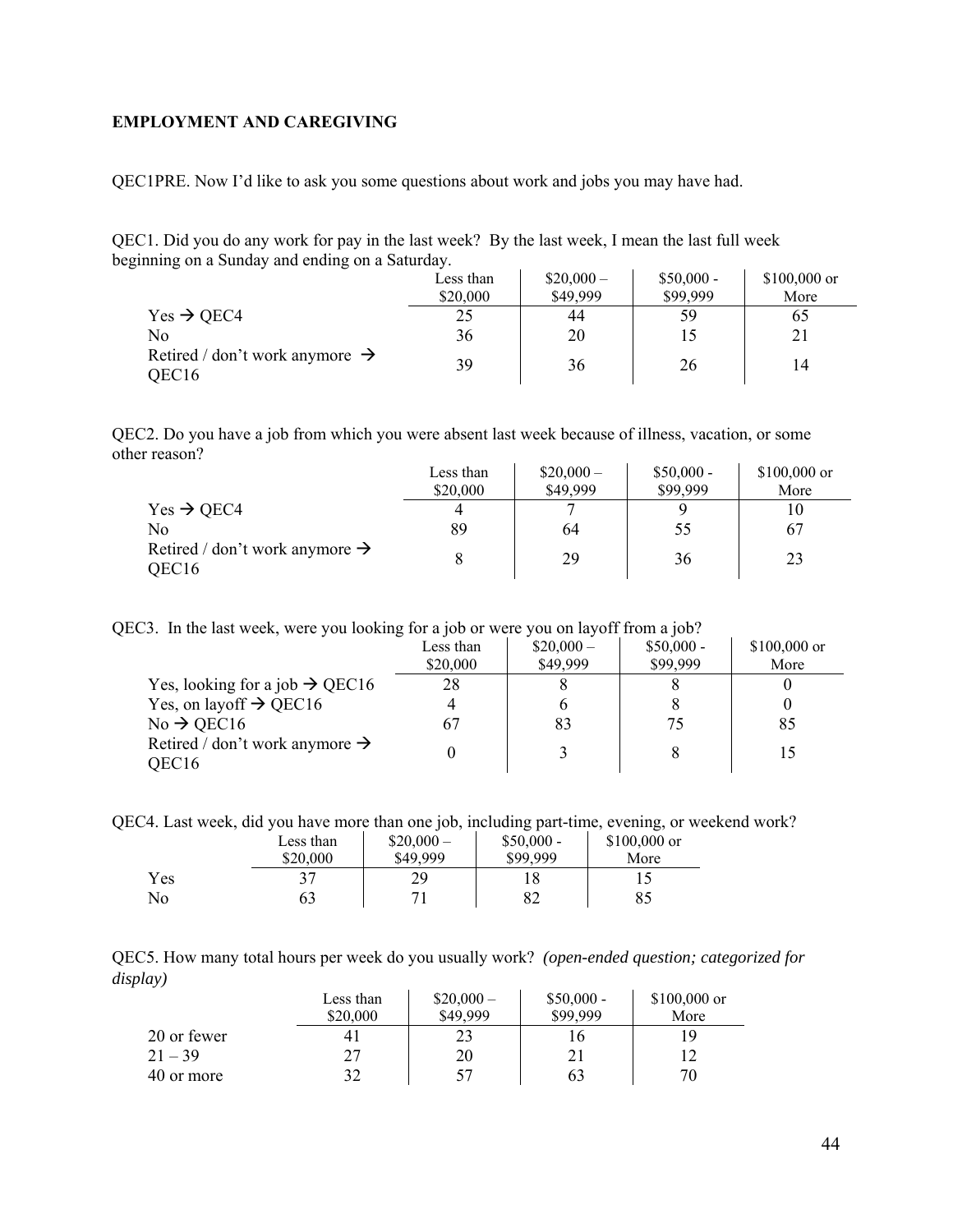|     | $\alpha$ and $\beta$ and $\alpha$ and $\alpha$ and $\alpha$ and $\alpha$ |            |             |               |  |
|-----|--------------------------------------------------------------------------|------------|-------------|---------------|--|
|     | Less than                                                                | $$20,000-$ | $$50,000 -$ | $$100,000$ or |  |
|     | \$20,000                                                                 | \$49,999   | \$99.999    | More          |  |
| Yes | 63                                                                       | 60         |             |               |  |
| No  | 37                                                                       | 40         | 45          | 28            |  |

QEC6. [On your main job do / Do] you have flexible work hours that allow you to vary or make changes in the time you begin and end work?

QEC7. [On your main job do / Do] you usually work a daytime schedule or some other schedule?

|                     | Less than | $$20,000-$ | $$50,000 -$ | $$100,000$ or |
|---------------------|-----------|------------|-------------|---------------|
|                     | \$20,000  | \$49,999   | \$99.999    | More          |
| Daytime             | 58        |            |             | 88            |
| Some other schedule | 42        |            |             |               |

#### *If response to QEC2 was yes, skip to QEC9A*

QEC8. Now thinking back over the last month, were you ever absent from work for any reason?

|                        | Less than | $$20,000-$ | $$50,000 -$ | $$100,000$ or |
|------------------------|-----------|------------|-------------|---------------|
|                        | \$20,000  | \$49,999   | \$99,999    | More          |
| Yes                    | ے ک       | 38         | 50          | 44            |
| $No \rightarrow$ OEC12 | 75        | 62         | 50          | 56            |

QEC9A. I will read a few reasons people miss work. For each one, please say "yes" if this was a reason you missed work over the last month, and say "no" if you did not miss work for this reason.

#### You were on vacation.

|     | Less than | $$20,000-$ | $$50,000 -$ | $$100,000$ or |
|-----|-----------|------------|-------------|---------------|
|     | \$20,000  | \$49,999   | \$99,999    | More          |
| Yes |           | 30         | 30          | 4.            |
| No  | 100       | 70         | 70          | 59            |

#### QEC9B. You were sick.

|     | Less than<br>\$20,000 | $$20,000-$<br>\$49,999 | $$50,000 -$<br>\$99.999 | \$100,000 or<br>More |
|-----|-----------------------|------------------------|-------------------------|----------------------|
| Yes | 64                    | 46                     | 34                      | 39                   |
| No  | 36                    | 54                     | 66                      | 61                   |

#### QEC9C. You took time off to help CR.

|     | Less than | $$20,000-$ | $$50,000 -$ | $$100,000$ or |
|-----|-----------|------------|-------------|---------------|
|     | \$20,000  | \$49,999   | \$99.999    | More          |
| Yes |           | 44         | 47          | 50            |
| No  | ⊋≏<br>э∠  | 56         | 53          | 50            |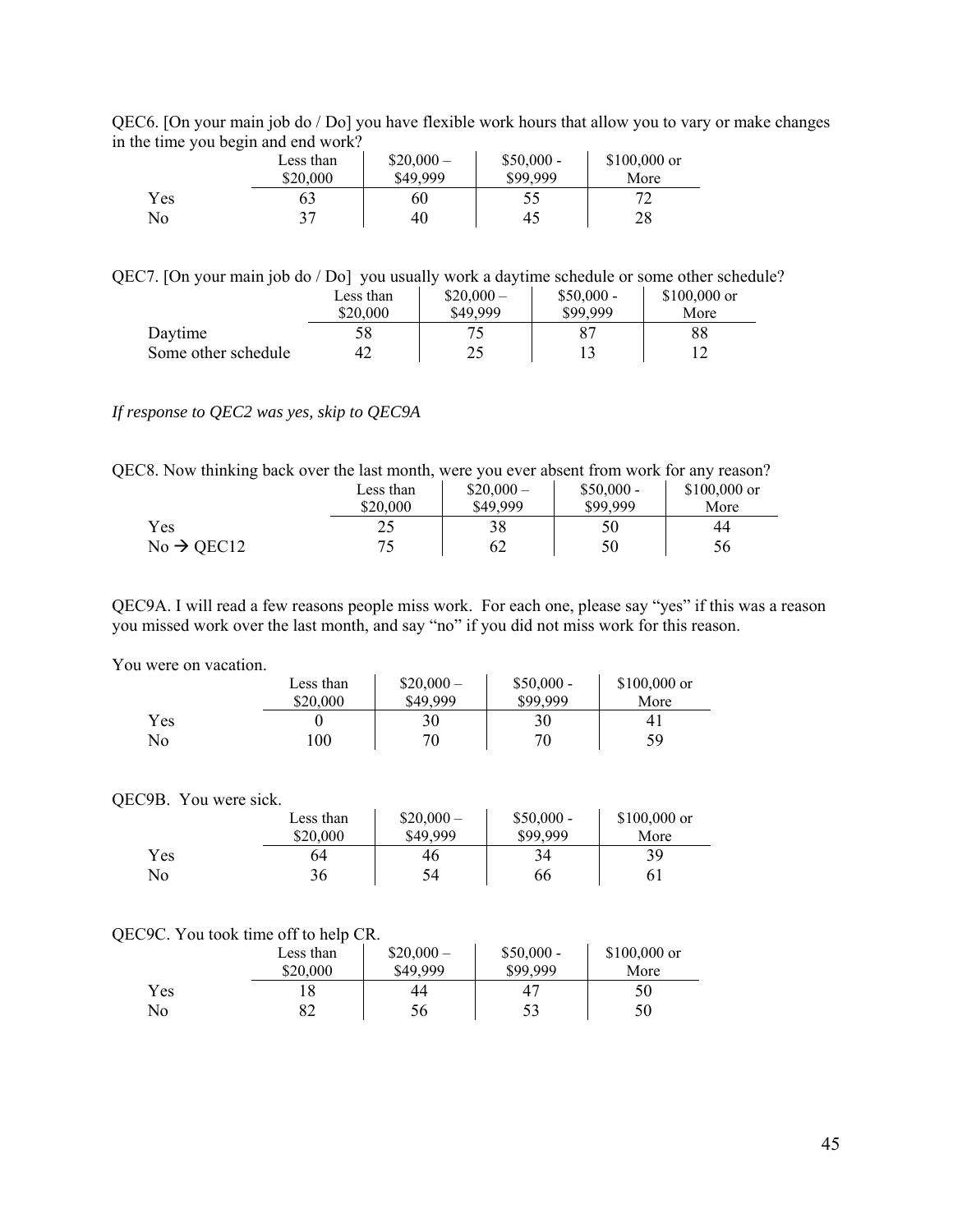QEC9D. Other family members were sick.

|     | Less than | $$20,000-$ | $$50,000 -$ | $$100,000$ or |  |
|-----|-----------|------------|-------------|---------------|--|
|     | \$20,000  | \$49,999   | \$99,999    | More          |  |
| Yes |           |            |             | ∠             |  |
| No  |           | 78         | ∘⊽          |               |  |

QEC9E. You took personal time for other reasons. [IF NEEDED: For example, a school visit for a child, looking for a job, taking classes.]

| $\tilde{\phantom{a}}$<br>$\tilde{\phantom{a}}$ | Less than | $$20,000-$ | $$50,000 -$ | $$100,000$ or |
|------------------------------------------------|-----------|------------|-------------|---------------|
|                                                | \$20,000  | \$49,999   | \$99,999    | More          |
| Yes                                            |           | 46         | 39          |               |
| No                                             |           | 54         | 61          |               |

*If response to QEC9C was yes, ask QEC10; otherwise, skip to QEC12* 

QEC10. You said one of the reasons you were absent from work last month was because you were helping CR. About how many days of work did you miss last month to do this?

| ຼ             | Less than | $$20,000-$ | $$50,000 -$ | $$100,000$ or |
|---------------|-----------|------------|-------------|---------------|
|               | \$20,000  | \$49,999   | \$99.999    | More          |
| One           | 50        | 41         |             | 43            |
| Two           |           | 23         | 32          | 19            |
| Three or more | 50        | 36         |             | 38            |

QEC12. We are interested in whether helping CR affects you at work. In the last month, did helping [him/her] make it harder for you to get your work done?

|                        | Less than | $$20,000-$ | $$50,000 -$ | $$100,000$ or |
|------------------------|-----------|------------|-------------|---------------|
|                        | \$20,000  | \$49,999   | \$99.999    | More          |
| Yes                    |           | 23         | 28          | 29            |
| $No \rightarrow$ QEC14 | 84        | חח         |             |               |

QEC13. Please tell me how much helping CR affected you at work by picking a number from 1 to 10. The number 10 means helping [him/her] made your work a lot harder and the number 1 means helping [him/her] made your work a little harder.  $\mathcal{L}^{\text{max}}$  $\sim$ 

|                   | Less than | $$20,000-$ | $$50,000 -$ | \$100,000 or |
|-------------------|-----------|------------|-------------|--------------|
|                   | \$20,000  | \$49,999   | \$99,999    | More         |
| 1 A little harder |           |            |             | 14           |
|                   |           | 14         | 12          |              |
|                   | 17        | 17         | 18          | 25           |
|                   |           |            | 10          | 21           |
|                   |           | 24         | 18          |              |
| b                 | 50        |            |             |              |
|                   |           |            |             |              |
| 8                 | ۱7        |            | 10          |              |
| 10 A lot harder   |           |            |             |              |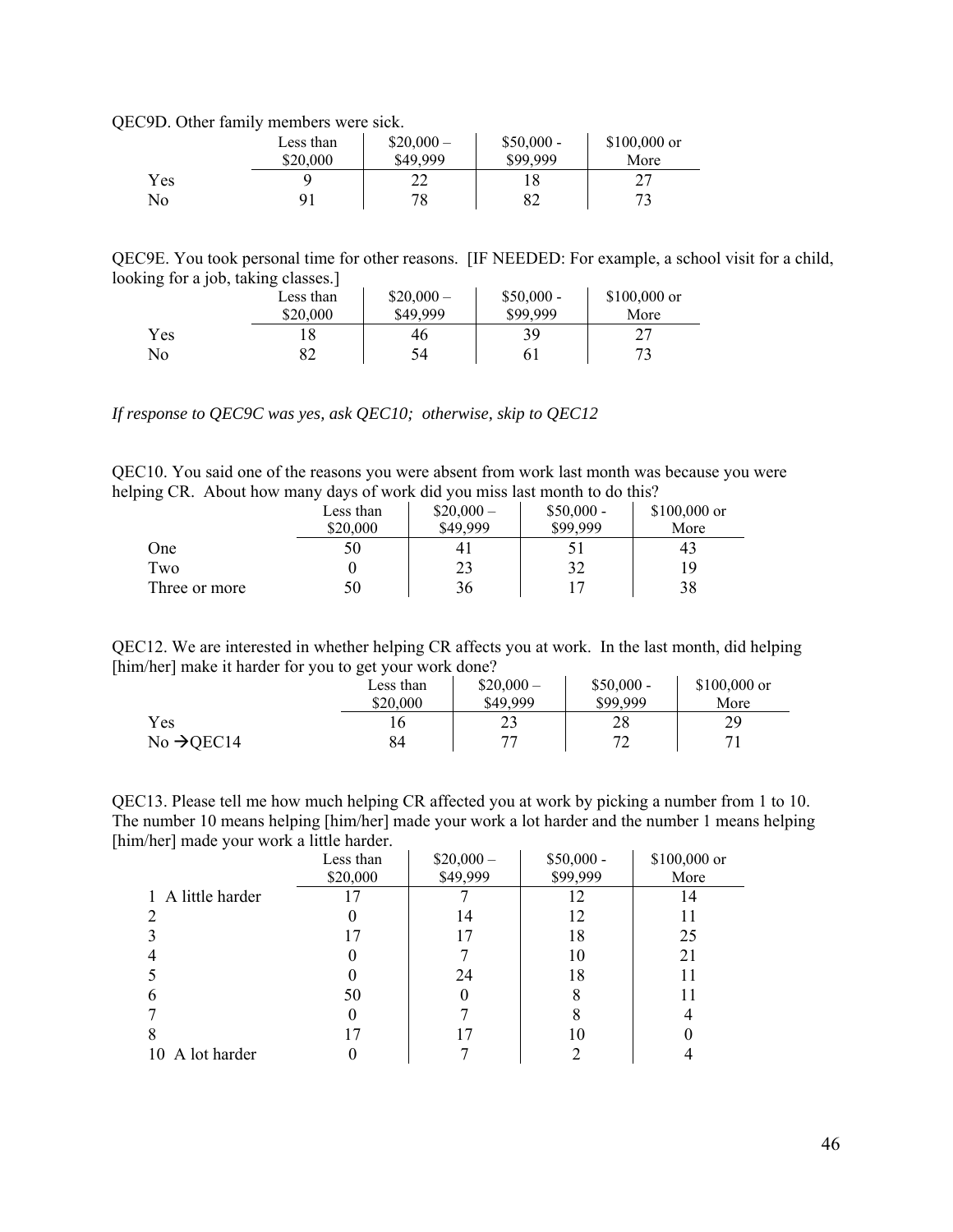QEC14. [On your main job does / Does] your supervisor know that you are caring for CR?

| ш.<br>ັ | Less than<br>\$20,000 | $$20,000-$<br>\$49,999 | $$50,000 -$<br>\$99,999 | $$100,000$ or<br>More |
|---------|-----------------------|------------------------|-------------------------|-----------------------|
| Yes     |                       | 8 <sub>1</sub>         | 80                      |                       |
| No      | 70                    | 1 Q                    | 20                      | 28                    |

QEC15. For employees in your position, which of the following does your employer offer? *(multiple responses accepted)*

|                                                                                                                                | Less than<br>\$20,000 | $$20,000-$<br>\$49,999 | $$50,000 -$<br>\$99,999 | \$100,000 or<br>More |
|--------------------------------------------------------------------------------------------------------------------------------|-----------------------|------------------------|-------------------------|----------------------|
| Telecommuting or working from<br>home                                                                                          | 13                    | 17                     | 33                      | 52                   |
| Programs like information, referrals,<br>counseling, or an employee<br>assistance program, to help<br>caregivers like yourself | 8                     | 31                     | 39                      | 49                   |
| Paid leave, where you could take<br>paid time off from work for several<br>weeks to care for a family member                   | 3                     | 27                     | 37                      | 49                   |
| Paid sick days                                                                                                                 | 18                    | 49                     | 59                      | 65                   |
| None of the above                                                                                                              | 61                    | 41                     | 22                      | 12                   |

QEC16. As a result of caregiving, did you ever experience any of the following things at work? *(multiple responses accepted)*

|                                                                              | Less than<br>\$20,000 | $$20,000-$<br>\$49,999 | $$50,000 -$<br>\$99,999 | \$100,000 or<br>More |
|------------------------------------------------------------------------------|-----------------------|------------------------|-------------------------|----------------------|
| Went in late, left early, or took time<br>off during the day to provide care | 31                    | 40                     | 52                      | 51                   |
| Took a leave of absence                                                      | 16                    | 16                     | 9                       | 9                    |
| Went from working full-time to<br>part-time, or cut back your hours          | 19                    | 17                     | 14                      | 10                   |
| Turned down a promotion                                                      | 6                     |                        |                         |                      |
| Lost any of your job benefits                                                | 6                     |                        |                         |                      |
| Gave up working entirely                                                     | 22                    | 19                     |                         |                      |
| Retired early                                                                | 13                    | 18                     |                         |                      |
| Received a warning about your<br>performance or attendance at work           | 6                     |                        |                         |                      |
| None of the above                                                            | 48                    | 41                     | 39                      | 41                   |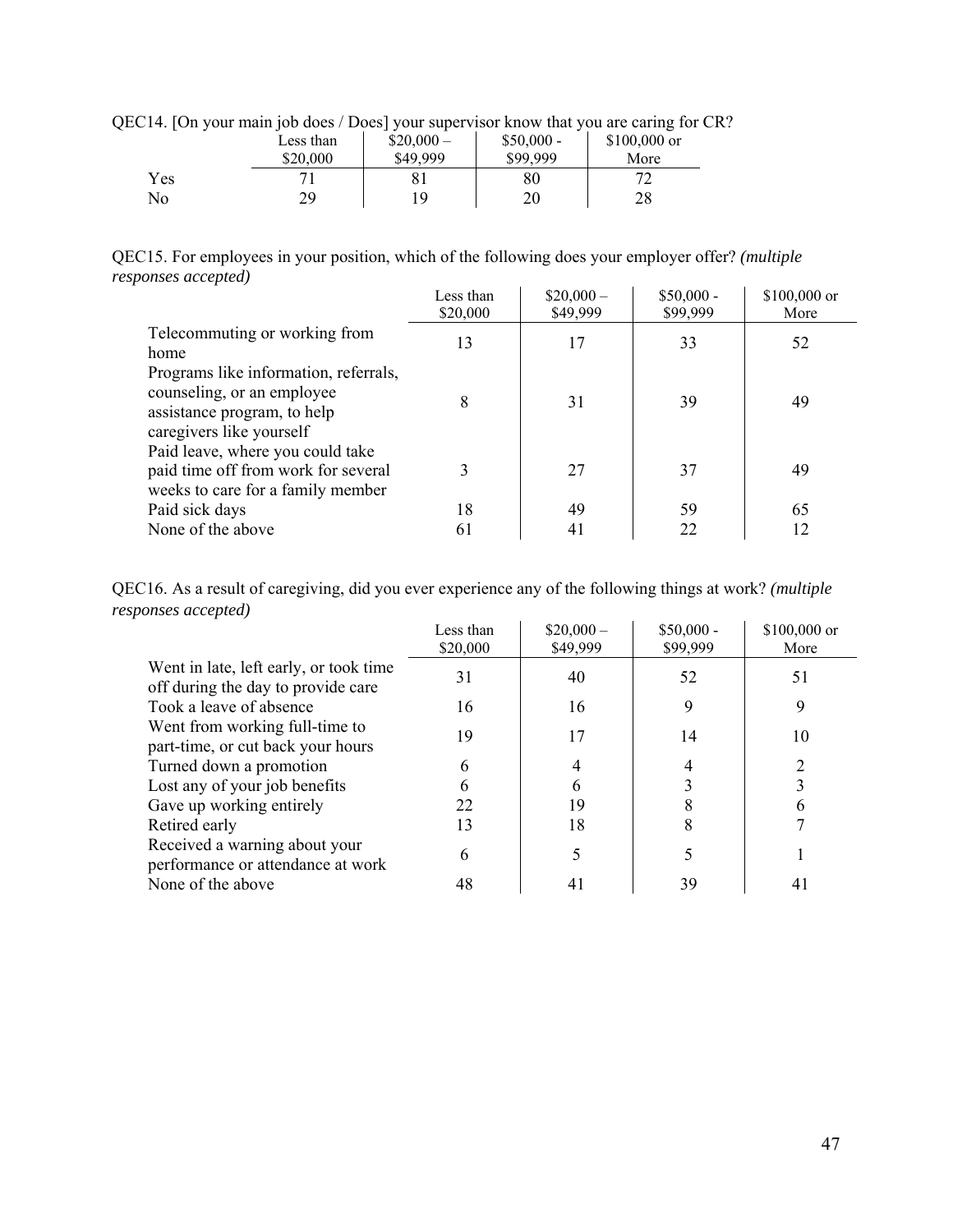### <span id="page-47-0"></span>**DEMOGRAPHICS**

| .      | TER LETTER. RECORD LEROO I DEZ |            |             |               |  |
|--------|--------------------------------|------------|-------------|---------------|--|
|        | Less than                      | $$20,000-$ | $$50,000 -$ | $$100,000$ or |  |
|        | \$20,000                       | \$49,999   | \$99,999    | More          |  |
| Male   | 23                             |            | 26          | 30            |  |
| Female | רר                             | 73         | 74          |               |  |
|        |                                |            |             |               |  |

### QDE1. INTERVIEWER: RECORD PERSON'S SEX

|  | QDE2. What is your age now? (categorized for display) |
|--|-------------------------------------------------------|
|  |                                                       |

| E2. What is your age now?<br>(categorized for display) |           |            |             |               |  |  |
|--------------------------------------------------------|-----------|------------|-------------|---------------|--|--|
|                                                        | Less than | $$20,000-$ | $$50,000 -$ | $$100,000$ or |  |  |
|                                                        | \$20,000  | \$49,999   | \$99,999    | More          |  |  |
| 44 or under                                            |           | 14         |             | 10            |  |  |
| $45 - 54$                                              |           |            | 20          | 32            |  |  |
| $55 - 64$                                              | 38        | 37         | 38          | 39            |  |  |
| 65 or older                                            | 20        | 38         | 33          | 20            |  |  |

# QDE3. What is your current marital status? Are you:

|                                                          | Less than<br>\$20,000 | $$20,000-$<br>\$49,999 | $$50,000 -$<br>\$99,999 | $$100,000$ or<br>More |
|----------------------------------------------------------|-----------------------|------------------------|-------------------------|-----------------------|
| Married                                                  |                       | 49                     | 73                      | 90                    |
| Living with a partner in a marital-<br>like relationship | 6                     | <sub>0</sub>           |                         |                       |
| Divorced or separated                                    | 29                    | 16                     |                         | 4                     |
| Widowed                                                  | 10                    | 4                      |                         |                       |
| Single/never married                                     | 42                    | 24                     |                         |                       |

# QDE4. Are you of Hispanic or Latino descent?

|     | Less than | $$20,000-$ | $$50,000 -$ | $$100,000$ or |
|-----|-----------|------------|-------------|---------------|
|     | \$20,000  | \$49,999   | \$99,999    | More          |
| Yes |           |            |             |               |
| No  |           | 99         | 99          | 98            |

### QDE5. How would you describe your race or ethnicity? *(multiple responses accepted)*

|                                   | Less than | $$20,000-$ | $$50,000 -$ | $$100,000$ or |
|-----------------------------------|-----------|------------|-------------|---------------|
|                                   | \$20,000  | \$49,999   | \$99,999    | More          |
| Caucasian/White                   | 63        |            | 90          | 93            |
| Asian/Pacific Islander            |           |            |             |               |
| American Indian or Alaskan Native |           |            |             |               |
| Black or African-American         | 34        | 18         | 10          |               |
| None of the above                 |           |            |             |               |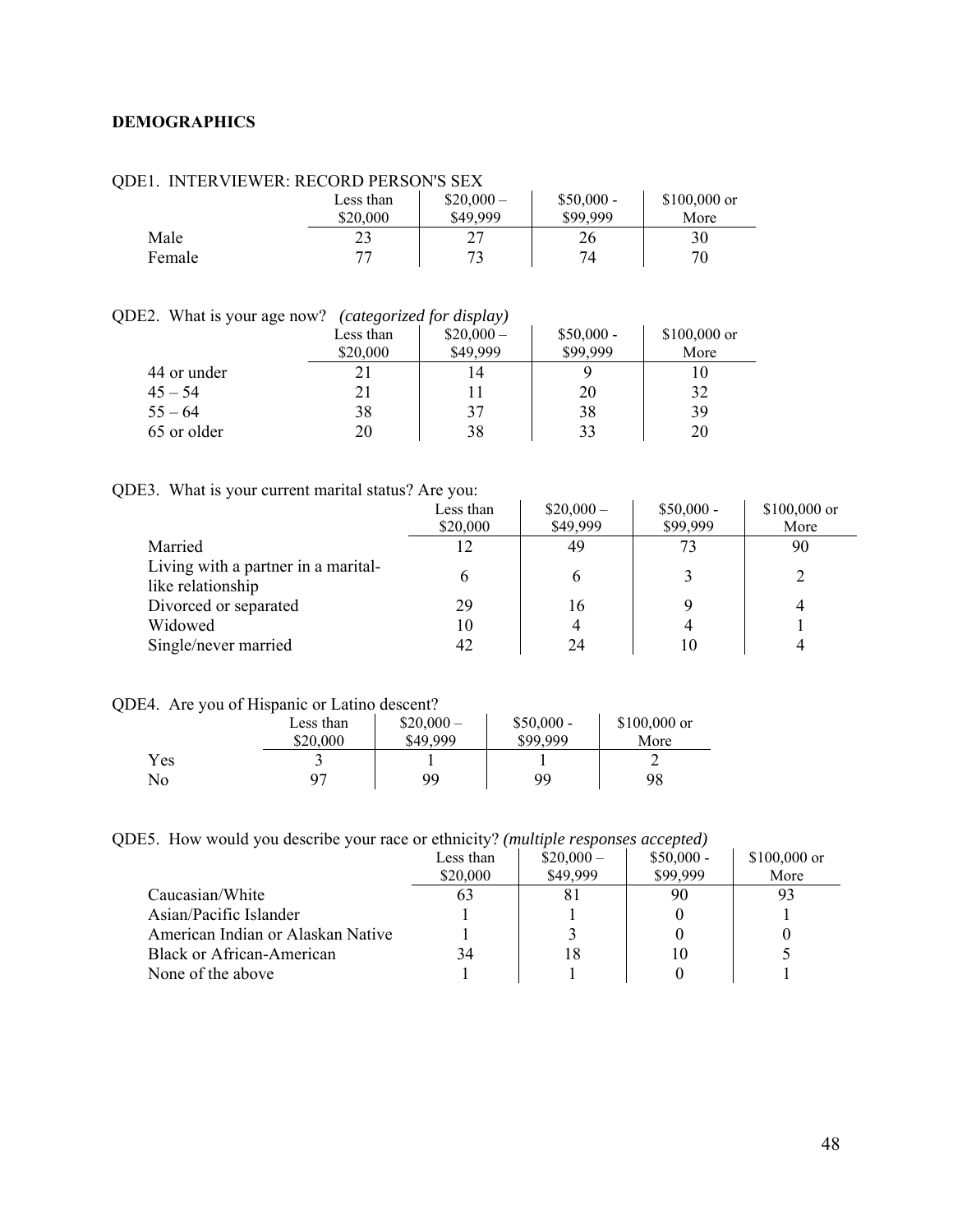|                                  | Less than | $$20,000-$ | $$50,000 -$ | \$100,000 or |
|----------------------------------|-----------|------------|-------------|--------------|
|                                  | \$20,000  | \$49,999   | \$99,999    | More         |
| Eighth grade or less             |           |            |             |              |
| Some high school                 |           |            |             |              |
| High school graduate or GED      | 29        |            |             |              |
| Some college, no degree          | 31        | 22         | 19          |              |
| Associate's degree, occupational |           |            |             |              |
| Associate's degree, academic     |           |            |             |              |
| Bachelor's degree                | 18        | 23         | 30          | 34           |
| Master's degree                  |           | 10         | 18          | 33           |
| Professional degree              |           |            |             |              |
| Doctoral degree                  |           |            |             |              |
|                                  |           |            |             |              |

QDE6. What is the highest level of education you have completed?

QDE7. What are your current living arrangements? Do you …

|                                              | Less than<br>\$20,000 | $$20,000-$<br>\$49,999 | $$50,000 -$<br>\$99,999 | $$100,000$ or<br>More |
|----------------------------------------------|-----------------------|------------------------|-------------------------|-----------------------|
| Live alone $\rightarrow$ QDE11PRE            | 30                    | 14                     |                         |                       |
| Live in a household with family or<br>others | 69                    | 85                     | 87                      | 94                    |
| Have some other living                       |                       |                        |                         |                       |
| arrangements                                 |                       |                        |                         |                       |

QDE8. Including you, how many adults, age 18 and older, currently live in your household?

|            | Less than | $$20,000-$ | $$50,000 -$ | \$100,000 or |
|------------|-----------|------------|-------------|--------------|
|            | \$20,000  | \$49,999   | \$99,999    | More         |
| One        |           | O          |             |              |
| Two        | 53        | 69         | 65          | 61           |
| Three      | 29        | 18         | 25          | 21           |
| Four       | o         | b          |             | 13           |
| Five       |           |            |             |              |
| <b>Six</b> |           | O          |             |              |

QDE9. How many children under age 18 currently live in your household?

|            | Less than | $$20,000-$ | $$50,000 -$ | \$100,000 or |
|------------|-----------|------------|-------------|--------------|
|            | \$20,000  | \$49,999   | \$99,999    | More         |
| Zero       | 76        | 83         | 80          | 69           |
| One        | 10        | 10         | 10          | 15           |
| Two        |           |            |             | Ħ            |
| Three      |           |            |             |              |
| Four       |           |            |             |              |
| Five       |           |            | U           |              |
| <b>Six</b> |           |            |             |              |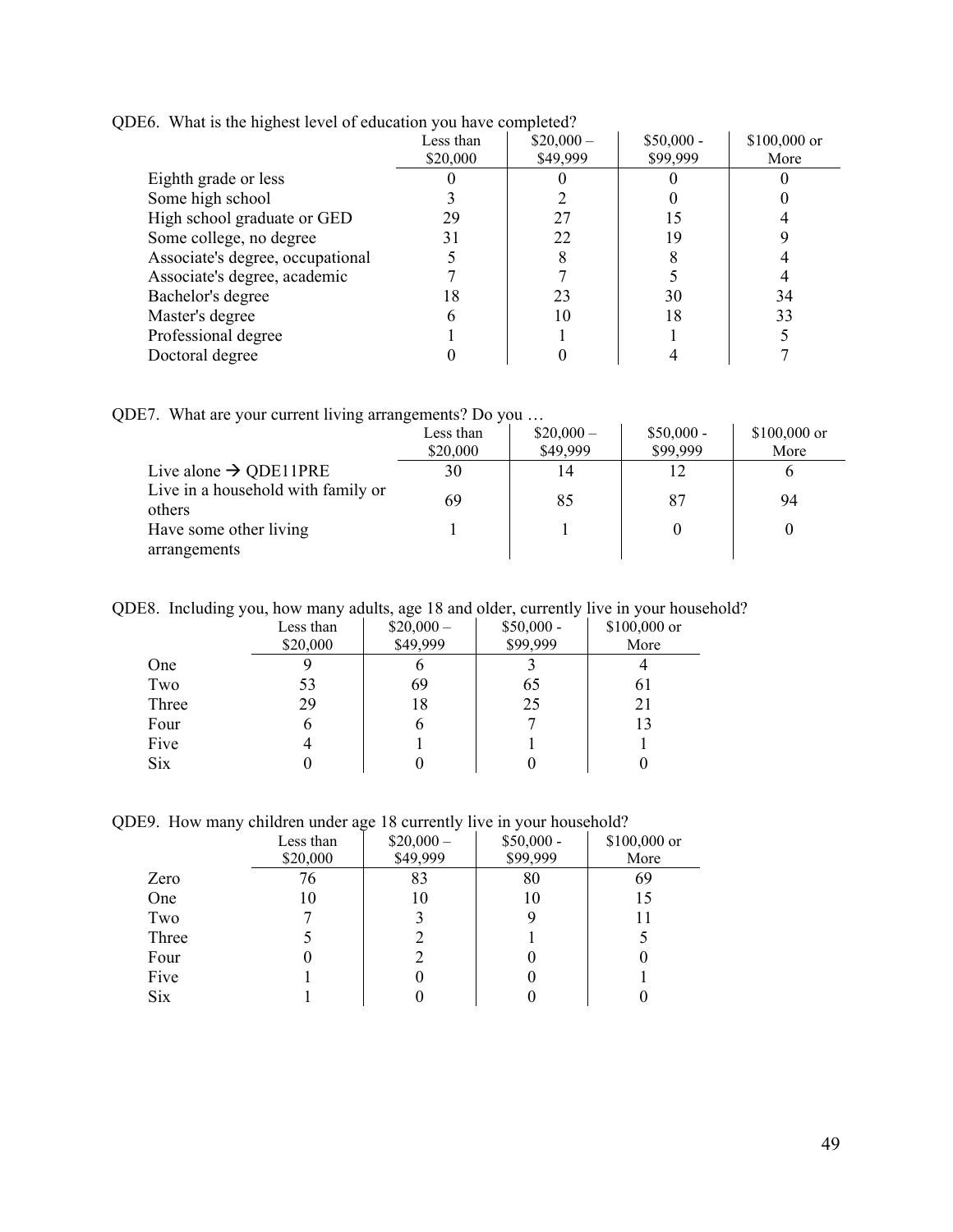| $\mu$ i.e. what is the relationship of each of these people to you: |           |            | <i>manpie responses accepteur</i> |              |
|---------------------------------------------------------------------|-----------|------------|-----------------------------------|--------------|
|                                                                     | Less than | $$20,000-$ | $$50,000 -$                       | \$100,000 or |
|                                                                     | \$20,000  | \$49,999   | \$99,999                          | More         |
| Your spouse / partner                                               | 26        | 66         | 91                                | 97           |
| Your child(ren)                                                     |           | 26         | 35                                | 47           |
| Your grandchild(ren)                                                | 10        |            |                                   |              |
| Your parent $(s)$                                                   | 47        | 22         |                                   | 10           |
| Other relatives of yours                                            | 26        | 13         |                                   |              |
| Non-relatives                                                       |           |            |                                   |              |
|                                                                     |           |            |                                   |              |

QDE10. What is the relationship of each of these people to you? *(multiple responses accepted)* 

QDE11PRE. And now just a couple questions about CR.

|  | QDE11. What is the highest level of education [he/she] completed? |  |  |
|--|-------------------------------------------------------------------|--|--|
|--|-------------------------------------------------------------------|--|--|

|                                  | Less than<br>\$20,000 | $$20,000-$<br>\$49,999 | $$50,000 -$<br>\$99,999 | \$100,000 or<br>More |
|----------------------------------|-----------------------|------------------------|-------------------------|----------------------|
|                                  |                       |                        |                         |                      |
| Eighth grade or less             |                       |                        |                         |                      |
| Some high school                 |                       |                        |                         |                      |
| High school graduate or GED      | 45                    | 50                     | 45                      | 45                   |
| Some college, no degree          |                       | 10                     |                         |                      |
| Associate's degree, occupational |                       |                        |                         |                      |
| Associate's degree, academic     |                       |                        |                         |                      |
| Bachelor's degree                |                       | 10                     |                         | 19                   |
| Master's degree                  |                       |                        |                         |                      |
| Professional degree              |                       |                        |                         |                      |
| Doctoral degree                  |                       |                        |                         |                      |

QDE12. Is [he/she] of Hispanic or Latino descent?

|     | - | Less than | $$20,000-$ | $$50,000 -$ | $$100,000$ or |
|-----|---|-----------|------------|-------------|---------------|
|     |   | \$20,000  | \$49,999   | \$99,999    | More          |
| Yes |   |           |            |             |               |
| No  |   | 99        | 99         | 100         | 99            |

QDE13. How would you describe [his/her] race or ethnicity? *(multiple responses accepted)*

|                                   | Less than | $$20,000-$ | $$50,000 -$ | $$100,000$ or |
|-----------------------------------|-----------|------------|-------------|---------------|
|                                   | \$20,000  | \$49,999   | \$99,999    | More          |
| Caucasian/White                   | 65        | 81         | 90          |               |
| Asian/Pacific Islander            |           |            |             |               |
| American Indian or Alaskan Native |           |            |             |               |
| Black or African-American         | 35        | 18         |             |               |
| None of the above                 |           |            |             |               |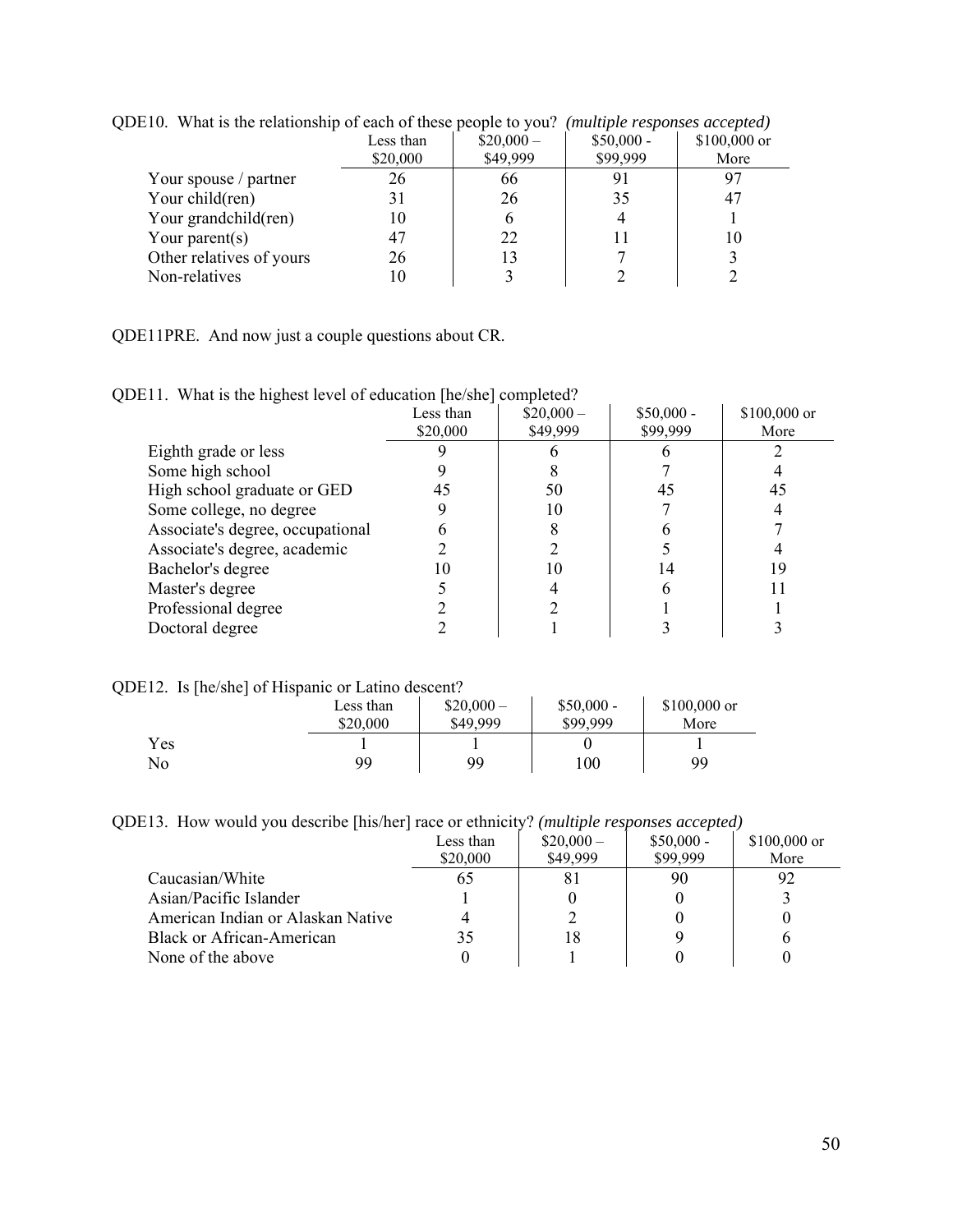# <span id="page-50-0"></span>**INFORMATION / SERVICES / POLICY**

QIN1. In your experience as a caregiver, have you ever had a doctor, nurse, or social worker ask you about what you need to help care for CR?

|     | Less than | $$20,000-$ | $$50,000 -$ | $$100,000$ or |
|-----|-----------|------------|-------------|---------------|
|     | \$20,000  | \$49,999   | \$99.999    | More          |
| Yes |           | 43         | 40          |               |
| No  |           |            | 60          | 69            |

QIN2. In your experience as a caregiver, have you ever had a doctor, nurse, or social worker ask you what you need to take care of yourself?

|     | Less than<br>\$20,000 | $$20,000-$<br>\$49,999 | $$50,000 -$<br>\$99.999 | $$100,000$ or<br>More |
|-----|-----------------------|------------------------|-------------------------|-----------------------|
| Yes | າາ<br>∠∠              | ر ے                    |                         |                       |
| No  | 79                    |                        | 85                      | Q <sub>1</sub>        |

QIN2b. How difficult is it for you to communicate when necessary with healthcare professional such as doctors, nurses, social workers, pharmacists, and rehabilitation therapists about CR's needs for care? Please answer by using a number between 1 and 5, where 1 means not at all difficult and 5 means very difficult.

|                         | Less than | $$20,000-$ | $$50,000 -$ | \$100,000 or |
|-------------------------|-----------|------------|-------------|--------------|
|                         | \$20,000  | \$49,999   | \$99,999    | More         |
| 1. Not at all difficult |           |            | 76          |              |
|                         |           |            | 12          |              |
|                         |           |            |             | 16           |
|                         |           |            |             |              |
| 5. Very difficult       |           |            |             |              |

QIN2c. How difficult is it for you to communicate when necessary with healthcare professional such as doctors, nurses, social workers, pharmacists, and rehabilitation therapists about your own needs for information and support as a caregiver? Please answer by using a number between 1 and 5, where 1 means not at all difficult and 5 means very difficult.

|                         | Less than | $$20,000-$ | $$50,000 -$ | \$100,000 or |
|-------------------------|-----------|------------|-------------|--------------|
|                         | \$20,000  | \$49,999   | \$99,999    | More         |
| 1. Not at all difficult |           | 66         |             | 67           |
|                         | 10        |            |             | 14           |
|                         |           |            |             |              |
|                         |           |            |             |              |
| 5. Very difficult       |           |            |             |              |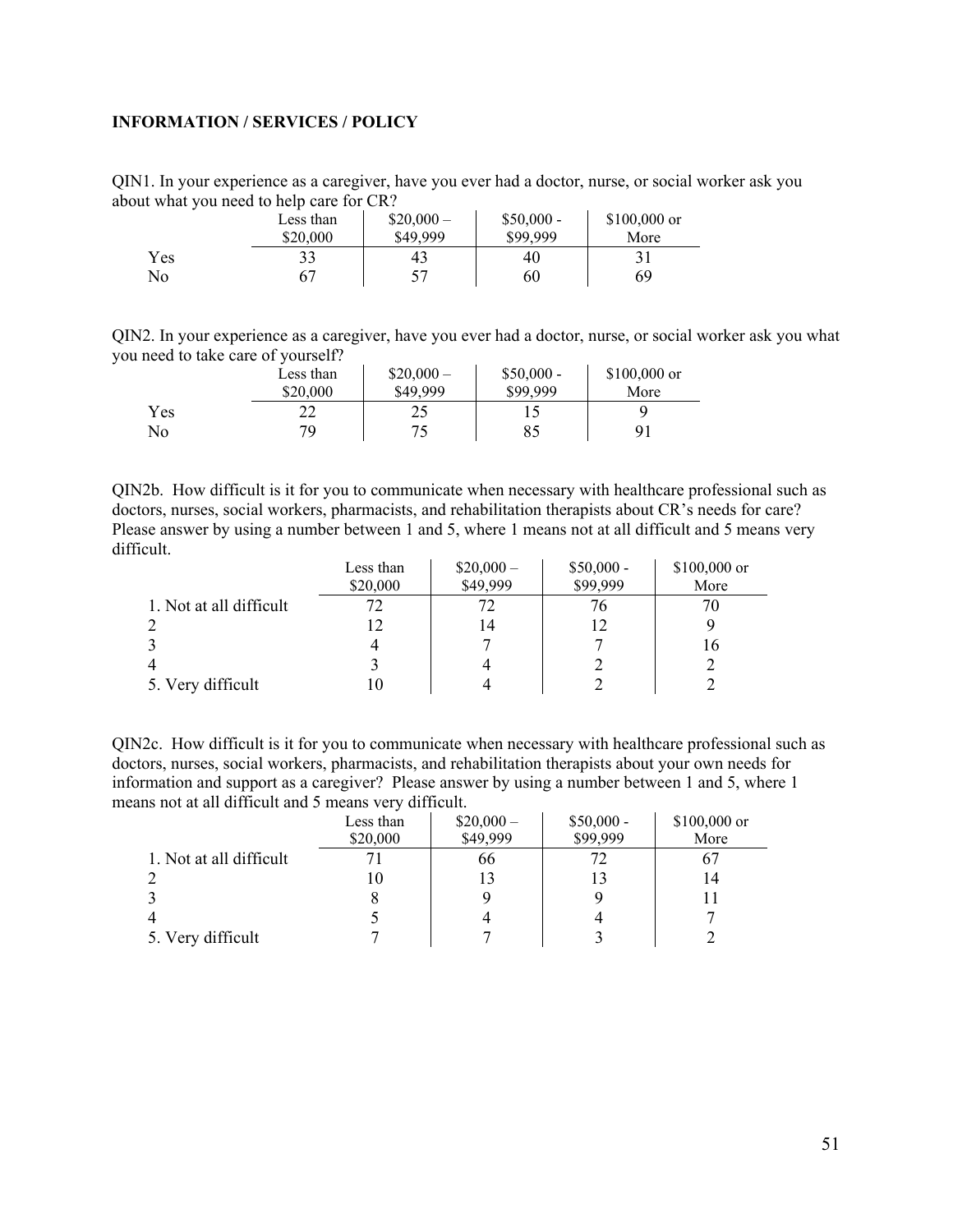QIN3. How difficult is it to locate and arrange for affordable community-based services in CR's local area that could help you care for CR, such as like delivered meals and transportation? Please answer by using a number between 1 and 5, where 1 means not at all difficult and 5 means very difficult.

| $\Box$ where $\Box$ is a contract of $\Box$ | Less than<br>\$20,000 | $$20,000-$<br>\$49,999 | $$50,000 -$<br>\$99,999 | $\cdot$<br>\$100,000 or<br>More |
|---------------------------------------------|-----------------------|------------------------|-------------------------|---------------------------------|
| 1. Not at all difficult                     | 48                    |                        | 39                      |                                 |
|                                             |                       |                        | 10                      | 10                              |
|                                             |                       |                        | 13                      | 16                              |
| 4                                           |                       |                        |                         |                                 |
| 5. Very difficult                           |                       |                        |                         |                                 |
| Not applicable                              | 24                    |                        | 24                      | 25                              |

QIN3a. How difficult is it to locate and arrange for affordable paid in-home personal care such as helping with bathing, dressing, and meals? Please answer by using a number between 1 and 5, where 1 means not at all difficult and 5 means very difficult.

|                         | Less than<br>\$20,000 | $$20,000-$<br>\$49,999 | $$50,000 -$<br>\$99,999 | \$100,000 or<br>More |
|-------------------------|-----------------------|------------------------|-------------------------|----------------------|
| 1. Not at all difficult |                       | 35                     | 33                      | 28                   |
|                         |                       |                        | 10                      | 13                   |
|                         |                       |                        | 13                      | 16                   |
|                         |                       |                        |                         | 10                   |
| 5. Very difficult       | 14                    |                        | 13                      | 10                   |
| Not applicable          | 26                    | 29                     | 25                      | 23                   |

QIN3b. How difficult is it to locate and arrange for affordable community-based service providers that you can trust to provide good care for CR? Please answer by using a number between 1 and 5, where 1 means not at all difficult and 5 means very difficult.

|                         | Less than | $$20,000-$ | $$50,000 -$ | $$100,000$ or |
|-------------------------|-----------|------------|-------------|---------------|
|                         | \$20,000  | \$49,999   | \$99,999    | More          |
| 1. Not at all difficult | 33        | 30         | 29          | 20            |
|                         |           |            |             | 12            |
|                         | 16        | 10         | 14          | 15            |
|                         |           | 10         | 10          | 17            |
| 5. Very difficult       |           | 18         | 12          | 12            |
| Not applicable          | 26        | 26         | 27          | 25            |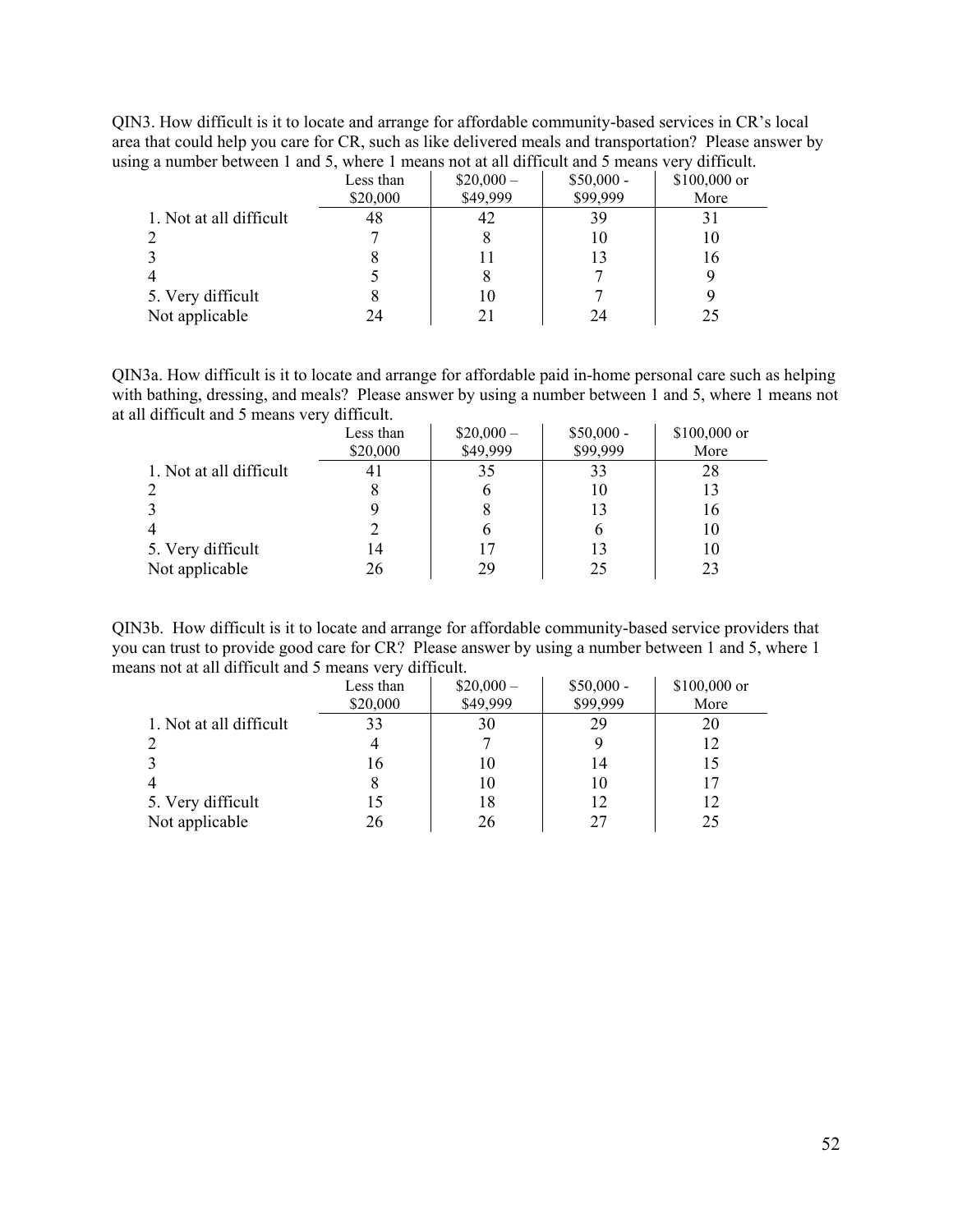|                                                                                                                                                            | Less than<br>\$20,000 | $$20,000-$<br>\$49,999 | $$50,000 -$<br>\$99,999 | \$100,000 or<br>More |
|------------------------------------------------------------------------------------------------------------------------------------------------------------|-----------------------|------------------------|-------------------------|----------------------|
| Requiring health care providers to<br>include your name on CR's medical<br>chart, so you are part of<br>conversations or decisions about<br>[his/her] care | 76                    | 85                     | 86                      | 87                   |
| Requiring hospitals to keep you<br>informed about major decisions, like<br>transferring or discharging CR                                                  | 81                    | 89                     | 89                      | 90                   |
| Requiring hospitals or facilities to<br>instruct or demonstrate any medical<br>or nursing tasks you might need to<br>do                                    | 83                    | 89                     | 87                      | 92                   |
| Having respite services available,<br>where someone would take care of<br>CR to give you a break                                                           | 68                    | 72                     | 75                      | 71                   |
| Requiring a doctor, nurse, or social<br>worker ask you about what you need<br>to help care for CR<br>Requiring a doctor, nurse, or social                  | 76                    | 82                     | 80                      | 79                   |
| worker ask you about what you need<br>to take care of yourself                                                                                             | 60                    | 69                     | 68                      | 56                   |
| None of the above                                                                                                                                          | 6                     | 5                      | 5                       | $\overline{2}$       |

QIN4. Various organizations are thinking about ways to help caregivers like you. Which of the following do you think would be helpful to you? *(multiple responses accepted)* 

QIN5. Next I'll read three ways that people are proposing to help caregivers financially. Please tell me which ONE you would find most helpful.

|                                                                                                 | Less than<br>\$20,000 | $$20,000-$<br>\$49,999 | $$50,000 -$<br>\$99,999 | $$100,000$ or<br>More |
|-------------------------------------------------------------------------------------------------|-----------------------|------------------------|-------------------------|-----------------------|
| An income tax credit to caregivers,<br>to help offset the cost of care                          | 22                    | 32                     | 39                      | 41                    |
| A partially paid leave of absence<br>from work for caregivers who are<br>employed               |                       | 16                     | 20                      | 30                    |
| A program where caregivers could<br>be paid for at least some of the<br>hours they provide care | 67                    | 53                     | 41                      | 29                    |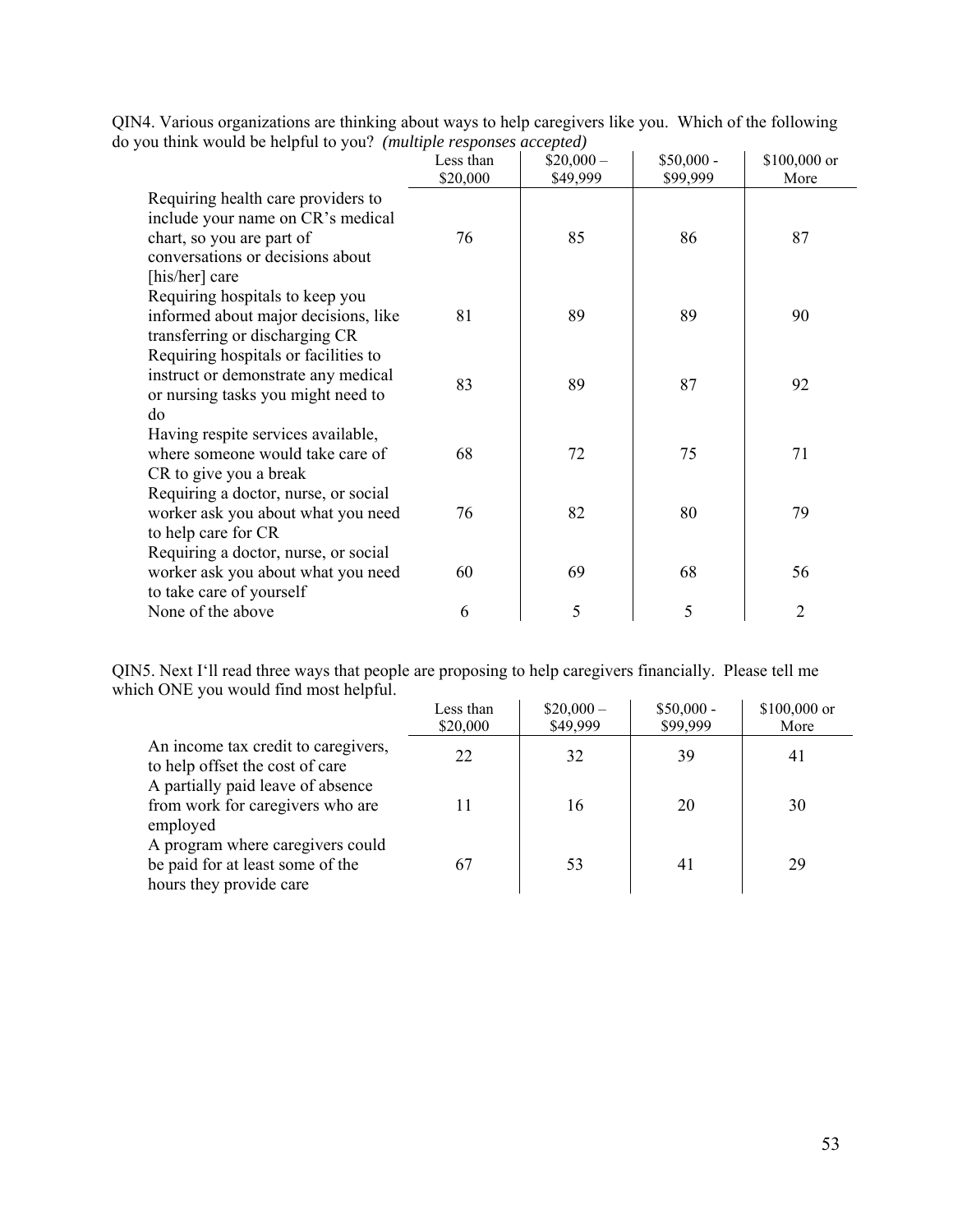### <span id="page-53-0"></span>**HEALTH INSURANCE AND INCOME**

QHI1pre. We have a few last questions.

QHI1. Are you currently covered by Medicare, a health insurance program for person 65 years and over and persons with disabilities?

|                       | Less than | $$20,000-$ | $$50,000 -$ | $$100,000$ or |
|-----------------------|-----------|------------|-------------|---------------|
|                       | \$20,000  | \$49,999   | \$99,999    | More          |
| Yes                   |           | 50         |             | 1 Q           |
| $No \rightarrow QHI3$ | 45        |            | 65          |               |

QHI2. Some people with Medicare also have a Medigap or Medicare Supplement plan. Do you have this type of health insurance coverage?

|     | Less than<br>\$20,000 | $$20,000-$<br>\$49,999 | $$50,000 -$<br>\$99.999 | $$100,000$ or<br>More |
|-----|-----------------------|------------------------|-------------------------|-----------------------|
| Yes |                       |                        | רת                      | 44                    |
| No  | 39                    | 28                     | າາ<br>ر ے               | 56                    |

QHI3. Medicaid is a state program for low-income persons or for persons on public assistance. Are you now covered by Medicaid?

|     | Less than | $$20,000-$ | $$50,000 -$ | $$100,000$ or |
|-----|-----------|------------|-------------|---------------|
|     | \$20,000  | \$49,999   | \$99,999    | More          |
| Yes | 54        |            |             |               |
| No  | 46        |            | 98          | 99            |

QHI4. Are you currently covered by a private health insurance plan? IF NEEDED: This may be a policy you [or your {spouse/partner} ]have through a job, a labor union, or an association or organization you belong to. It may also be bought directly from an insurance agent or company.

| -   | Less than | $$20,000-$ | $$50,000 -$<br>\$99.999 | $$100,000$ or |  |
|-----|-----------|------------|-------------------------|---------------|--|
|     | \$20,000  | \$49,999   |                         | More          |  |
| Yes |           | ∠          | 91                      |               |  |
| No  | 65        | 28         |                         |               |  |

QHI5. TRICARE and CHAMPVA are health care programs for active duty and retired members of the uniformed Armed Forces, their families, and survivors. Are you now covered by either one of these programs?  $\mathcal{L}^{\mathcal{L}}$ 

|     | Less than | $$20,000-$ | $$50,000 -$ | $$100,000$ or |
|-----|-----------|------------|-------------|---------------|
|     | \$20,000  | \$49,999   | \$99,999    | More          |
| Yes |           |            |             |               |
| No  | 98        | 95         | $Q^{\pi}$   | 99            |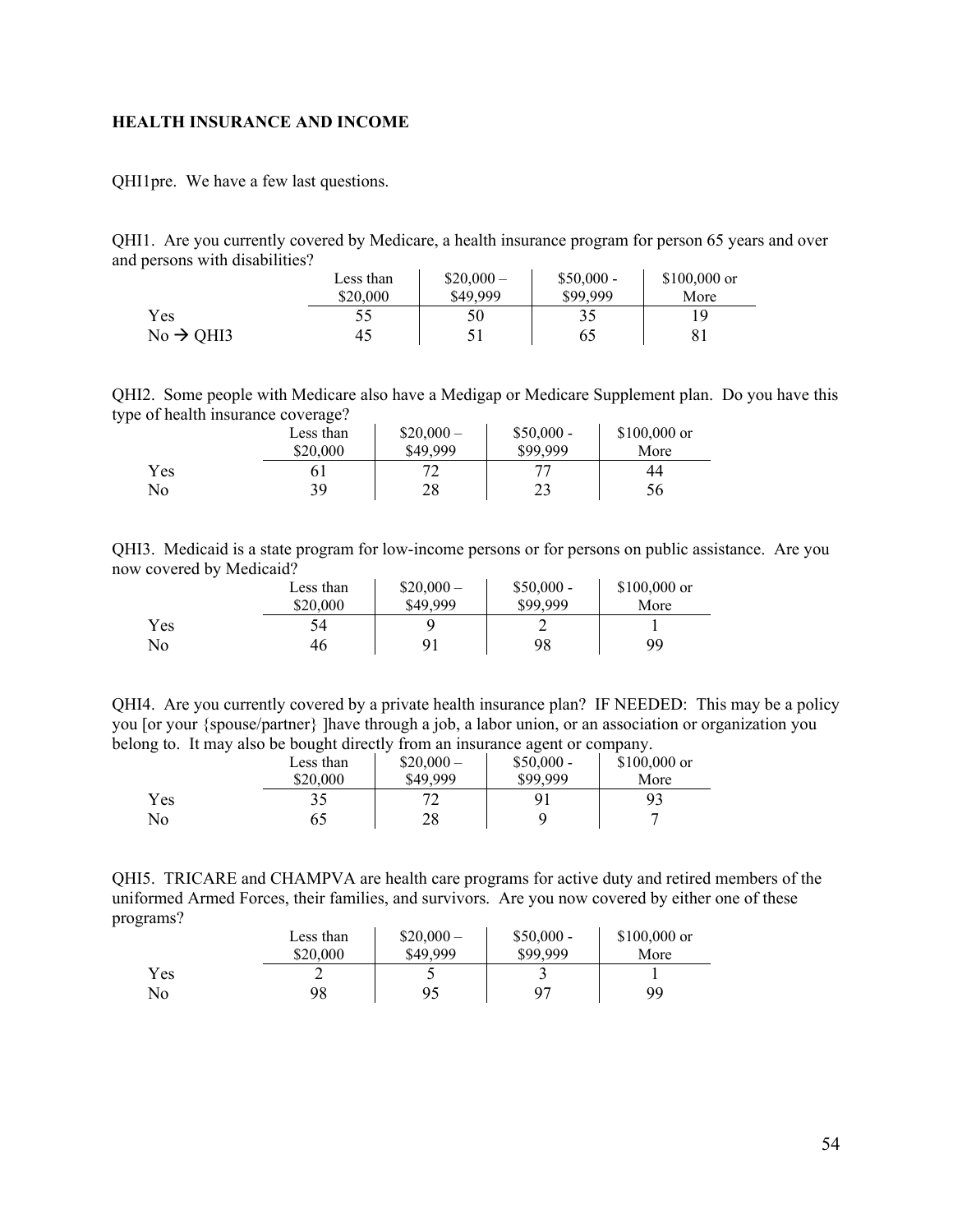|  |  | QHI7C. What kind of health insurance does the CR have? (multiple responses accepted) |  |  |
|--|--|--------------------------------------------------------------------------------------|--|--|
|--|--|--------------------------------------------------------------------------------------|--|--|

|                          | Less than<br>\$20,000 | $$20,000-$<br>\$49,999 | $$50,000 -$<br>\$99.999 | $$100,000$ or<br>More |
|--------------------------|-----------------------|------------------------|-------------------------|-----------------------|
| Medicare                 |                       | 79                     | 78                      | 85                    |
| Medicaid                 |                       | 21                     |                         |                       |
| Private Health Insurance | 42                    | 51                     | 65                      | 61                    |
| Tricare/CHAMPVA          |                       |                        |                         |                       |

QHI8. Do you own your home? *(select "yes" if owned with spouse/partner)* 

|     | Less than<br>\$20,000 | $$20,000-$<br>\$49,999 | $$50,000 -$<br>\$99,999 | $$100,000$ or<br>More |
|-----|-----------------------|------------------------|-------------------------|-----------------------|
| Yes | 36                    | רד                     | 90                      | 92                    |
| No  | 64                    | 28                     |                         |                       |

QHI9A. Do you [and your {spouse/partner}] have any checking accounts?

|     | Less than | $$20,000-$ | $$50,000 -$ | \$100,000 or |
|-----|-----------|------------|-------------|--------------|
|     | \$20,000  | \$49,999   | \$99,999    | More         |
| Yes |           | 98         | 100         | 100          |
| No  |           |            |             |              |

QHI9B. Do you [and your {spouse/partner}] have any savings or money market accounts?

|     | Less than | $$20,000-$ | $$50,000 -$ | $$100,000$ or |
|-----|-----------|------------|-------------|---------------|
|     | \$20,000  | \$49,999   | \$99,999    | More          |
| Yes | 35        |            | 88          | 95            |
| No  | 65        | 29         |             | ب             |

QHI9C. Do you [and your {spouse/partner}] have any certificates of deposit?

|     | Less than<br>\$20,000 | $$20,000-$<br>\$49,999 | $$50,000 -$<br>\$99,999 | \$100,000 or<br>More |
|-----|-----------------------|------------------------|-------------------------|----------------------|
| Yes |                       |                        | ີ                       | 26                   |
| No  |                       | 85                     | 72                      |                      |

QHI9D. Do you [and your {spouse/partner}] retirement plans such as IRAs, SEPs, 401K, or 403b plans?

|            | Less than | $$20,000-$ | $$50,000 -$ | $$100,000$ or |
|------------|-----------|------------|-------------|---------------|
|            | \$20,000  | \$49,999   | \$99,999    | More          |
| <b>Yes</b> | 1 Q       | 66         | 88          | 98            |
| No         | 81        | 34         |             |               |

QHI9E. Do you [and your {spouse/partner}] stocks or mutual funds that are not in retirement accounts?

|     | Less than | $$20,000-$ | $$50,000 -$ | $$100,000$ or |
|-----|-----------|------------|-------------|---------------|
|     | \$20,000  | \$49,999   | \$99,999    | More          |
| Yes |           | 24         | 38          |               |
| No  | 95        | 76         | 62          | 26            |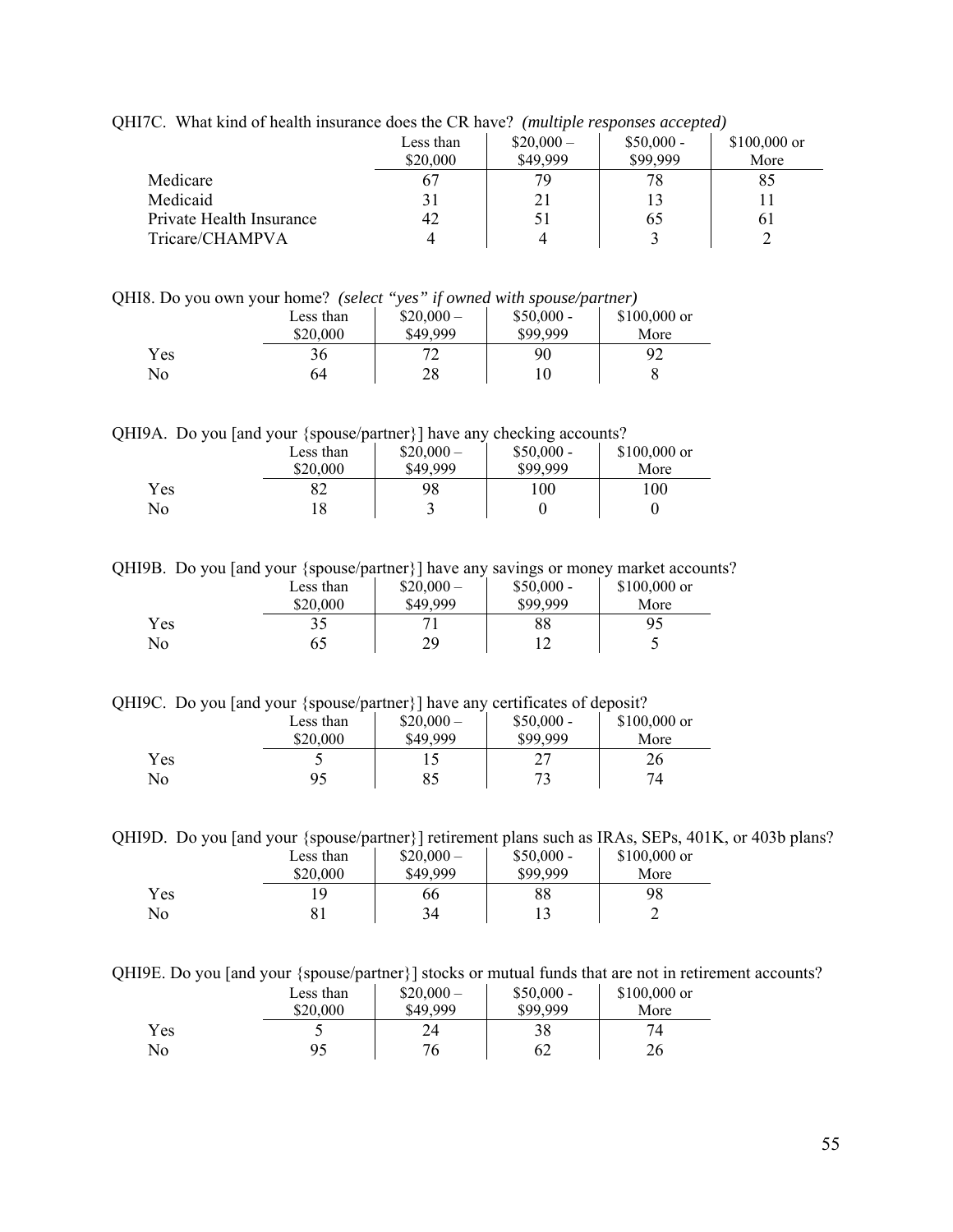QHI10. Now thinking about the income that you [and your {spouse/partner}] have from [work and] all other sources, about how much was your [and your {spouse/partner's}] total income for the last year (in the last 12 months ending in December 2016) before taxes?

|                                  | Less than | $$20,000-$ | $$50,000 -$ | \$100,000 or |
|----------------------------------|-----------|------------|-------------|--------------|
|                                  | \$20,000  | \$49,999   | \$99,999    | More         |
| $0 -$ less than \$10,000         | 42        |            |             |              |
| \$10,000 to less than \$20,000   | 58        |            |             |              |
| \$20,000 to less than \$30,000   |           | 30         |             |              |
| \$30,000 to less than \$40,000   |           | 39         |             |              |
| \$40,000 to less than \$50,000   |           | 31         |             |              |
| \$50,000 to less than \$60,000   |           |            | 28          |              |
| \$60,000 to less than \$70,000   |           |            | 25          |              |
| \$70,000 to less than \$80,000   |           |            | 17          |              |
| \$80,000 to less than \$90,000   |           |            | 15          |              |
| \$90,000 to less than \$100,000  |           |            |             |              |
| \$100,000 to less than \$110,000 |           |            |             | 26           |
| \$110,000 to less than \$120,000 |           |            |             | 9            |
| \$120,000 to less than \$130,000 |           |            |             |              |
| \$130,000 to less than \$140,000 |           |            |             |              |
| \$140,000 to less than \$150,000 |           |            |             | 12           |
| More than $$150,000$             |           |            |             | 41           |

QHI14A. Family members often help each other out financially. In the last year have you used your own money to pay for CR's medications or medical care?

|     | Less than<br>\$20,000 | $$20,000-$<br>\$49,999 | $$50,000 -$<br>\$99.999 | $$100,000$ or<br>More |
|-----|-----------------------|------------------------|-------------------------|-----------------------|
| Yes | 30                    | 46                     | 41                      | 41                    |
| No  | 70                    | 54                     | 59                      | 59                    |

QHI14B. In the last year have you used your own money to pay for CR's Medicare premiums or copayments or other insurance premiums and copayments?

|     | Less than<br>\$20,000 | $$20,000-$<br>\$49,999 | $$50,000 -$<br>\$99.999 | $$100,000$ or<br>More |
|-----|-----------------------|------------------------|-------------------------|-----------------------|
| Yes |                       | 28                     | າາ<br>29                |                       |
| No  | 86                    |                        | רת                      | 83                    |

| QHI14C. In the last year have you used your own money to pay for mobility devices for CR such as |  |  |  |  |
|--------------------------------------------------------------------------------------------------|--|--|--|--|
| walkers, canes, or wheelchairs?                                                                  |  |  |  |  |

|     | Less than | $$20,000-$ | $$50,000 -$ | $$100,000$ or |
|-----|-----------|------------|-------------|---------------|
|     | \$20,000  | \$49,999   | \$99.999    | More          |
| Yes |           |            |             |               |
| No  | 91        | 84         | 86          | 83            |